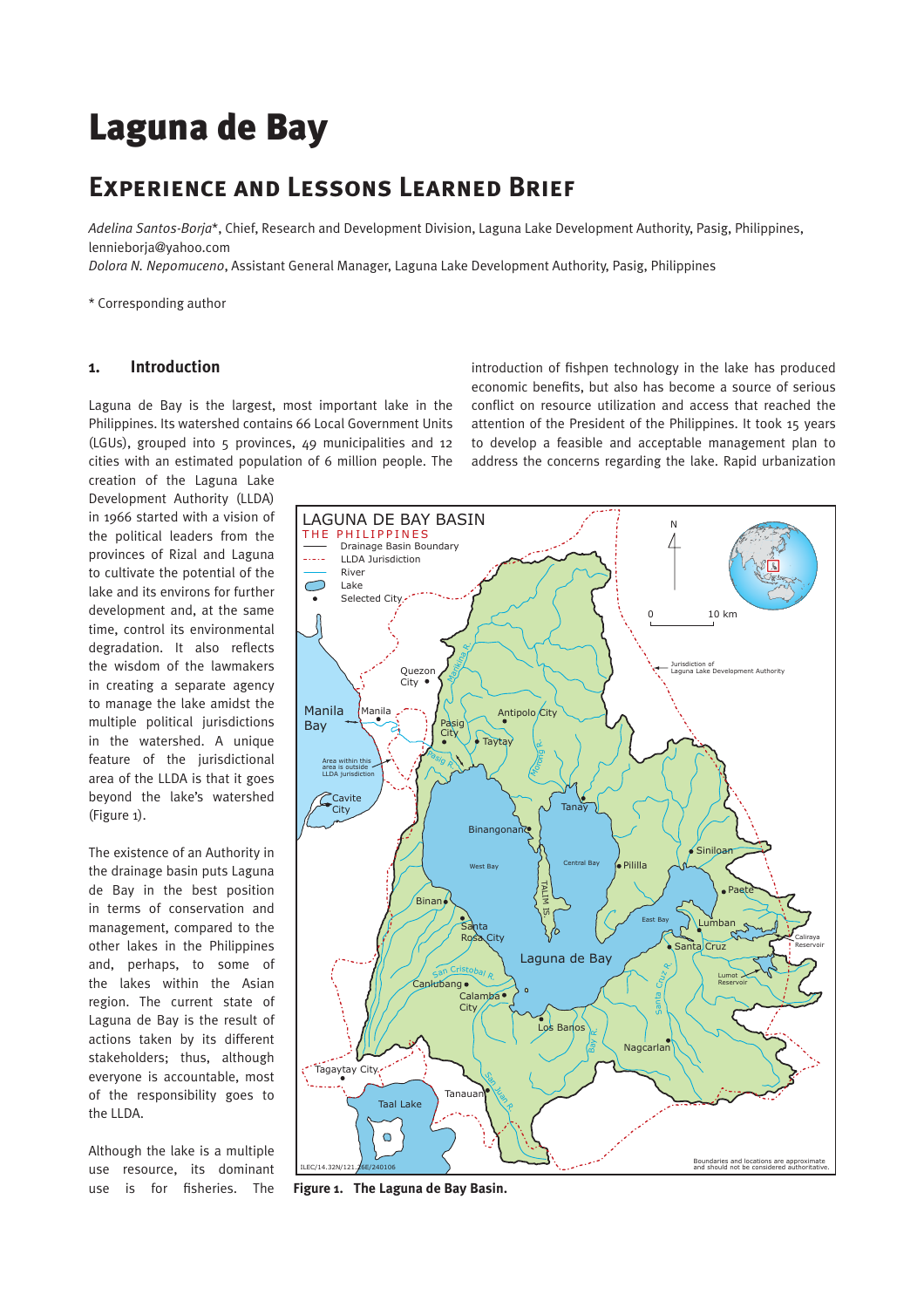and industrialization have greatly increased the demand for environmental goods and services, mirroring the challenges the LLDA faces in sustainably managing the lake basin.

The LLDA has both a developmental and regulatory mandate, but with more emphasis on the latter because of its present structure and financial capability. Although it is yet to assume a developmental role, it has laid the groundwork for this role. It is an agency with a very broad mandate, but with limited resources, with the result that some of its mandates are not yet exercised. Given this predicament, the LLDA was able to pioneer the Environmental User Fee System (EUFS) in the Laguna de Bay Region. The EUFS will be implemented by the Department of Environment and Natural Resources throughout the country.

The trust and cooperation of a substantial proportion of the stakeholders, donor agencies and international organizations enjoyed by the LLDA did not come easily; it was and still is a work in progress.

#### **2. Background**

#### 2.1 Biophysical Features

Laguna de Bay used to be an "arm of the sea" (Wolfe and Self 1983; Adams 1910; and Gervacio 1964). The evolution of the lake was defined by at least three major paleosalinity shifts that occurred over the past 6,000 years (Jaraula 2001). Sealevel changes and tectonic changes controlled the evolution of the lake from a brackish to a marine and ultimately to a fresh body of water that now lies at 14°10'-14°35' N, 121°-121°30' E, specifically in the island of Luzon, the biggest of the 7,100 islands of the Philippine archipelago.

Among the 216 lakes in the Philippines (Santos-Borja 2001), Laguna de Bay is the largest, with a surface area of 900 km<sup>2</sup>. It also is one of the largest lakes in southeast Asia and one of the shallowest, with an average depth of 2.5 m. It has a water volume of 2.25 km<sup>3</sup>. The high surface area to volume ratio accounts for the lake's characteristic turbidity. The water retention time is approximately 8 months. Its shoreline of 285 km delineates three distinct bays; namely, the West Bay, Central Bay and East Bay that converge towards the south. A South Bay also is referred to along the southwestern towns of Laguna Province. The West and Central Bays are separated by Talim Island, the largest, most populated of the nine islands within the lake.

#### **Table 1. Watershed Land Use.**

| <b>Land Use Type</b>      | Area (ha) | <b>Percent</b> |  |  |
|---------------------------|-----------|----------------|--|--|
| <b>Forested Areas</b>     | 19,100    | 5%             |  |  |
| Open Areas                | 59,480    | 14%            |  |  |
| Built-up/Industrial Areas | 110,780   | 29%            |  |  |
| <b>Agricultural Areas</b> | 198,640   | 52%            |  |  |

The watershed area excluding the lake itself is  $2,920$  km<sup>2</sup>, approximately 1.3% of the country's land area of 300,000 km2. It is occupied by the provinces of Rizal and Laguna, and partly by the National Capital Region, and the provinces of Cavite, Batangas and Quezon, consisting of 8 cities and 49 municipalities, including 2 lakeshore cities and 27 lakeshore towns. More than 100 streams flow into its drainage area, which is divided into 24 sub-basins. There is only one outlet, the 27 km Pasig River, which drains to Manila Bay. When the lake level is lower than Manila Bay, and when there is sufficient tidal fluctuation that can push saltwater into the lake, Pasig River becomes a tributary. During backflow of the Pasig River, therefore, Laguna de Bay becomes a brackish water lake. The extent of saline water intrusion depends on the duration of the backflow and the prevailing climatic conditions. The normal chloride concentration ranges between 250-350 mg/L but can reach  $4,000 \text{ mg/L}$  at sustained Pasig River backflows (see Figure 2 below). The fishermen and aquaculture operators favor this phenomenon because higher salinity improves the lake's transparency by the flocculating effect of saline water on the suspended colloidal particles in the water column. Subsequently, an abundance of phytoplankton follows (Santos-Borja 1994).

The lake provides a variety of environmental goods and services to the surrounding communities, which extend to other stakeholders inside and outside the basin. It provides food, water for irrigation, power supply, cooling of industrial equipment and, more recently, a source of raw water for domestic supply. It also is a convenient transport route for people and products, a receptacle for floodwaters coming from Metropolitan Manila, and a sink for treated and untreated liquid wastes. Its dominant use at present is for fishery, both open water fishing and aquaculture.

The lake also is part of the flyway of migratory birds for shelter and food. Its full potential as a place for recreation and nature appreciation has not been given much importance, due perhaps to the environmental degradation observed in some parts of the lake, especially closer to Metropolitan Manila.

Observance of religious rites in the lake (e.g., baptism; fluvial parade in honor of the patron saint) reflects the close link of lakeshore inhabitants to the lake. There also are some historical sites, such as the town of Calamba in Laguna Province, the home of the Philippines' national hero, Dr. Jose P. Rizal, who also highlighted the significance of the lake and the Pasig River in the daily lives of people in one of his novels. The Laguna de Bay watershed abounds with natural and cultural scenic spots, including Mt. Makiling and Pagsanjan Falls and the century-old churches in Pakil, Pangil and Majayjay in Laguna Province. The Angono petroglyphs in the lakeshore town of Binangonan Rizal is a world cultural heritage site.

Watershed land use is presented in Table 1. The watershed has a forest cover of only 5% of total watershed area, mainly represented by Mt. Makiling which is considered a microcosm of the only remaining forested environment in the Laguna de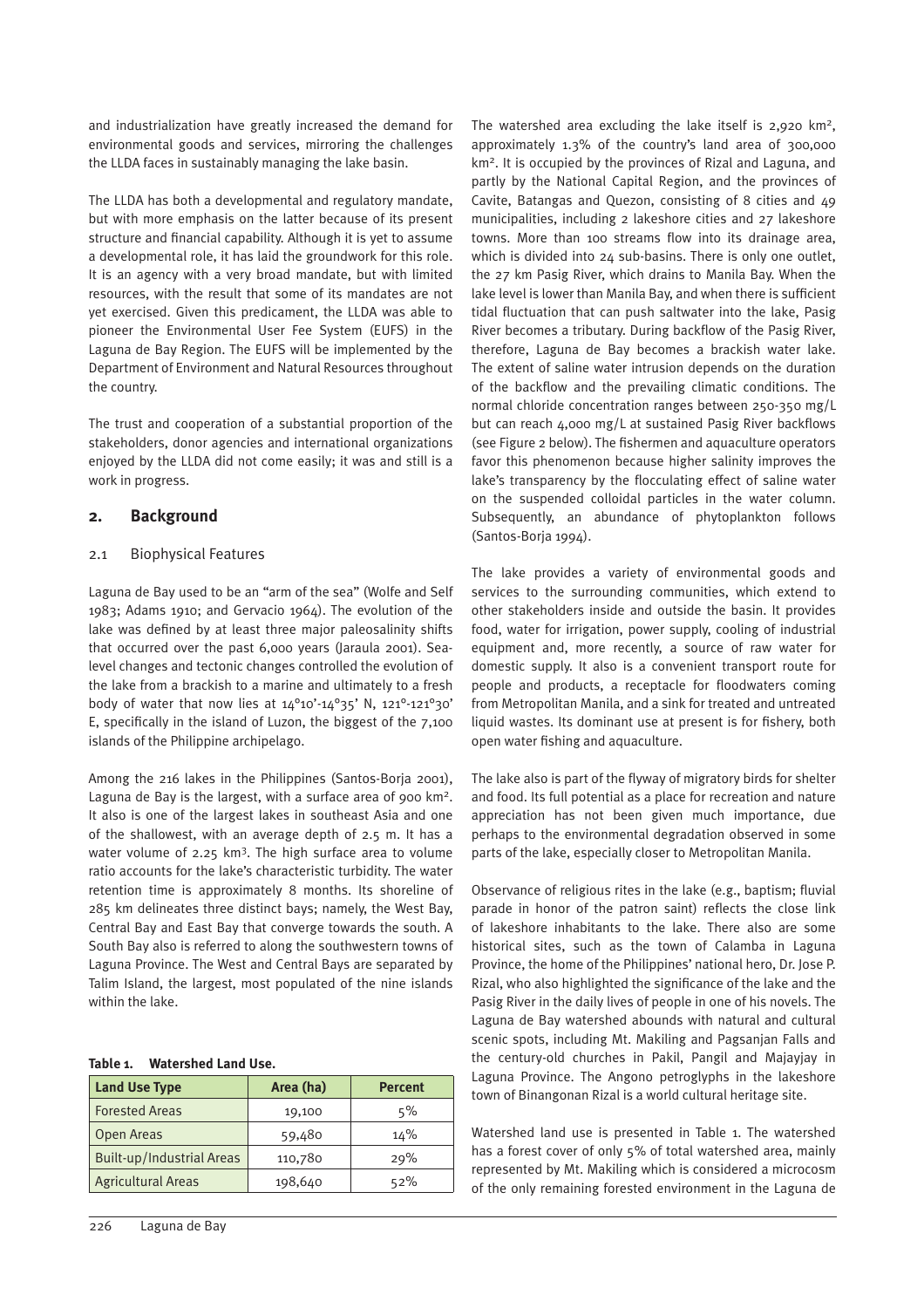Bay basin (Sly 1993) as well as being one of the 18 centers of plant biodiversity in the Philippines (DENR/UNEP 1997), following its early designation in 1910 by the Philippine Government as a Forest Reserve.

Approximately 1,990 km2 (52% of the total land area) is used for agricultural purposes, mainly livestock raising and coconut, fruit trees and rice farming. Industrial and urban areas account for 29% of the watershed area, while deforested areas (grass, bushland) comprise 14%. There has been a rapid land conversion for industrial and residential uses in the past 20 years.

#### 2.2 Political and Socio-economic Features

#### *2.2.1 The Watershed and the Laguna de Bay Region*

In 1983, the term Laguna de Bay Region was introduced through Executive Order 927 *Further Defining Certain Functions and Powers of the Laguna Lake Development Authority*. LLDA can exercise its mandate (indicated by "LLDA jurisdiction" line in Figure 1) over almost the whole watershed, as well as political units such as Quezon, Manila, Kalookan and Pasay which are located outside the watershed area but within the National Capital Region (NCR).

Technically, the Laguna de Bay Region is not synonymous to the lake's watershed. This reflects the previous lack of appreciation by lawmakers of using the watershed as the management unit for the environmental protection of Laguna de Bay. The inclusion of areas outside the watershed was essentially a political accommodation. The city of Makati, the Philippine's prime financial district, together with Mandaluyong and San Juan, were carved out of the continuous land mass in the National Capital Region (the area along the Pasig River marked "outside LLDA jurisdiction" in Figure 1). Extension of the LLDA's management unit outside the watershed has been an irritant to local officials and regulated industries at times, and a source of confusion in exercising its mandate. With the Laguna de Bay Region so defined, it is necessary to differentiate between the LLDA's geographical jurisdiction (its 2,920 km<sup>2</sup> watershed) and its administrative jurisdiction (the Laguna de Bay Region, with a total area of about 3,880 km2). Unless otherwise specified, all the facts and figures in this document refer to the Laguna de Bay Region, which is composed of the National Capital Region, 5 provinces, 51 municipalities, and 10 cities, altogether comprising 66 local government units.

#### *2.2.2 Demography*

The population growth and distribution in the watershed is strongly influenced by the proximity of some lakeshore towns to Metropolitan Manila. About 18.3% of the total population resides in the National Capital Region. The growth rate is 2.25%, slightly higher than the average national growth rate (2.02%). The population density is 20 persons/ha.

The more densely populated municipalities are located within or close to Manila, with the high population growth rate attributed to migration in from other regions of the country,

resulting mainly from the perceived economic opportunities in Manila (Francisco 1985).

#### *2.2.3 Economy*

In terms of economic output, the Laguna de Bay Region produces a Gross Regional Domestic Product of PhP101.3 billion and a potential labor force of 6.1 million in 1990 (LLDA 1995). Agriculture still retains considerable economic importance, being the watershed's dominant land use.

Industrial establishments previously were concentrated in the Metropolitan Manila area, but have expanded over the last 20 years to other cities and municipalities. As of July 2003, there are about 4,351 industrial establishments in the basin. Based on the industry sub-sector classification, the majority are food manufacturing, livestock raising, chemical and pharmaceuticals, metals, minerals and non-metals. Real estate and housing, shopping centers and recreational facilities constitute the highest number of business establishments.

The aquaculture industry also thrives in the Laguna de Bay Region, with ownership classified into corporation, cooperative and individual operators. The hired fish pen and fish cage caretakers, service contractors that construct fish pens and fish cages, and suppliers of materials and fish vendors also benefit from this industry. Ironically, there are not many socio-economic studies on such an important industry, resulting in a lack of accurate information on its economic benefits. Another factor is the reluctance of fish pen operators to disclose their harvest and earnings, their apprehension being that the disclosure will be used as a basis for determining their tax obligation and for increasing fish pen fees. Thus, the LLDA estimated the lake's fish production on the basis of the stocking density, mortality rate and average size of harvestable fish, with the estimated 2002 harvest being 60,000 tons/ha.

#### 2.3 Institutional and Managerial Features

#### *2.3.1 The Laguna Lake Development Authority and its Evolution*

The potential of the lake and its environs for further development, and perceived threats from the rapidly changing character of the lake region, prompted the political leaders of the Rizal and Laguna Provinces to enact legislation in the early 1960s geared toward management of the lake and its resources and control of environmental degradation. This move was intended to create an instrument to facilitate rational utilization of the lake's resources, under the belief that creation of an "Authority" would facilitate cooperation, coordination and resource pooling among national government agencies, local governments and the private sector (Francisco 1985). On July 18, 1966 the Laguna Lake Development Authority was created through Republic Act 4850 *An Act Creating the Laguna Lake Development Authority, Prescribing Its Powers, Functions, and Duties, Providing Funds Thereof and for Other Purposes*. As stated in the law, its mandate is "to promote and accelerate the development and balanced growth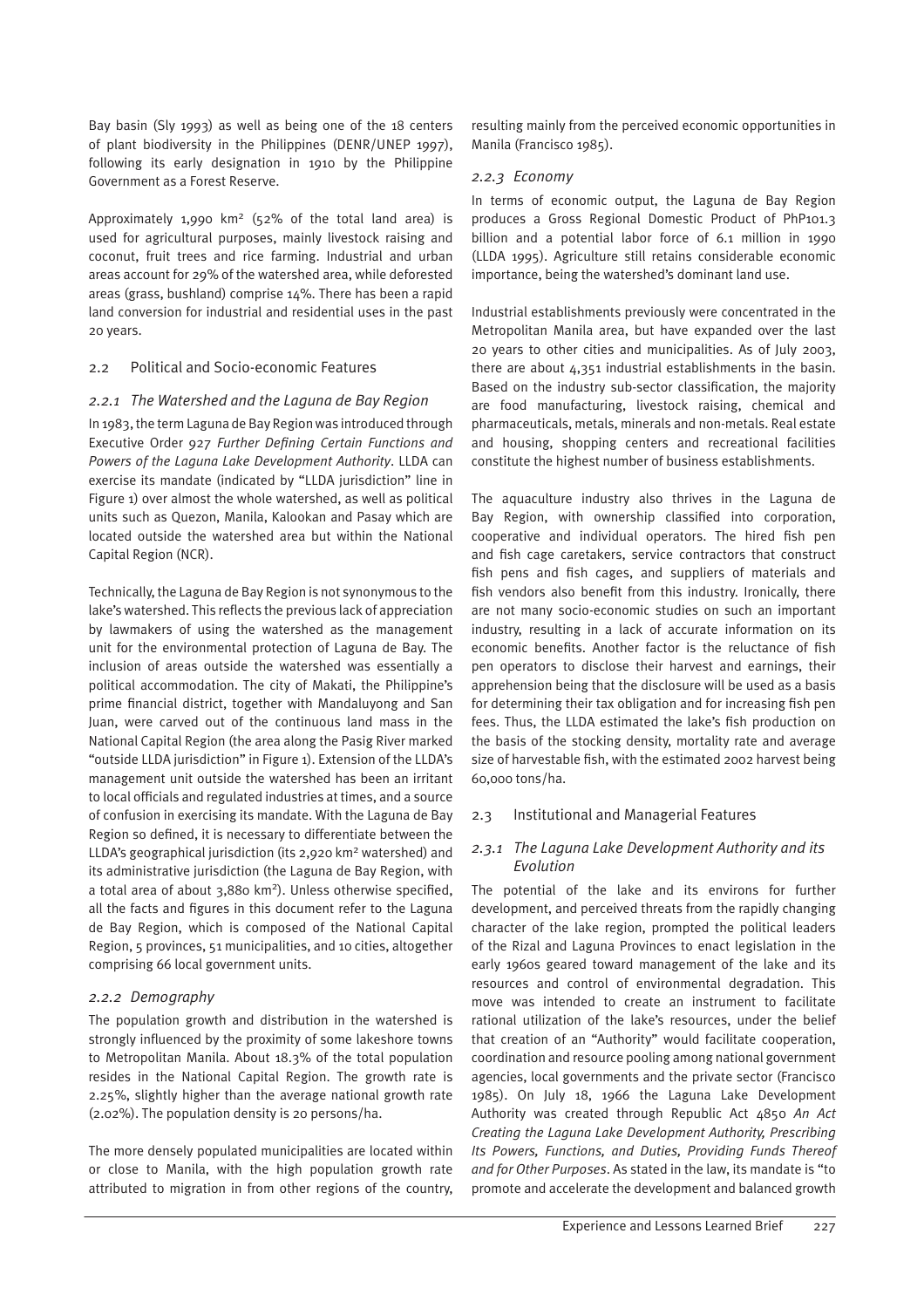of the Laguna Lake area and the surrounding provinces, cities and towns...with due regard and adequate provisions for environmental management and control, preservation of the quality of human life and ecological systems, and the prevention of undue ecological disturbances, deterioration and pollution." Three years after enactment of R.A. 4850, the LLDA was organized as a semi-government corporation. Presidential Decree (P.D.) 813 of 1975 further expanded the LLDA's mandate to address environmental concerns and conflicts over the lake's jurisdiction and control. This was followed by the 1983 Executive Order (E.O.) 927, which further strengthened the institutional, financial and administrative responsibilities of the Authority, including its regulatory functions in industrial pollution.

The General Manager is the Authority's Chief Executive, with the corporate power vested in the Board of Directors. An operational subsidy of PhP1,000,000 was appropriated annually for five years from the National Government general fund. Thereafter, the LLDA became a self-sustaining organization, with its operation financed through income from regulatory fees and fines, laboratory services, resource user fees (aquaculture operation, water abstraction) and from its corporate investments and marketable securities.

In 1993, the LLDA was placed under the administrative supervision of the Department of Environment and Natural Resources (DENR), through Executive Order 149. As such, it maintains its separate policy-making functions through the Board of Directors. The LLDA decides and acts on policy matters, although not all are elevated to the DENR Secretary for final approval, since the Secretary is an LLDA Board member.

Laguna de Bay is the only lake in the Philippines managed by a special agency of the Philippine Government. Although the LLDA is mandated by law to perform its function as a basin wide authority, it does not have control over all projects affecting the lake and its region, due to overlapping areas of jurisdiction with other government agencies. The latter exercise their respective mandates in the region on policy and planning, regulation and infrastructure development. The Local Government Units also exercise their mandate on environmental protection and management, which was further strengthened by Republic Act 7160 or the Local Government Code. The existence of many players, the majority being government institutions, has become a liability in the management of the Laguna de Bay Region (see Section 3.4.2).

#### *2.3.2 The LLDA Mandate vis-à-vis Provision of Livelihood Funding Mechanisms*

The Charter of the LLDA authorizes it to lend or facilitate the extension of financial assistance and/or act as surety or guarantor of worthwhile agricultural, industrial and commercial enterprises. However, this provision was recently affected by the issuance of Executive Order No. 138 dated 10 August 1999 *Directing Government Entities Involved in the Implementation of Credit Programs to Adopt the Credit Policy*  *Guidelines Formulated by the National Credit Council*. Being a government-owned and controlled corporation (GOCC), the LLDA is no longer allowed "to be engaged in providing credit services directly or indirectly to various sectors."

This national initiative is aimed at rationalizing directed credit programs to provide greater access by marginalized sectors to financial services and to improve their living conditions. It was envisioned to provide the enabling environment for the efficient functioning of markets and participation of the private sector.

In the late-1970s up to the early-1990s, the LLDA implemented some financing mechanisms to address the socio-economic condition of marginalized users of the lake's water resources, prompted by the following conditions:

- Declining lake productivity—Factors contributing to the declining lake productivity include pollution from industries, siltation and sedimentation, fertilizer runoff from agricultural lands, encroachment of shoreland areas, and rapid conversion of prime agricultural lands into industrial and residential lands;
- Effect of the Napindan Hydraulic Control Structure (NHCS) on the lake fisheries—The small fishermen blamed the prevention of entry of saline waters from Manila Bay through the Pasig River for the productivity decline, claiming saline water was an important factor in clearing the lake water of turbidity, thereby promoting growth of natural fish food. The NHCS was eventually opened; and,
- Protracted use of the lake as a source of domestic water supply—The pronouncement in early-1990 by then President Corazon C. Aquino that the Government would use Laguna de Bay as a domestic water supply caused widespread apprehension and agitation among fishermen, although they were assured by the LLDA that they would not be affected by this move.

These factors had three potential major consequences: (a) lower income for marginal fishermen and other lake dependent sectors; (b) displacement/unemployment because of perceived restrictions in using the lake for fisheries; and (c) conflict of interest among different resource uses/users versus domestic water supply, causing further agitation of other nonfishery sectors as well.

In response, the LLDA identified some important financing programs/projects partly supported from its corporate revenues, external sources (e.g., LGUs, overseas development assistance), envisioned to provide alternative livelihoods through an integrated package of assistance to the fisherfolk and other stakeholders dependent on the lake's resources. The programs/projects sought to transform these stakeholders and users totally dependent on the lake's natural resources into versatile entrepreneurs capable of engaging in other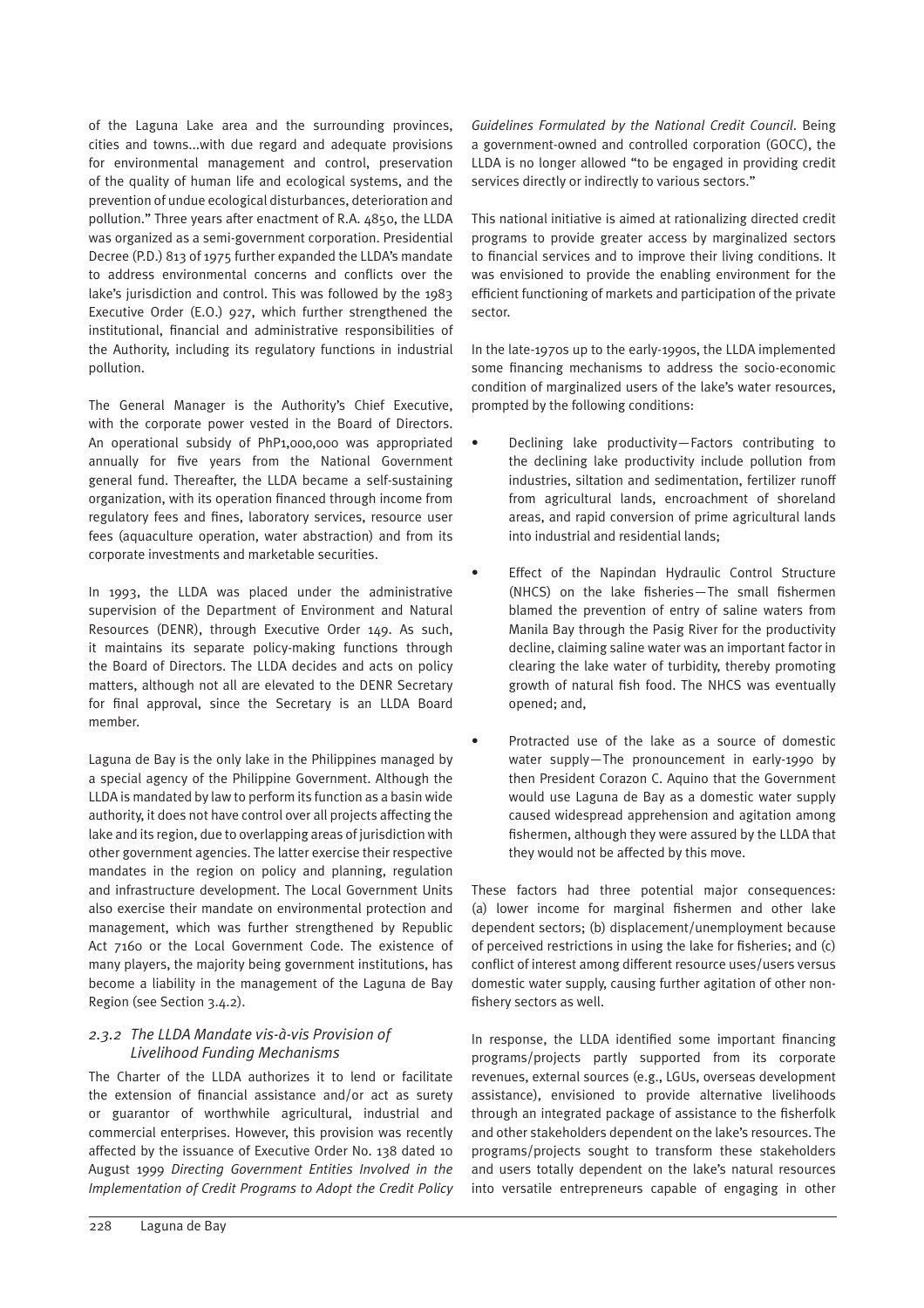income-generating projects, in addition to lake-based activities like fishing.

**Laguna de Bay Fishpen Development Project (LBFDP)**. In December 1978, the Asian Development Bank (ADB) and the OPEC Fund for International Development approved a loan to finance the Laguna de Bay Fishpen Development Project (LBFDP), with the Development Bank of the Philippines (DBP) and the Laguna Lake Development Authority (LLDA) as executing agencies. The project was conceived to help marginal fisherfolk improve their socio-economic condition by providing them with an opportunity to enter into fishpen and fishcage industries, to systematically develop the lake fishery through fishpen/cage technology, and augment the region's fish supply, including nearby provinces.

The LBFDP was designed to organize small fishermen into cooperatives, provide credit, a supply of fingerlings and other production inputs, and harvesting and marketing support services, in order for the cooperatives to own and operate their own fishpen/cage modules.

The project had two components, namely:

- Fishpen development. Provision and administration of sub-loans for developing five and ten hectare fish pen modules, covering an area of 1,680 ha, benefiting about a thousand fishermen-families residing in LDBR. This component is administered by the DBP with LLDA assistance; and,
- Hatchery/nursery complex and related facilities and services. Construction of a large-scale hatchery/nursery complex and provision of other facilities and services, including consulting services, under LLDA supervision.

In spite of the systematic organization of small fishermen cooperatives by the LLDA, and establishment and operation of fish pen modules by the cooperatives, the project was deemed unsuccessful by both the Philippine Government and the ADB, because its implementation was constrained by design deficiencies and inadequate environmental assessments, leading to drastic changes in project design and scope, implementation delays, and consequent shortfalls in targeted outputs. Most loans made under the Fishpen Development or credit component of the LBDFP were in arrears and never collected by the DBP, thereby having to be written off. The project was terminated in March 1988.

Based on the November 1996 ADB Post-Evaluation Office Report, the key lessons from this LBFDP experience were: (a) the need to incorporate adequate environmental concerns into the technical design of the project and to conduct environmental assessments on an on-going basis; (b) the importance of adequate risk analysis at the project design level, and of balancing risks with appropriate safeguards; (c) the need to provide institutional mechanisms for training, organizing and motivate small fishermen, and provide them prompt assistance, especially in the aftermath of typhoons and calamities, as well as in their daily subsistence; and (d) the urgency of institutionalizing mid-term and periodic project implementation reviews. Overall, fishery projects, especially for marginalized fishermen, should be supported by reliable resource surveys.

**Livelihood development program**. Recognizing its resource limitations, the LLDA undertook a joint livelihood program, with counterpart funding from the Rizal and Laguna Provincial Governments in 1990. It was intended to provide start-up financing to small-scale livelihood projects of lake stakeholders, with the Provincial Livelihood Offices implementing the credit program on the ground, and the LLDA providing technical assistance (e.g., training on fishery and aquaculture-related training; advisory services). For their part, the Rizal and Laguna Provinces each contributed an equivalent amount to the livelihood fund, which was rolled over to finance succeeding batches of income-generating projects. Other program components included institution building (organizing cooperatives) and enterprise development, and provision of support services (e.g., management assistance, marketing and raw materials sourcing). Out of 13,000 target lakeshore families below the poverty threshold, the program supported 3,250 families, in terms of livelihood assistance during its first year of implementation, with granted loans totaling about PhP11.50 million.

While the signed Memorandum of Agreement (MOA) between the LLDA and Provincial Governments provided for monitoring and evaluation protocols, including periodic physical and financial reports from the implementers to the LLDA, there was no strict adherence to the requirements under the MOA. Although the Agreement provided for the scheduled remittance of interest to the LLDA after the principal had been rolled over several times, for example, there was initially only partial remittance, and eventually none whatsoever.

#### **3. Biophysical Environment**

#### 3.1 Past and Current Conditions

#### *3.1.1 Biodiversity and Fishery*

Laguna de Bay is traditionally used as a communal fishing ground for daily sustenance and livelihood, explaining why the earliest recorded studies on the lake focused mostly on fisheries (Mane 1929, Villadolid and Sulit 1931, Villadolid 1934, Mane and Villaluz 1939). Concerns already were raised on the use of destructive fishing gear, over-fishing, declining native species populations, and pollution of the Pasig River.

Studies on the fish population of Laguna de Bay during 1960- 1964 (Delmendo and Bustillo 1968) showed that there were 23 species of fish belonging to 16 families and 19 genera. The most dominant and important species were *Therapon plumbeus* and *Glossogobius giurus* (white goby). Most of the stock were migratory species, but were scarce in distribution due to pollution of the Pasig River, suggesting a high mortality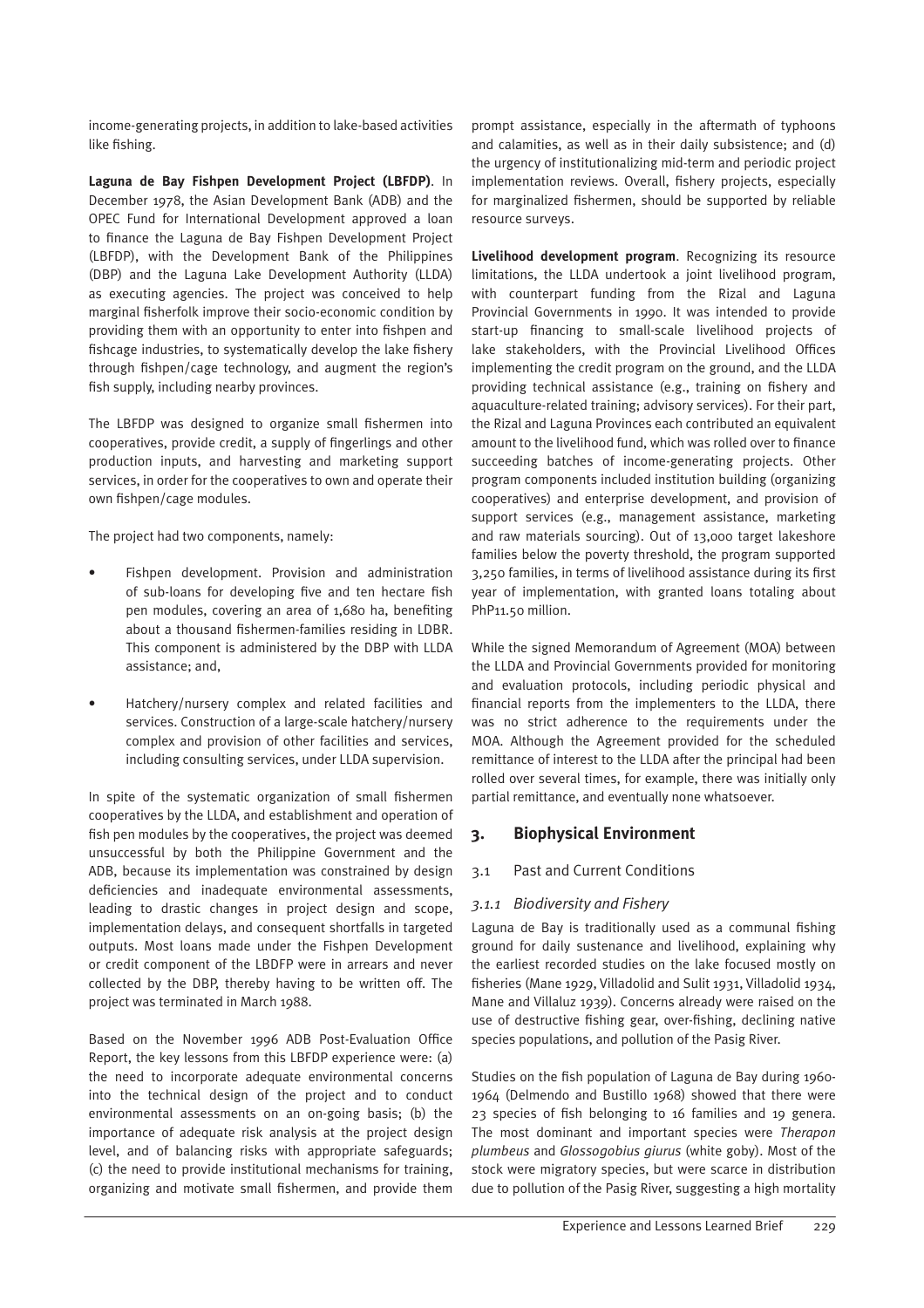for migrating fry. Stocking the lake with milkfish since 1959 due to its higher market price, was reported and was identified as a reason for the accidental introduction of other species.

During the same period, there was an alarming decline in the sea catfish (*Arius manilensis*) population, which used to constitute the lake's fishery. This was attributed to a decrease in the snail (*Thiara sp.*) population because of rampant dredging to sustain the duck farming industry, notably in the eastern towns of Rizal Province. Related to this industry is the making of "balut" which is a native delicacy of boiled unhatched duck embryo, although after almost twenty years, there was a tremendous decrease in the number of duck farms.

The catfish population started to increase a few years after the introduction of aquaculture in the early-1970s and it is now the most commonly-caught fish in the lake. It thrives near the fish pen areas, where the catfish seek shelter.

Aquaculture became a very lucrative lake-related business, encouraging the culture of other species (e.g., tilapia; bighead carp, *Hypopthalmichthys nobilis*). A stock assessment of major fishery resources showed the open water catch is composed of 13 species, including the shrimp commonly found in the lake (Palma et al. 1997). Of the fish species, the most commonly caught were *Tilapia sp*., *H. nobilis* and *A. manilensis*.

In 2002, an alarming population of janitor fish (*Hypostomus plecostomus*) was observed in the lake and tributary rivers. This is a common aquarium fish because of its ability to clean organic debris. Maintenance of aquariums became a very popular hobby in the late-1900s, now being a common fixture in homes, offices and businesses. Businessmen ventured in the culture of aquarium fish along the lakeshore and near the rivers, and the escape of janitor fish from such operations is believed to have caused this introduction.

The most common phytoplankton in the lake are blue-green algae and diatoms. The former is composed mostly of *Anabaena*, *Anabaenopsis*, *Microsystis* and *Oscillatoria*, while the diatom population is dominated by *Stephanodiscus*. Other genera (e.g., *Coscinodiscus*, *Melosira*) also are consistently found throughout the year. Representative genera of green algae include *Scenedesmus*, *Hormidium*, *Closterium* and *Pediastrum*. Dinoflagellates like *Glenodinium* and *Ceratium* are rarely present. An abundance of phytoplankton is generally observed from May to September. Algal blooms that sometimes reach alarming levels occur during these months, often dominated by *Microcystis sp*.

The zooplankton population consists of rotifers like *Brachionus angularis*, *B. calyciflorus*, *B. urceolaris*, *B. forficula*, *B. falcatus*, *Keratella sp*., *Trichocerca sp*., *Filinia sp*. *Asplanchna sp*. and *Hexartha sp*. The cladocerans are composed of *Diaphanosoma*, *Bosmina*, *Ceriodaphnia*, and *Moina*. The identifiable copepods include the adult forms of *Mesocyclops sp*., *Thermocyclops sp*. and *Arctodiaptomus sp*.

The benthic fauna is composed of mollusks (e.g., *Corbicula*, *Melanoides*, *Thiara*), oligochaetes (e.g., *Branchiura*, *Limnodrilus*, *Naididae*); the ostracod *Cypricercus sp*., and the dipterans represented by chironomid larvae.

There presently are no recorded endemic species in Laguna de Bay, probably because it is a very young lake, formed some 6,000 years ago. Its link to Manila Bay, and the introduction of non-native species, also could have contributed to this phenomenon.

#### *3.1.2 Water Quality*

Critical pollution levels were detected in the lake in 1973 (SOGREAH 1974). It is estimated that about 5,000 tons of nitrogen entered the lake, 26% being of domestic origin, 36% from livestock and poultry, 5% from industrial sources, 11% from fertilizers, and 22% from Pasig River backflow. The average nitrate concentration was 150  $\mu$ g/L, with the total nitrogen assumed to be between 900-1,000 µg/L. The inorganic phosphate concentration was less than 40 µg/L, and the total phosphate was below 100 µg/L. The initial findings were that nitrogen limits algal growth in Laguna de Bay. A follow-up study from 1975 to 1977 also indicated nitrogen was the most likely limiting factor controlling algal growth in the lake.

Reassessment of the status of Laguna de Bay in 1984 (BCEOM 1984) showed that nitrogen still can be considered the main eutrophication factor, although there also were times when light (at times of high turbidity) and temperature (during the cooler months when blue green algae numbers were low) seemed to limit the maximum algal biomass. It is believed Laguna de Bay has not yet reached an extreme level of eutrophication. Recent estimates in 2000, generated via the Laguna de Bay waste load model, indicated a total nitrogen input of 13,800 tons nitrogen per year, with 79% being from domestic sources, 16.5% from agricultural activities, 4.5% from industrial effluents, and 0.5% from other sources.

Laguna de Bay is classified as a Class C inland water (DENR 1990), meaning it is suitable for fisheries. Assessment of its water quality is based on the criteria for different parameters, including dissolved oxygen, biochemical oxygen demand (BOD), nitrate, phosphate, dissolved solids, suspended solids, etc. Values of chloride ion, transparency, total suspended solids, chemical oxygen demand  $(COD<sub>c</sub>)$  and dissolve oxygen are presented in Figure 2 for Station I which is located near the center of the West Bay. These parameters reflect that the lake's water quality is within the Class C criteria, except for chloride. Although not presented in Figure 2, the phosphate concentration exceeded the maximum limit in 1997, an El Nino year.

Due to its eutrophic character, algal blooms are common occurrences in the lake. A lake-wide algal bloom of *Microcystis sp*., with concentrations up to one million algae per milliliter, was recorded in 1973. Its most damaging effect on aquaculture was in 1975 (June-July), killing about 5 million of milkfish.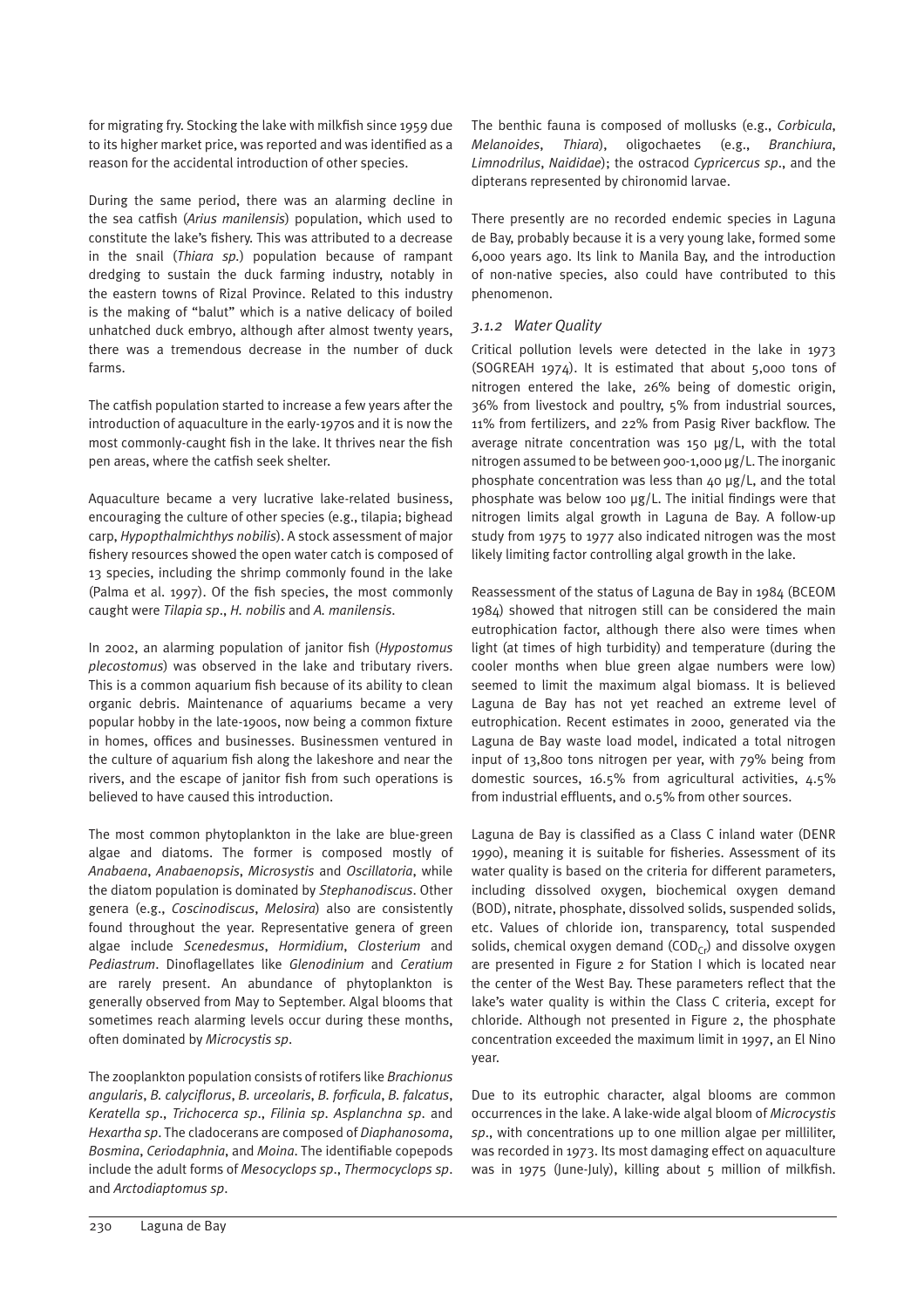

**Figure 2. Laguna de Bay Water Quality: Selected Parameters** (Source: LLDA monitoring data).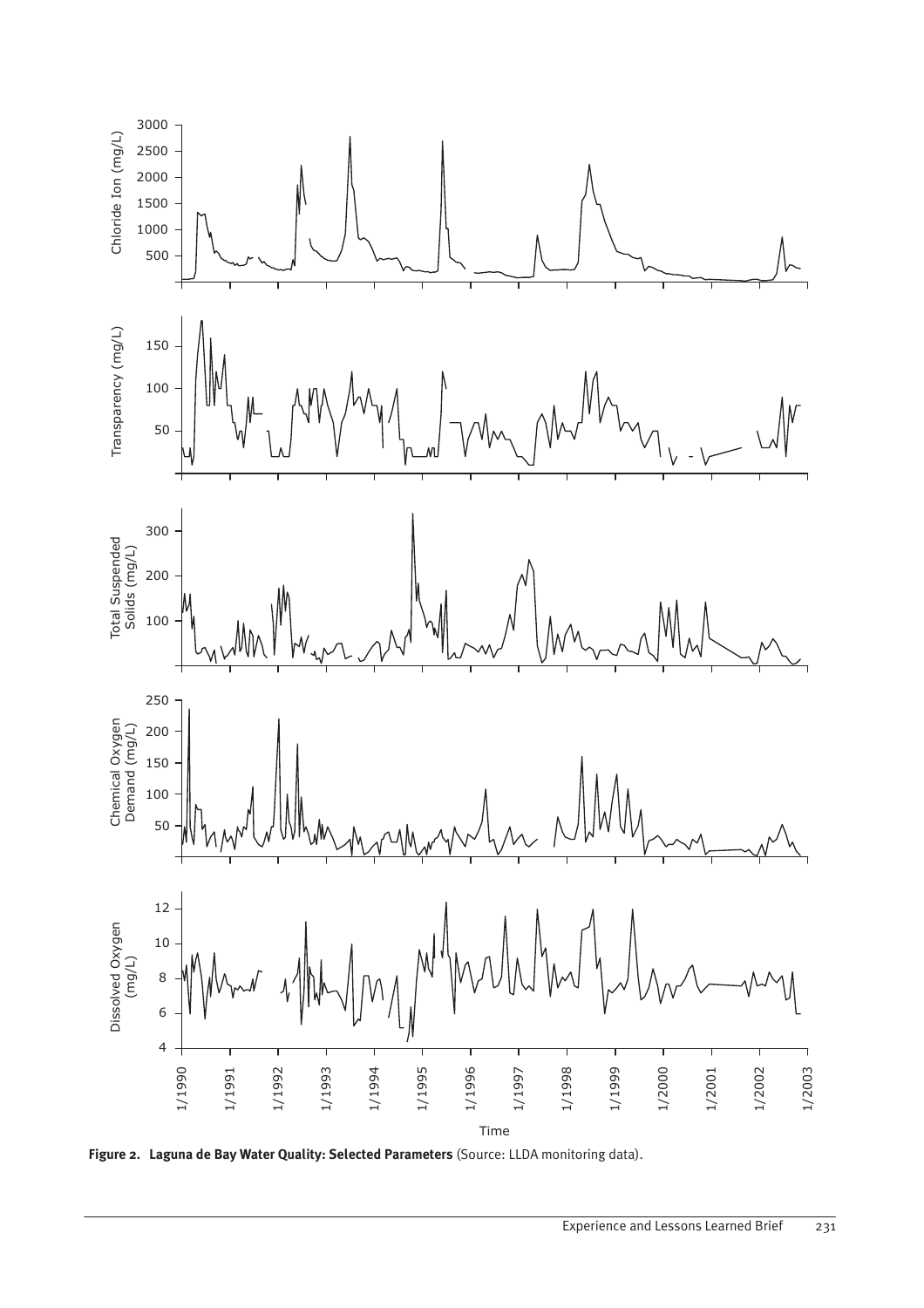Localized fishkills due to the collapse of blue-green algal blooms also are experienced in the lake.

Total coliforms and fecal coliforms seldom exceed the allowable limit for Class C water of 5,000 MPN/100 ml and 200 MPN/100 ml, respectively. However, because the sampling stations are in open water, the same findings may not be true near lakeshore areas, considering that individual septic tanks in residential areas are common, and sewerage systems are lacking.

Heavy metals, such as cadmium, chromium, lead, copper, iron, nickel, and zinc, are regularly monitored in the lake. The first three are included in the list of parameters for assessment of Class C water. Their in-lake concentrations (LLDA 1999) were below the set criteria of 0.01, 0.05 and 0.05 mg/L, respectively. Lead and nickel concentrations were below the detection limit, while that for zinc ranges between 0.03-0.10 mg/L. The iron concentration is normally high, with an average value of 1.986 mg/L. Preliminary studies (NEDO/LLDA/JEMAI 2000) showed that the level of arsenic ranged between 0.022-0.030 mg/L, compared to the criteria of 0.05 mg/L.

The heavy metal concentrations in the lake sediments are very low, up to only twice the average shale values, except for nickel which has concentrations ranging from 2 to 12 times the average shale values. Based on an assessment in 1999 by the National Institute of Geological Sciences, the lake's overall pollution level derived from sediment data can still be described as very low, corresponding to unpolluted to moderately-polluted levels ( $I_{\text{geo}}$  values of o-2).

#### 3.2 History of Lake Degradation

The root causes of rapid deterioration of the resources in the lake and its watershed are well documented (e.g., SOGREAH 1991; Sly 1993; LLDA 1995; LLDA and ERDB 2000). They include:

- Intensified economic activities, resulting in increased urbanization, industrialization and population pressures, mostly in the western zone of the basin, thereby exacerbating the environmental quality problems in the urban sector and the degradation of forest and fishery resources of the lake and its watershed;
- Open access to natural resources use;
- Lack of economic resource pricing policies; and,
- Lack of a common policy objective for management and development of the resources of the lake and its watershed.

These root causes can be further classified into urbanization, industrialization and resource extraction.

#### *3.2.1 Urbanization and Industrialization*

The impacts of rapid population growth, urbanization and industrialization, and the concomitant real estate development, are causing severe stress on the lake environment and its watershed. The lake is getting shallower (i.e., average depth of 3 m in 1970s to current average of 2.5 m). Rapid denudation of the forested areas and land conversion have further aggravated this problem. Recent studies have shown that the in-lake siltation rate is between 1.03-1.20 cm/yr. Flash floods and mudslides have become frequent in recent times, resulting in loss of property and death.

Rapid migration to urban centers, and uncontrolled human settlement along river bank and lakeshore areas, has contributed to the growing solid and liquid waste problem. Domestic wastes of a majority of the watershed's 6 million inhabitants ultimately find their way to the lake. The estimated BOD load contribution of 26% from domestic wastes in 1976 (WHO/UNDP/LLDA 1978) has increased to 68% in 2000 (LLDA monitoring data). Unfortunately, the government has no significant program to treat domestic wastes. No centralized sewerage system exists, except for newly-developed housing and commercial subdivisions. Although primary treatment via septic tanks is common in urban residential areas, it is not in rural areas and places occupied by informal settlers (usually along river banks and lakeshore). Waste segregation and recycling is practiced in some places, although indiscriminate open dumping of wastes is a common practice. Laguna de Bay serves as the receptacle of treated, partially treated and untreated liquid waste, with this type of use directly conflicting with all other uses, posing a great challenge to the LLDA and other agencies and stakeholders.

Industrial pollution contributes about 30.35% of the total pollution load to the lake. The number of regional industrial firms has increased five-fold since 1970. There were an estimated 1,538 industrial firms in 1994. Based on the LLDA's record of 3,881 industrial establishments situated mostly in the western side of the lake, about 26% use dry processes, 23% generate wastewater through wet processes, and 45% involve both wet and dry processes. The remaining 6% is still unclassified. Of those firms with wet and dry processes, 34% have installed wastewater treatment facilities, while others have adopted full recycling practices.

#### *3.2.2 Resource Extraction*

Illegal fishing practices (e.g., use of fine-meshed nets and *suro* (a device that scours the lake bed)) have occurred since the 1930s. A decline in open water fishery was previously reported in the early-1970s (Shimura and Delmendo 1969; Delmendo and Gedney 1974), with the effects being clearly manifested in the 1980s. Thus, it became difficult to convince fishermen that their common fishing practices were causing the decline in their fish catch. Destruction of the lake bed, especially near littoral areas, was suspected to be the reason for the declining populations of some native aquatic macrophytes (*Hydrilla sp*.).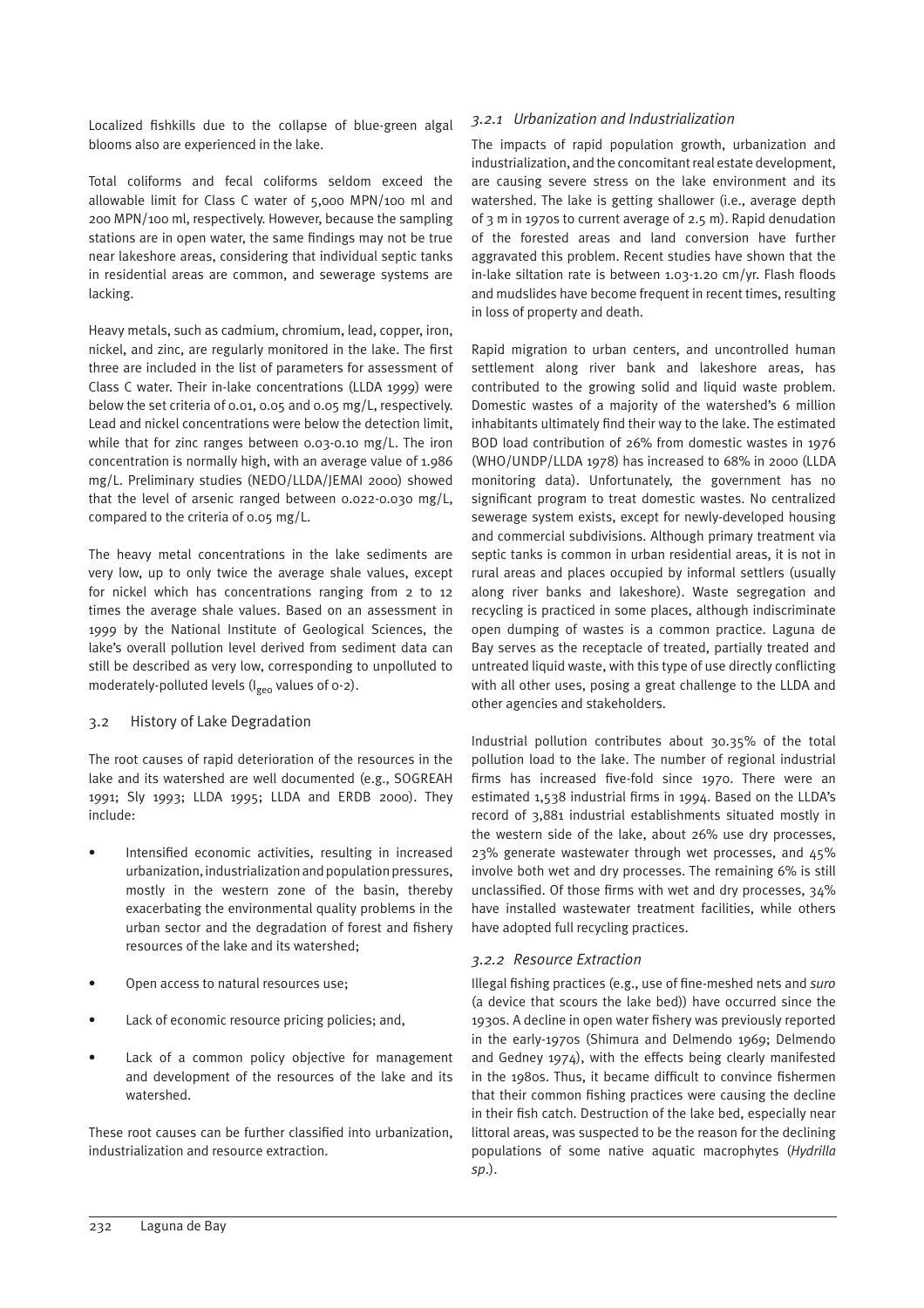As previously noted, snail dredging used to support the duck raising industry in some lakeshore towns. The practice continued unabated in the mid-1980s to 1990s. Truckloads of snails are being hauled from the lake to support the land-based duck-raising industry and prawn culture in earthen ponds outside the lake basin. The income from snail harvesting seemed to be high since most fishermen and boatmen in lakeshore towns shift to snail gathering during the peak season. This type of livelihood is no longer observed. Unfortunately, this economic activity was not given due attention in terms of documentation and research, especially on the impacts of excessive snail gathering on the lake's ecology.

Aquaculture operation started in a commercial scale in the early-1970s, with the cultured fish (*Chanos chanos* or milkfish) relying on the natural food in the lake. Two croppings per year was the practice, thereby accelerating the return of investment. This business attracted many businessmen, such that aquaculture structures occupied almost 2/3 of the lake's surface area in 1983. A declining harvest was then observed, due to depletion of natural food, as well as obstructed water movement caused by a disorderly arrangement of fish pen structures. Further, water hyacinth infestation became serious, especially where they were trapped within the structures. Other fish species also were introduced in the lake for the purpose of aquaculture without an assessment of the potential impacts to the lake's ecology. Unfortunately, the organic load to the lake from fish pens and fish cage operation has not been monitored.

The denudation of the forests, and siltation of the lake and its tributary rivers in the area of the Rizal Province, are blamed on quarry operations and limestone extraction. Local communities often complain not only about air and noise pollution, but also the unusual coloration of the river water.

#### 3.3 Economic Valuation of Laguna de Bay Environmental Resources

Economic valuation framework developed to determine the costs and benefits of environmental goods and services has been applied to natural resources valuation on a national scale under the USAID-assisted Environmental and Natural Resources Accounting Project (ENRAP). Under this project, application of this valuation technique for Laguna de Bay was limited to inland fisheries.

For purposes of providing a reasonable estimate of the economic value of Laguna de Bay watershed environmental resources, the economic analysis undertaken by the Laguna de Bay Strengthening and Community Participation Project (LISCOP) (also discussed in Section 5.4.3) was used. The approach started with an examination of the uses of Laguna de Bay (e.g., fisheries; irrigation; domestic water supply; recreation; bird sanctuary; habitat for a variety of flora and fauna). It is emphasized that the notion of "use" does not imply that absence of an "observable" use translates into no use. All resources have a "use", even if it is not directly observable. Thus, the total economic value can be computed as:

Total Economic Value = Use values + non-use values

where:

- direct use values = those generated from actual use of the resource for livelihood or communal or reservation; and,
- $indirect$  values  $=$  benefits to society resulting from the functions of the ecosystem (e.g., forests act as carbon sinks and provide watershed protection);

Direct use can be further differentiated into:

- Existence values = values to individuals of specific aspects of the environmental resources that are unrelated to any form of current or future use; and,
- Bequest values  $=$  the benefits to future generations to be able to use the resources in the future.

A schematic of this approach is presented in Figure 3.

To compute the economic benefits for the Laguna de Bay, direct uses were confined to important direct uses only, and



**Figure 3. Total Economic Value of Using Laguna de Bay's Resources.**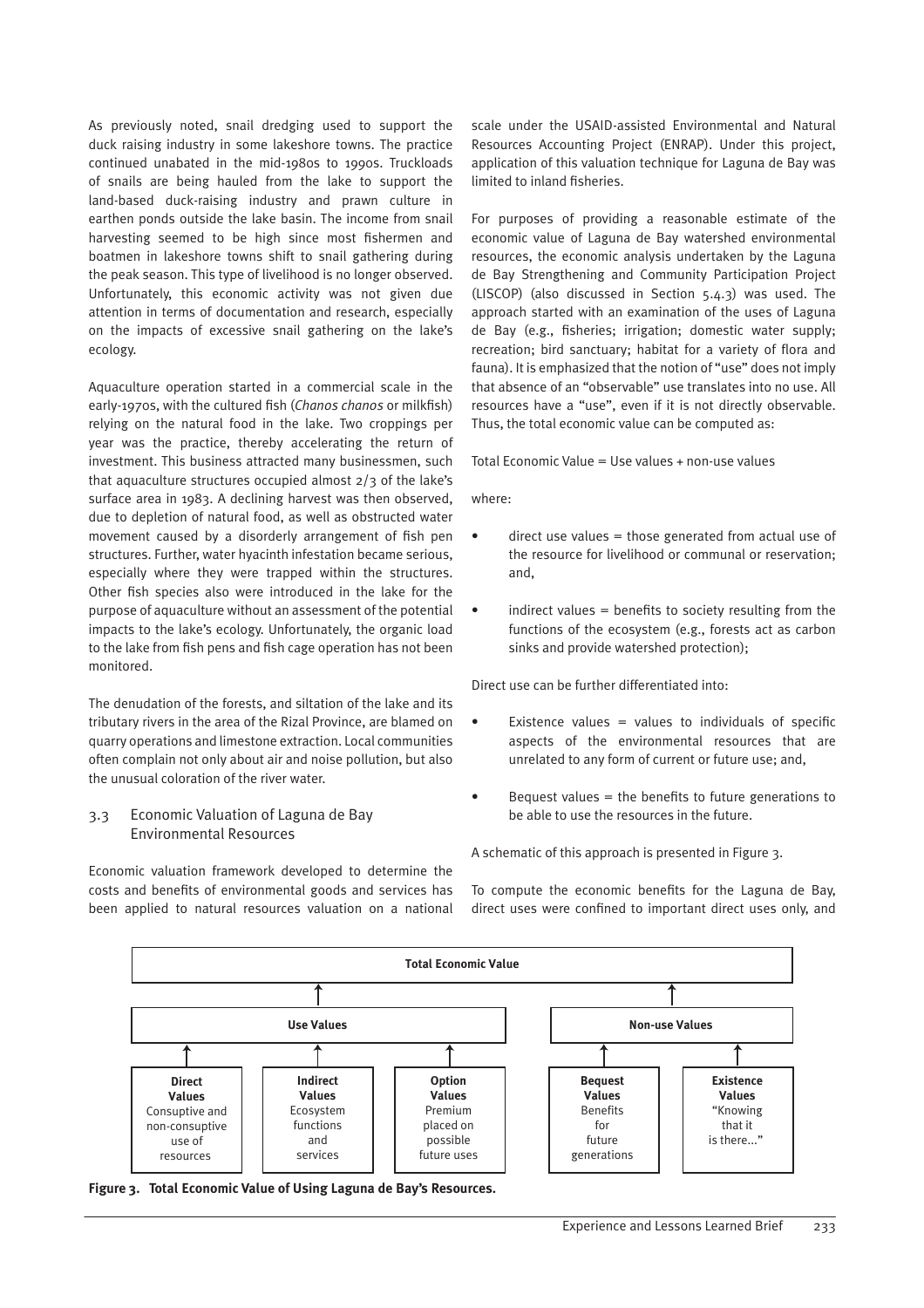do not include other direct and indirect uses, or non-use values that would normally be included in developing a more comprehensive measure of the total economic value of the environmental good and service (Table 2).

In regard to its fisheries, the total fish catch from Laguna de Bay in 1984 was estimated to be about 116 million metric tons. By 1995, the total catch had decreased to about 24 million metric tons. By 2000, the estimated total fish catch had further declined to about 18 million metric tons. In spite of occasional short-run improvements in total fish catch, the last twenty years have exhibited a strong general trend of declining catch.

Not surprisingly, the declining fish catch has coincided with increased pollution levels in Laguna Lake (Table 3). On the other hand, although insufficient data exist to establish a strong link, it also appears that the introduction of the Environmental User Fee (see section 4.4.1 for discussion) on BOD in 1997 (Table 4) led to slight fish catch improvements.

The general decline in the weight of fish catch meant a corresponding decline in the market value of the catch. In 1984, the estimated market value of fish catch was around P53 million, declining to approximately PhP28 million in 2000. Thus, the declining quality of the lake has real indirect effects on the economy, with falling incomes and threatened livelihoods.

In the absence of LISCOP, the level of fish catch in the lake was predicted to decrease by 25%. Thus, the avoided cost with the project would be PhP17 million per year (using the December 2003 peso-dollar exchange rate of P55.5/US\$1.00). If the fish catch would continue to decrease at 3.5% per year without the project, the avoided cost with the project also would grow at the same rate. The project's economic benefit, with respect to

**Table 2. General Methodology for Computing Benefit from Important Direct Use of Laguna de Bay.**

| <b>Nature of Direct Use</b>    | <b>Method Used to Compute Benefits</b>                                                                                          |
|--------------------------------|---------------------------------------------------------------------------------------------------------------------------------|
| <b>Fisheries</b>               | Value of fish catch lost without the project                                                                                    |
| <b>Irrigation</b>              | Additional cost of sourcing water without the project                                                                           |
| Industrial cooling             | No benefits computed, but the benefits equal the additional cost of adopting<br>alternative technologies for industrial cooling |
| <b>Domestic</b>                | Cost avoided in extracting drinking water from alternative source                                                               |
| <b>Recreational activities</b> | Value of recreational benefits lost without the project                                                                         |
| Power generation               | No economic benefit (for hydropower plants)                                                                                     |

| Table 3. Water Quality of Laguna de Bay and Fish Catch (Annual average in mg/L, unless stated). |  |  |  |  |  |
|-------------------------------------------------------------------------------------------------|--|--|--|--|--|
|                                                                                                 |  |  |  |  |  |

| <b>Year</b> | <b>Biochemical Oxygen</b><br><b>Demand (BOD)</b> | <b>Total Suspended Solids</b><br>(TSS) | <b>Total Dissolved Solids</b><br>(TDS) | <b>Fish Catch (metric tons)</b> |
|-------------|--------------------------------------------------|----------------------------------------|----------------------------------------|---------------------------------|
| 1990        | 2.10                                             | 56                                     | 1,011                                  |                                 |
| 1991        | 2.60                                             | 46                                     | 750                                    |                                 |
| 1992        | 2.00                                             | 56                                     | 1,223                                  |                                 |
| 1993        | 1.80                                             | 34                                     | 1,726                                  | 44,741                          |
| 1994        | 1.60                                             | 67                                     | 734                                    | 18,020                          |
| 1995        | 1.80                                             | 82                                     | 1,113                                  | 24,432                          |
| 1996        | 1.60                                             | 48                                     | 368                                    | 13,060                          |
| 1997        | 2.04                                             | 89                                     | 555                                    |                                 |
| 1998        | 2.68                                             | 47                                     | 2,192                                  |                                 |
| 1999        | 1.81                                             | 39                                     | 823                                    |                                 |
| 2000        | 1.14                                             |                                        |                                        |                                 |

#### **Table 4. Total BOD Loading (metric tons/day).**

| No. of Firms <sup>a</sup> | 1997     | 1998     | 1999     | 2000     |
|---------------------------|----------|----------|----------|----------|
| 222 firms                 | 5,403.29 | 4,102.38 | 1,200.37 | 1,240.51 |
| 255 firms                 |          | 4,431.71 | 1,515.78 | 1,278.75 |
| 429 firms                 |          |          | 1,790.03 | 1,448.48 |
| 628 firms                 |          |          |          | 2,309.08 |

Note: a) The increased BOD loading for 2000 was due to the increased volume of discharge (industrial park and residential subdivision), and the increased BOD concentration of firms with water pollution cases; only firms those with complete documents are counted.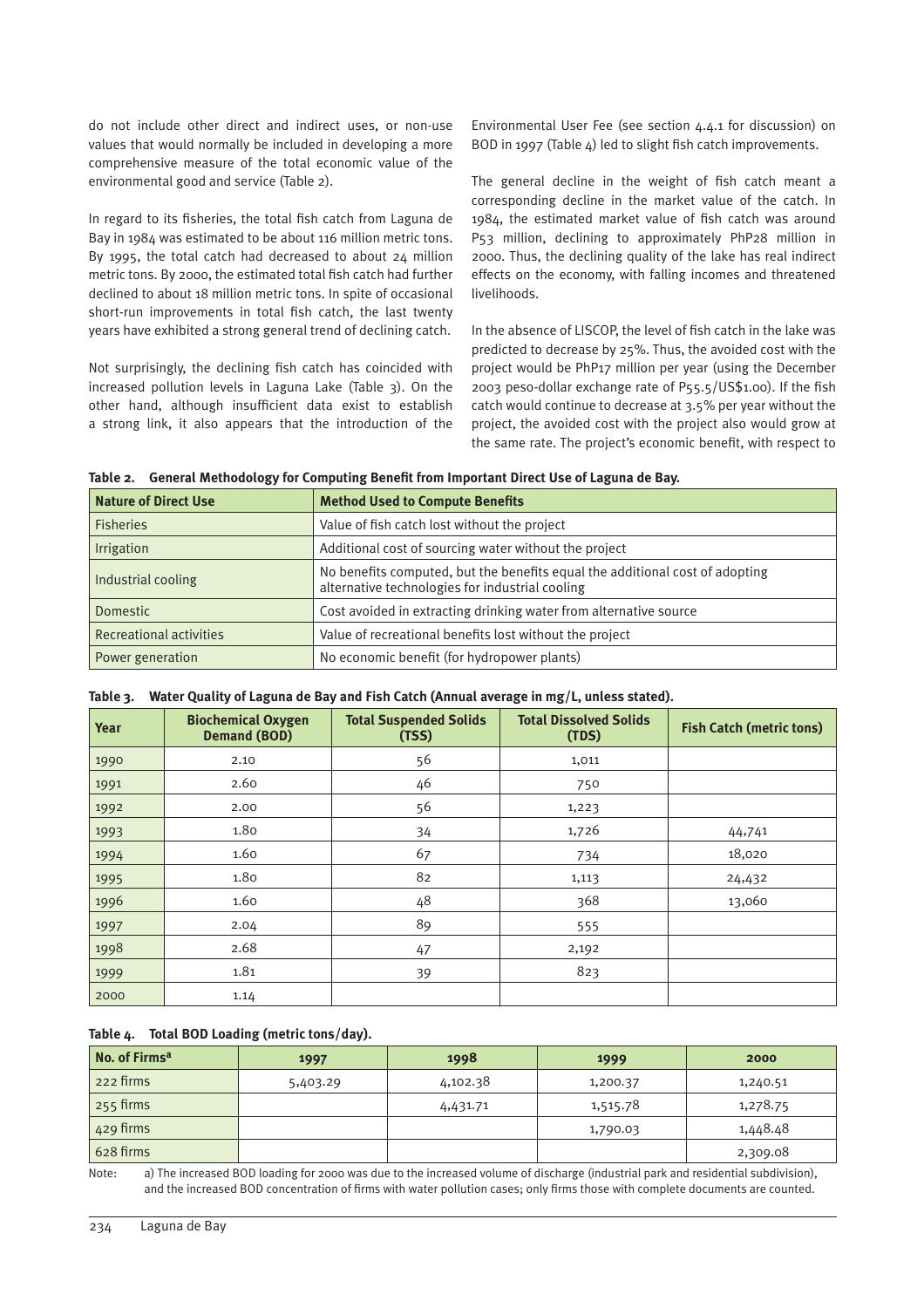direct use of the lake for fisheries in net present value terms (i.e., at a 15% discount rate) will be around PhP30.5 million.

The project's benefit with respect to irrigation, domestic water supply and recreation also were determined in terms of the avoided cost of using alternative sources. The computed values were PhP70 million per year for irrigation, PhP0.5 million per year for domestic water supply and PhP30.1 million for tourism over a 20-year horizon. With respect to irrigation (farming activities), the benefit of improved water quality for irrigation (or prevention of its further deterioration) is measured by the avoided cost of using alternative sources, computed as PhP69 million per year.

#### 3.4 Lake and Drainage Basin Resource Conflicts

The current institutional arrangement for managing the Laguna de Bay watershed is characterized by the lack of a coherent, harmonized relationship between and amongst the key stakeholders, which thereby hinders its effective management. Each stakeholder, agency and institution has its own agenda, separately formulated and separately implemented policies, mandates and programs to meet relatively narrow, sectoral or stand-alone goals. This section discusses the evolution of the stakeholder environment, including their characteristics and motives.

#### *3.4.1 Analysis of Stakeholders*

The Laguna de Bay watershed stakeholders can be grouped into the following categories: (a) regulators; (b) policy makers, planners and coordinators; (c) developers (land and water), including infrastructure development and provision of basic services; (d) research and development institutions; (e) resource users (f) local government units; and (g) informal stakeholders (Figure  $4$ ). The stakeholders in the last category also may fall into the resource users group.

Table 5 shows the existing and potential areas of conflict between and among stakeholders' categories, as well as the responses, which have been established, or are in the pipeline.

Among the Resource Users/Communities, there are important players who have evolved from the development challenges and issues in the lake watershed, including:

• Formally organized and unorganized fishermen and farmers;



**Figure 4. Stakeholders in the Laguna de Bay Region.**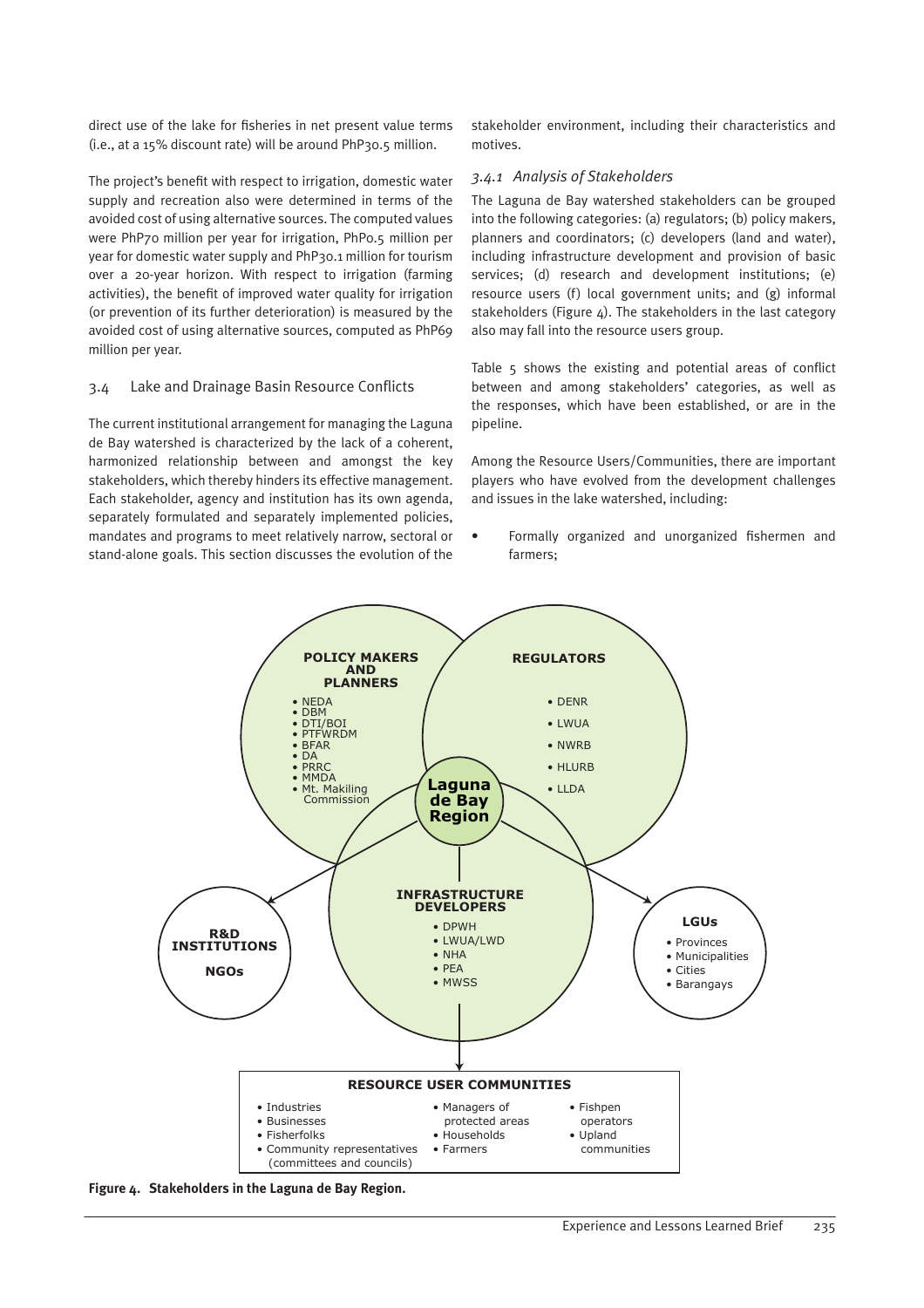- Laguna de Bay fish pen operators' associations;
- Informal stakeholders, including informal settlers (squatters), fish pen poachers, etc;
- Indigenous Peoples, such as the Dumagats and Remontados of the Tanay micro-watershed; and,
- Non-governmental organizations supporting urban poor issues, IP concerns, gender issues, etc.

Except for the Indigenous Peoples, for whom the National Commission on Indigenous Peoples (NICP) was created, there is limited literature or documentation on these informal resource user groups. Recently, organization of the informal settlers' group has been hastened by controversial government projects in the Laguna de Bay area.

The Institutional Re-engineering Studies undertaken for the LLDA by Tetra Tech EM Inc. and PNB Capital and Investment Corporation (LLDA et al. 2001), under a World Bank/Japanfunded project, developed a detailed analysis of the root causes of conflicts in the Laguna de Bay Region, as presented in the following sections.

#### *3.4.2 Conflict among Institutions*

The existing institutional arrangements in the Laguna de Bay Region are complex, with no coherent and integrated environmental or development governance system. This has led to a series of separately-formulated and separatelyimplemented policies, mandates, and programs, each striving to meet relatively-narrow, stand-alone goals. Such arrangements have been inefficient in: (a) creating a widely accepted common objective for managing the natural resources of the lake and its watershed; (b) balancing the different political, economic, and social interests; and (c) focusing government, private sector, and citizen resources on managing this ecosystem. The factors causing and exacerbating the institutional inefficiency detailed above can be summarized as:

- Fragmented, often-conflicting policies in environmental and natural resources management of the lake and its watershed;
- Limited capacities in environmental management, particularly at LGUs;
- Exhausted administrative and civil service, and a weak political will in the central and regional environmental

| <b>Stakeholder Category</b>                 | <b>Areas of Conflict</b>                                                                                                                                                                                                                                                                                                          | <b>Response</b>                                                                                                                                                                                                                                                                       |
|---------------------------------------------|-----------------------------------------------------------------------------------------------------------------------------------------------------------------------------------------------------------------------------------------------------------------------------------------------------------------------------------|---------------------------------------------------------------------------------------------------------------------------------------------------------------------------------------------------------------------------------------------------------------------------------------|
| Regulators                                  | Coordination, development, monitoring,<br>enforcement of land use plans, issuance of<br>permits/clearances, standard setting, policy<br>development on resource pricing and allocation,<br>market-based instruments                                                                                                               | Rationalizing the mandates/functions,<br>streamlining their functions, procedures and<br>requirements (e.g., one-stop-processing of<br>permits), policy and program coordination                                                                                                      |
| Policy makers, planners<br>and coordinators | Inconsistencies in policy setting, and planning;<br>lack of coordination; sectoral policy development<br>approaches result in inconsistencies/<br>contradictions/overlapping; lack of clear<br>responsibility for formulating and implementing<br>commonly acted policy                                                           | Institutionalize micro-watershed, participative<br>environmental action planning at the LGU/<br>agency level                                                                                                                                                                          |
| Infrastructure<br>developers                | Uncoordinated infrastructure development<br>planning by national/regional agencies in relation<br>to the LLDA; inconsistency of infrastructure<br>projects with the strategic policy direction for the<br>management of the lake as set out in the Master<br>Plan; limited public investments in environmental<br>infrastructures | Creation of enabling environment for private<br>sector participation with government as<br>facilitator and catalyst                                                                                                                                                                   |
| Research and<br>development<br>institutions | Lack of proper coordination with the LLDA;<br>dissemination of research outputs is limited                                                                                                                                                                                                                                        | The LLDA as clearinghouse to coordinate and<br>integrated R&D activities to (a) ensure focused<br>research agenda centered around priority<br>research areas, (b) minimize duplications<br>and maximize outputs; (c) dissemination of<br>outputs to widest audience/users as possible |
| Resource users/<br>communities              | In addition to using the resources of the lake<br>and the watershed for common good (fisheries,<br>irrigation, drinking water, navigation, recreation,<br>etc.), the lake has served as waste receptacle.                                                                                                                         | Strengthening regulation, monitoring and<br>enforcement; expansion of MBIs, enhanced<br>IEC activities; application of user fee to<br>households                                                                                                                                      |
| <b>Local Government Units</b><br>(LGUs)     | Sometimes conflict with the LLDA responsibilities<br>in the management and maintenance of<br>ecological balance within their territorial<br>jurisdiction                                                                                                                                                                          | Co-management of the watershed with LGUs<br>and stakeholder communities                                                                                                                                                                                                               |

**Table 5. Areas of Conflict and Response for Stakeholders in the Laguna de Bay Region.**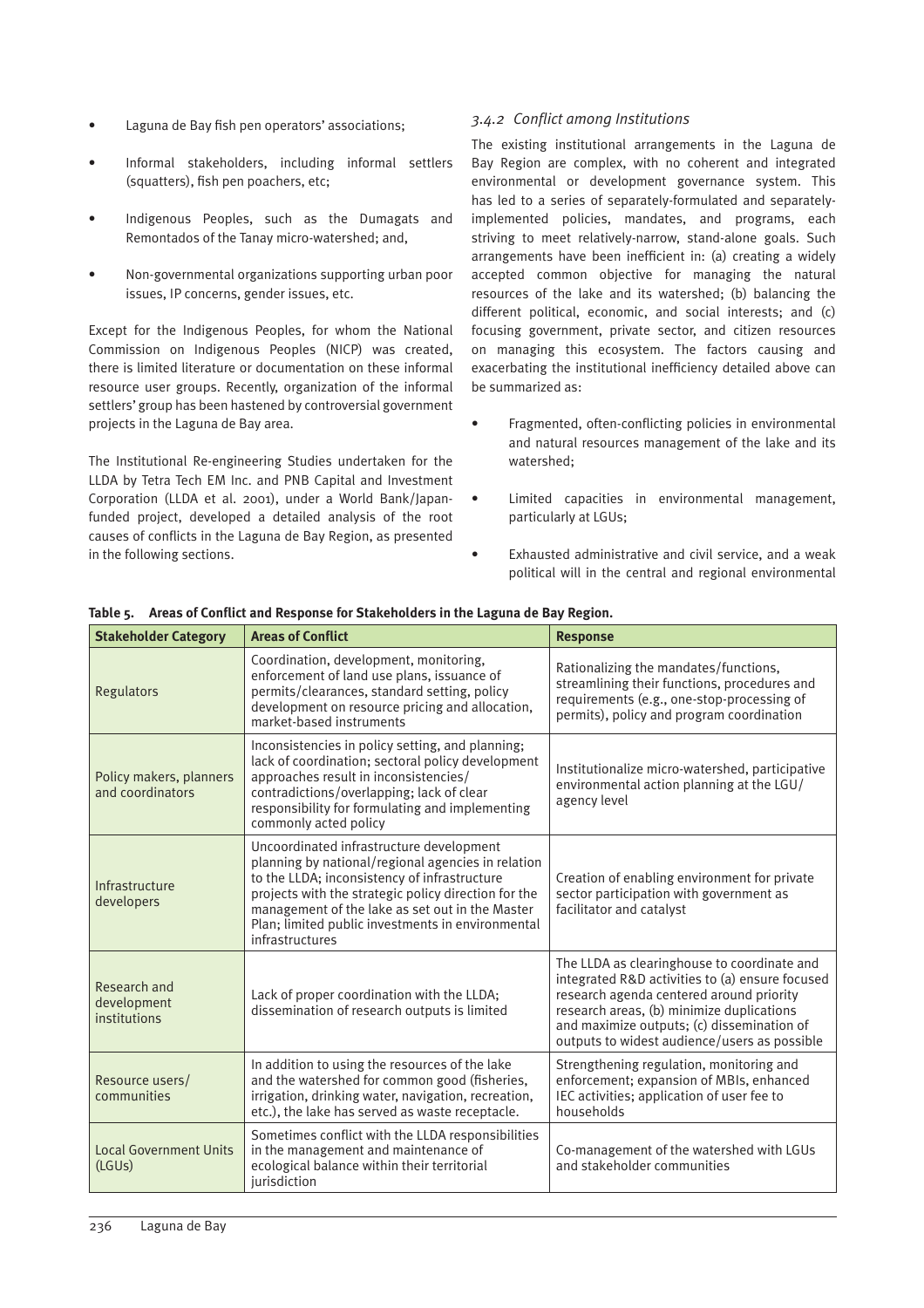agencies, thereby preventing these agencies from expeditiously addressing the region's conflicting institutional arrangements;

- Slow devolution of responsibilities and resources from central agencies to LGUs, and inadequate efforts to strengthen the governance and capabilities of LGUs to assume greater responsibility in fulfilling their mandates; and,
- Lack of or, at best, narrow opportunities for community and private sector participation in the management and sustainable use of the region's natural resources.

The LLDA re-engineering study also suggested that limited overlapping of mandates and responsibilities often is not a hindrance. The conflict arises when the objectives of the policies and laws creating those mandates contradict one another. The conflicts also become deeper when the resource base in question is delicate, with limited carrying capacity to satisfy all mandates.

#### *3.4.3 Conflicts among Users*

Almost all previous studies about Laguna de Bay highlight the conflicts among the various users, infrastructure developers, and regulators and policy makers, and most current and foreseen problems in managing the lake and its watershed are attributable to them. A set of case studies exist that clearly reflect the root causes of conflicts among the lake users, with the following being representative statements of the conflict issues.

- Development projects to improve the use of lake water for irrigation face increasing salinity and contamination from the Pasig River that will make the lake water unsuitable for agriculture. Pollution from industries, household waste, and transportation within the lake also threatens agricultural enterprises. Although the LLDA has started to implement strict regulations against industrial effluent discharges, the lake's role as a waste receptacle is not likely to decrease.
- The Napindan Hydraulic Control Structure (NHCS) has been the cause of conflicts between the Department of Public Works and Highways (DPWH) and the fishing community. The purpose of the NHCS (to regulate backflow from the Pasig River) has been ignored, to favor fishermen who need the brackish water for the productivity of the lake's aquatic resources. The role of the lake as a buffer against flooding along the Marikina and Pasig Rivers also has exacerbated the conflicts by the impacts of a flooded lake on farms, fishpens, and lakeshore development.
- Use of the lake by fish pen owners constitutes another level of conflict. Fish pens grew from 38 ha in the 1970s, to more than 30,000 ha in 1983, seriously reducing areas available for open fishing and impeding

navigation. To reduce the adverse impacts of fish pens on fish production, the LLDA implemented a zoning plan that reduced the fish pen areas to 10,000 ha and the fish cage areas to 5,000 ha. Nevertheless, the fishermen, fish pen operators, Bureau of Fisheries and Aquatic Resources, and the LLDA continues to debate the wisdom, size, location, and benefits of the structures. Compounding the problem is the weak enforcement of laws on fishing boat registration, illegal fishing, and the role of LGUs in enforcing the laws.

- The lake's potential as a key drinking water source cannot be ignored. The two previous Philippine administrations proclaimed this goal for Laguna de Bay. Increasing emphasis on the lake's role as a drinking water source may eventually challenge all other uses of the lake.
- Quarry operations around the lake and in its watershed are another activity potentially contributing to the lake's pollution and sedimentation. The Mines and Geosciences Bureau (MGB), an office under the DENR, currently regulates quarries over 5 ha in area, while the Provincial Governors control the smaller quarries. However, the authorities for permitting, clearance, and enforcement among DENR, LGUs, and LLDA have not been streamlined. Further, illegal small-scale mining operations continue in the region.
- A large portion of the region's population consists of informal settlers who typically cluster in flood and pollution-prone locations (e.g., shorelands, river banks, embankments, and other areas subject to severe flooding). Most of the areas are environmentallysensitive areas. The rivers carry solid wastes generated by this large population to the lake.
- Attempts to protect the lake as a protected site have long been ignored in favor of unavoidable demands for water and fish. Nevertheless, a small-scale tourism industry still struggles to survive amidst the lake traffic, and visitors can take historic tours and boat rides to remote pockets where it is considered safe to swim.

#### *3.4.4 The Case of the Northern Lakeshore Project: The Evolution of the Informal Settlers Group*

The disputed 9.8-km Metro Manila Flood Control Project: West of Manggahan Floodway (popularly called "Lakeshore Dike Project") is funded by the Japan Bank for International Cooperation (JBIC), for a total of PhP2.9 billion and is being implemented by the Department of Public Works and Highways (DPWH). This project will be located in the northern shores of Laguna de Bay, covering the Municipalities of Taguig, Cainta, Taytay, Pateros and Pasig, with a total drainage area of 39.01 km2. It is intended to protect the floodplains from floods, with the design high water level (elevation 13.8 m) corresponding to a 40-year probable recurrence. Some 600,000 inhabitants along the five municipalities will be directly affected by the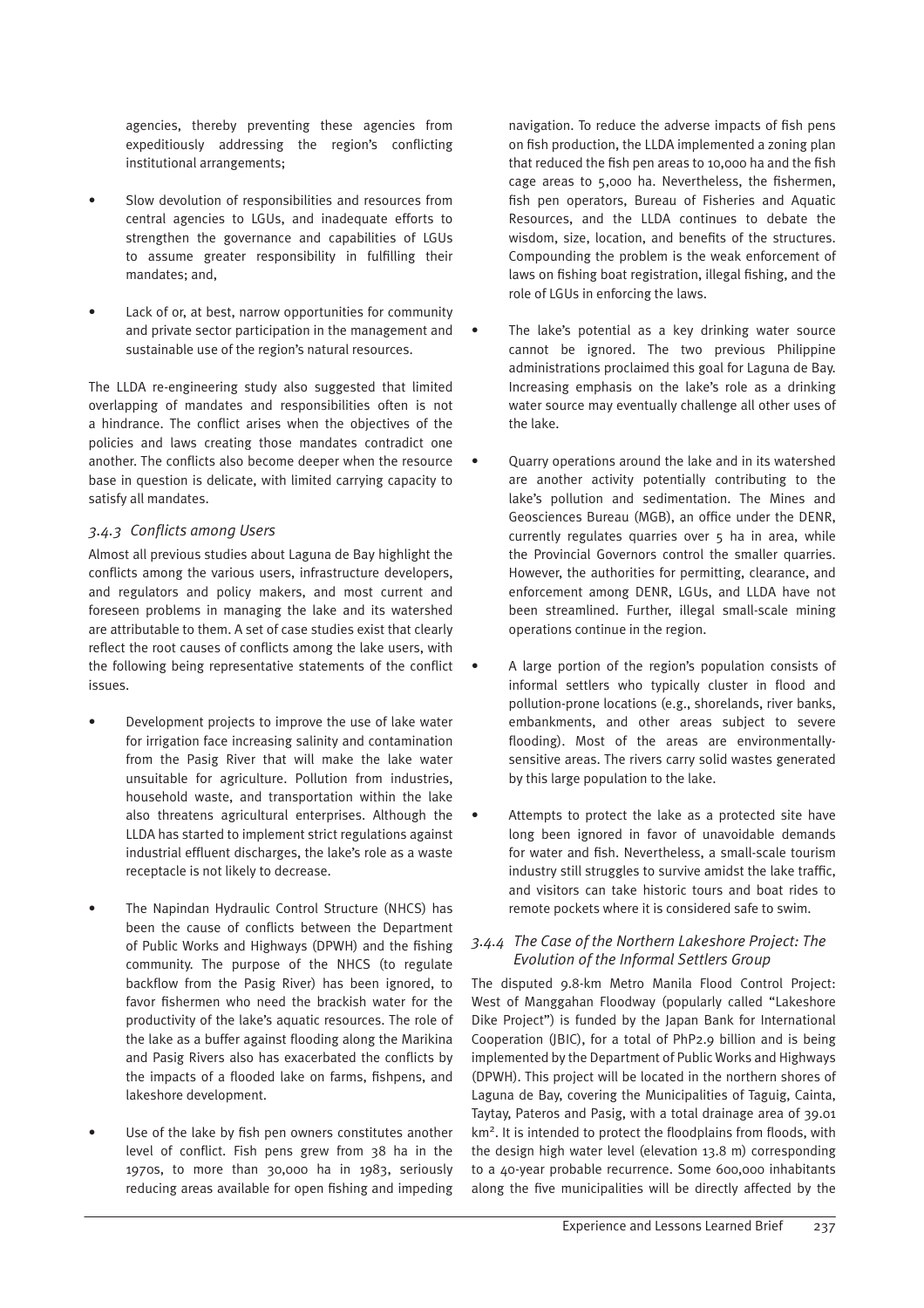project, which was issued a notice to proceed in September 2000, with a target completion date of February 2006. The President of the Philippines, however, ordered suspension of the road dike construction, in response to protests by affected residents and LGUs, calling for a series of consultation meetings among relevant government agencies, LGUs and People's Organizations (POs). A moratorium was issued in 2001 on the construction of the dike, while public consultations were being conducted under the auspices of the National Anti-Poverty Commission (NAPC). There are two opposing groups of stakeholders: (a) the LGUs and residents of the flood-prone areas who are in favor of the project; and (b) the LGUs, residents of the areas where the displaced waters are expected to flow, and their NGO supporters. Those opposed to the lakeshore dike project stressed that if it was built, it would cut through residential areas, turning vast tracts of land into a virtual marsh. Supporters, however, argued that the project was designed not only to solve the Taguig and Metro Manila area flood problems, but would also serve as a road network linking Rizal Province to the South Expressway going to Laguna, Cavite and Batangas Provinces. It also would open about 2,000 ha of prime land in Lower Bicutan, Taguig for industrial development and infrastructure projects.

At the height of the controversy, a number of stakeholders' groups came into being, primarily formerly unorganized, informal settlers, and their NGO partners; these are Taytay *Laban sa* (against the) Lakeshore Dike (TLLD), Pasig *Laban sa* Lakeshore Dike (PLLD), Urban Poor Associates, and Community Organizer Multiversity. Table 6 shows the range of groups and the degree of their opposition/approval of the project.

Except for those that have to keep a neutral position because of their roles in the consultation and project approval process, the remaining stakeholders are strongly motivated to advocate their positions. Determination of these factors within each stakeholder groups should be considered in drawing up their roles and resource commitments in either forging agreements with the government regarding whether or not to proceed with the project construction.

The LLDA position on the proposed project hinges on the results of its study with the Decision Support System/modeling tools established under the Dutch-assisted project on Sustainable Development of the Laguna de Bay Environment (SDLBE). Although modeling results showed that the dike construction will not greatly affect the lake's hydrodynamics, in terms of the ecological aspects, water quality and sedimentation in the area, the effect may be different than expected. For this reason, the LLDA recommended new studies to update the environmental impact assessment, including the impacts of the loss of the floodplains on the functioning of the lake ecosystem, since this aspect could not be described by the LLDA's modeling tools. Further, a legal study should be done to determine the implications regarding the LLDA's jurisdiction over the covered shoreland areas, especially the Proclamations declaring portions of the lakeshore for socialized housing projects (Proclamations 704 and 458).

To address the affected stakeholder issues and concerns, an inter-agency Memorandum of Agreement was signed on 16 April 2002, calling for studies through the University of the Philippines National Hydraulic Research Center (NHRC) as the lead institution, and with one representative each from the concerned LGUs and five representatives from TLLD and PLLD. The study was meant to review the original dike alignment, and a feasibility study on the polder dike proposed along the lakeshore from Taguig to the west bank of Manggahan Floodway. The study results were presented to the stakeholders on 12 February and to DPWH on 17 February 2003. In a 4 March 2003 inter-agency meeting, the "most optimum plan from the social, environmental and economic viewpoints" was agreed upon, wherein the original alignment at elevation 11.5 m shall be pursued with a polder-cum-road dike along the above– mentioned lakeshore segment, in lieu of not constructing the dike in the original alignment in a socialized housing project in Lupang Arienda. It was the LLDA's position that the selected alternative has far-reaching implications that may prejudice the integrity of the Laguna de Bay environment.

It also was agreed that the affected residents shall be resettled jointly by the National Housing Authority (NHA) and DPWH within Proclamation 704, in coordination with LGUs of Taytay and Pasig and the concerned POs.

The agreement also provides for implementation of the agreed roles and responsibilities and required actions. The DENR and the LLDA have been tasked to closely monitor

| <b>Vehemently Opposed</b>                                                     | Opposed, but with<br>open mind                                               | <b>Neutral</b> | In favor, under certain<br>conditions                                           | For the project                                               |  |  |  |
|-------------------------------------------------------------------------------|------------------------------------------------------------------------------|----------------|---------------------------------------------------------------------------------|---------------------------------------------------------------|--|--|--|
| Fishpen/cage<br>operators                                                     | National Government<br>Agencies including<br>DENR/EMB and UP-<br><b>NHRC</b> | <b>NAPC</b>    | National Government<br>Agencies including<br>NHA, ODAA, MMDA,<br>DPWH and HUDCC | Local Government<br>Units including Taguig,<br>Pasig, Pateros |  |  |  |
| Informal settlers<br>including UPA,<br>COM. TLLD. PLD and<br><b>MAPAGPALA</b> | <b>LLDA</b>                                                                  |                |                                                                                 |                                                               |  |  |  |
| Local Government<br>Units including Taytay                                    |                                                                              |                |                                                                                 |                                                               |  |  |  |

**Table 6. Opposition and Approval for the Lakeshore Dike Project.**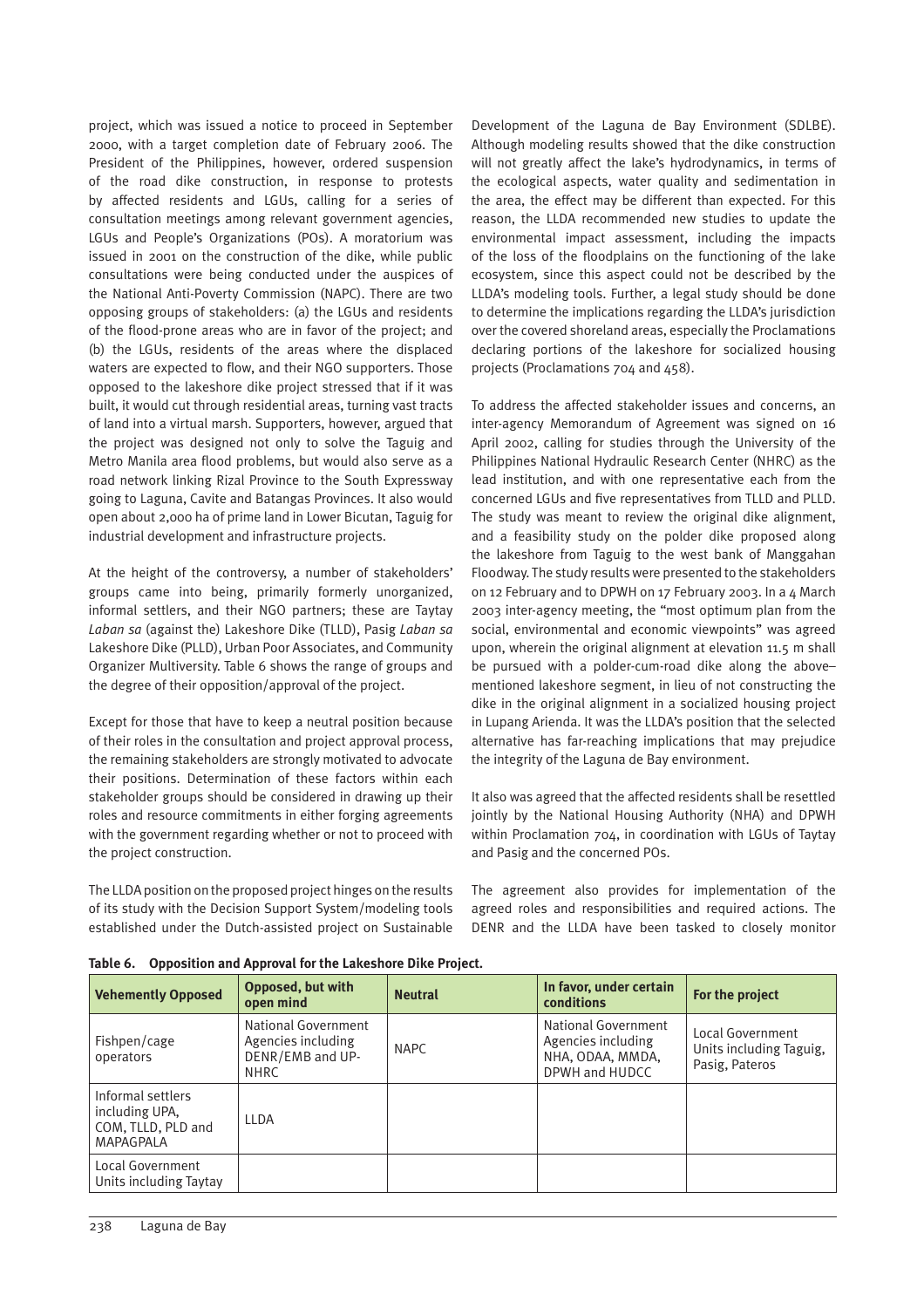the project's compliance to the Environmental Clearance Certificate conditionalities, and the proper implementation of its environmental management plan. Among others, the NHA shall ensure that the affected families will not be disenfranchised of their position and lot apportionment, due to the dike construction. The National Anti-Poverty Commission (NAPC) also shall coordinate and monitor the implementation by various implementing agencies of the Kapit-Bisig Laban sa Kahirapan Program (KALAHI) in the provision of livelihood projects in the area.

Finally, after the series of consultations and signing of the MOA, in March 2003, the President approved the resumption of dike construction in three months time, under the belief that the agreed combined roles and actions provided a "win-win" solution to the conflicts among the various stakeholders.

#### **4. Management Environment**

#### 4.1 Lake Management Programs and Processes

The more serious and systematic approach to the integrated management of the Laguna de Bay Region was the formulation of the Laguna de Bay Master Plan in 1995, and its subsequent approval by the President of the Philippines in 1996. While a water resources development master plan was formulated in 1974, as a result of the Water Resources Development Studies in 1972-1974, the Master Plan took cognizance of the interacting relationship between and among the various uses of land and water resources and the conflicts among alternative production activities, as well as uses of the lake water and surrounding related land resources, particularly those dictated by urbanization and industrialization. The Master Plan prescribes strategic policies, institutional reforms action programs and management measures to harmonize, integrate and strike a balance between downstream and upstream activities in the watershed, consistent with a lakebasin management approach.

The Master Plan places heavy emphasis on identification, formulation and elaboration of priority programs and projects needed to attain the goals of sustainable development of the Laguna de Bay region. Thus, it represents the most explicit action towards the strengthening of an integrated lake basin management approach. Four flagship programs are currently being pursued: environmental management, watershed management, fisheries development and institutional reform and development.

#### *4.1.1 Environmental Management Program*

**Water quality monitoring**. This activity began in 1973, with initial focus on lake water quality. When the LLDA mandate was expanded to include pollution control, monitoring of industrial effluents also became a regular activity. The LLDA, through its Environmental Quality Management Division, operates its own water quality laboratory, having gradually improved its capability through the acquisition of state-of-theart laboratory instruments. A pool of well-trained staff runs the

laboratory, performing both the collection and analysis of lake and river water samples. The laboratory also services external clients, thereby generating income for the LLDA.

The lake and the tributary rivers are monitored on a monthly basis. Industrial effluents are collected by Pollution Control Division inspectors trained in the collection and handling of samples. The laboratory analysis results become the basis for evaluating compliance of industrial establishments to existing effluent discharge rules and regulations. Data on the lake and tributary rivers are published annually. The monthly status of the lake and tributary water quality also is posted on the LLDA website, using the Water Mondriaan (see Section 5.6).

**Environmental user fee system (EUFS)**. Implementation of the EUFS started in January 1997, as Phase 1 of the National Program. It was designed to integrate and harmonize command-and-control (CAC) and economic instruments, in order to generate a mechanism to improve environmental enforcement and compliance status of firms located in the Laguna de Bay region. It now is an integral part of the LLDA's Environmental Management Program.

The EUFS focuses primarily on reducing the pollutant load to the Laguna de Bay, making all liquid waste dischargers directly accountable for environmental damages caused by their day-to-day operations, by internalizing the environmental degradation and enhancement costs into their business decisions and actions. The eventual goal of the EUFS is to limit point source wastewater discharges to a level that ensures waterbodies within the Laguna de Bay system would be protected and made suitable for their intended uses.

The fee system is composed of a fixed and variable fee. The former covers the administrative costs of implementing the system, based on the volumetric discharge rate, while the latter depends on whether the BOD concentration is above or below the existing effluent standard of 50 mg/L, regardless of the total BOD load. This scheme has induced firms to be more cost effective in trying to comply with standards, in effect making the EUFS a model mixed regulatory and economic instrument. An enterprise must obtain a Discharge Permit (DP), renewable annually, from the LLDA, the DP being a legal authorization to discharge their wastewater of acceptable concentration under DENR DAO 35 to the lake or its tributary rivers.

The EUFS is meant to cover all water pollution sources from industrial, commercial, domestic and even agricultural sources. The LLDA cautiously implemented the EUFS in stages, with a budget of PhP27 million initially allocated to support implementation requirements.

During the first year of EUFS implementation in 1997, imposition of user fee was based only on the BOD content of industrial wastewaters and applied to around 120 industrial firms within the LLDA's area of jurisdiction. These firms belong to five industrial sub-sectors estimated to account for nearly 90% of the total organic load to the lake; namely, food-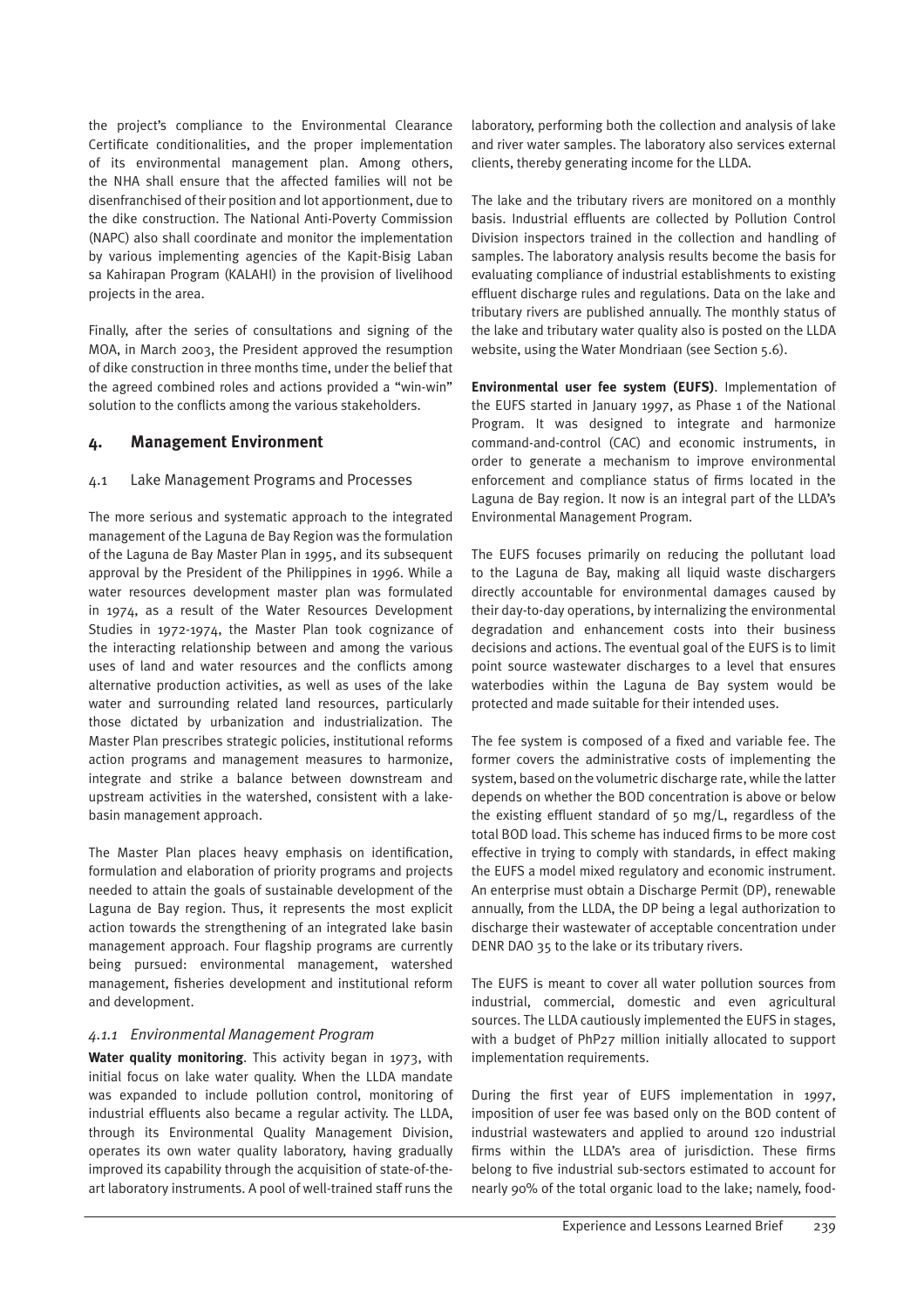processing firms, pig farms and slaughterhouses, beverage manufacturers, firms engaged in dyes and textiles, and paper and pulp mills. All industries generating process wastewater were covered in the second year. In the third year, residential subdivisions and commercial establishments, including food chains and restaurants that discharge wastewater into the environment, were also covered.

The EUFS is implemented by the LLDA through its Pollution Control Division (PCD) as the lead unit, with support from the Environmental Quality Management Division for analysis of wastewater samples collected by the inspectors. A Public Hearing Committee (PHC) supports the adjudication and litigation of cases, including those related to non-payment of environmental user fees.

Aside from the EUFS, the traditional regulatory system of the LLDA is still in place. All industrial establishments are required to register, with those with wastewater discharges also required to have a Pollution Control Officer (PCO) accredited by the LLDA. The LLDA has developed a PCO training program for accreditation purposes, including lectures on such issues as clean technologies. Aside from generating a modest income for the LLDA, it has also become a vehicle for disseminating the Authority's plans and programs, as well as the pollution laws being implemented in the Laguna de Bay region. The program has gained wide acceptance from the industrial sector, with cases in which they themselves requested a special training schedule.

#### *4.1.2 Shoreland Management Program*

It took almost thirty years for the LLDA to assert its mandate on the management of its 140 km<sup>2</sup> shoreline of Laguna de Bay, the first action being the 1995 issuance of Board Resolution No. 10, Series of 1995, asserting the LLDA's authority and exclusive jurisdiction over Laguna de Bay, banning reclamation projects and disallowing any non-environmentally feasible activities for the lake. The LLDA Board approved the rules and regulations on the use/occupancy of Laguna de Bay shoreland areas on 14 December 1996. Another two years were needed to create a new unit at the LLDA, the Special Concerns Office (later becoming the Special Concerns Division), to take the lead in implementing the rules. The guidelines on the lease of the shoreland were prepared and implemented in 1999.

It is the declared policy of the LLDA under these rules, pursuant to RA 4850 as amended, to: (a) properly manage and control the use and/or occupancy of Laguna de Bay shoreline areas within the context of national socio-economic development plans and policies and environmental concerns; (b) maintain all shoreline areas lying below elevation 12.50 m as buffer zones, in consonance with the Authority's policies, plans and programs for managing the water quality and protection and conservation of Laguna de Bay's water resources; (c) exercise administrative and regulatory control on land use and/or occupancy of shoreline areas within the context of the LLDA's plans and programs, and to manage such uses and occupancy along desirable environmental considerations; and (d) Provide an administrative system whereby the rights of legitimate titleholders are respected.

The LLDA is evaluating the effectiveness of current policy instruments for shoreline management and control, based on a number of implementation and enforcement issues:

- Development projects/activities have overtaken regulation and control (the law, P.D. 813, defining the shoreline was enacted in 1975, while the policy guidelines were issued in 1996);
- Lack of resources to monitor shoreline activities and enforce the rules and regulations;
- Indifference of lakeshore LGUs, manifested in siting of illegal open dumpsites on shorelines and riverbanks; proceeding with local development activities/projects without needed environmental clearances and permits from the DENR and LLDA; and,
- While policy tools exist (e.g., Shoreline Occupancy Permits, Notice of Violation, Ex-Parte Orders and Cease and Desist Orders), they are insufficient for the purpose of shoreline restoration and environmental regulation and control.

#### *4.1.3 Watershed Development Program*

**Reforestation and tree planting**. The watershed area is three times the size of the lake, and where 66 local government units exercise their respective political mandates. Their responsibility to protect and manage the environment in their areas of jurisdiction as stipulated in the Local Government Code also is important. Within these realities, the LLDA started to link closely with the local officials and the communities as an entry point to a meaningful and practical watershed development program.

Almost all LGUs have a reforestation or tree planting program, in response to the massive CLEAN and GREEN campaign of the national government. To respond to the need for more seedlings and enhance its desire of the LLDA to cooperate with the LGU environmental programs, the LLDA embarked on the maintenance of a plant nursery to support reforestation programs of different towns within the watershed. Similar support is being given to socio-civic organizations and nongovernmental organizations (NGOs).

**River rehabilitation**. In 1996, the LLDA started a River Rehabilitation Program for the rivers and streams flowing through the 24 sub-basins or micro-watershed of the Laguna de Bay basin. This program evolved from a mere physical river clean-up to a more comprehensive and sustainable approach encouraging broad multi-sectoral involvement and support. Various stakeholders within each sub-basin (local government officials, academic institutions, industrial and commercial establishments, religious groups, NGOs, POs, civic organizations, homeowners, etc.) were organized for a River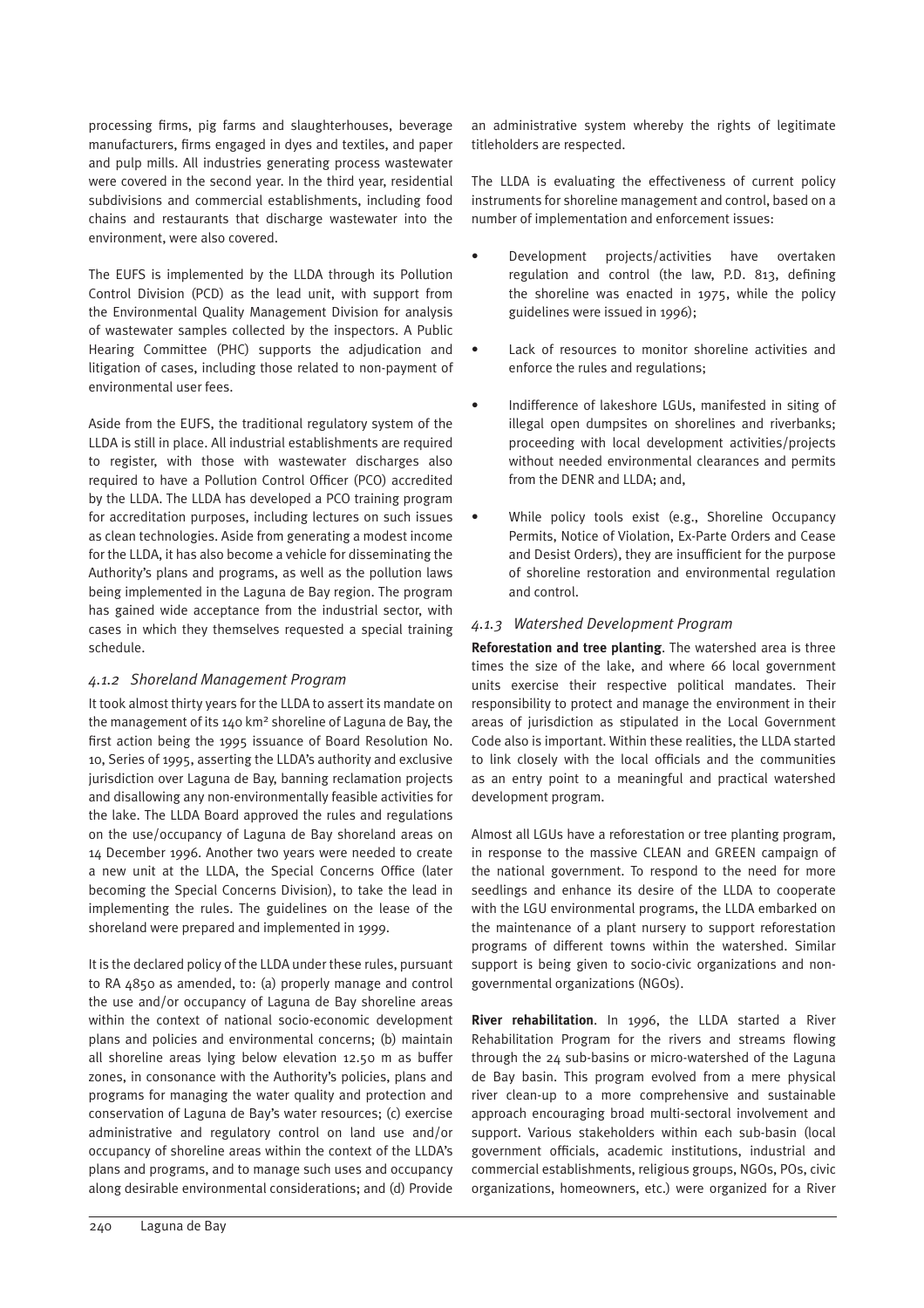Rehabilitation and Protection Council (RRPC). A systematic approach is being followed by the Council, including (a) mapping the watershed, (b) comprehensive survey of the river system and its watershed, (c) development of a vision for a healthy river system and watershed and, based on this vision, (d) formulation of a River Rehabilitation and Protection Plan.

River clean-up campaigns also are being sustained that involve the physical clean-up of rivers. The LLDA has organized the *Hukbong Pangkapaligiran* ("Environmental Army", a volunteer organization consisting mainly of fisherfolk and farmers) to lead the activity. The men and women of the Environmental Army are exemplars of volunteerism who play a vital role in raising environmental awareness and heightening motivation among various sectors to be involved in rehabilitation efforts. The program was so successful it led the LLDA to institutionalize the RRPC, with seed money of PhP50,000 (a little under US\$1,000) being given to support their activity or their registration as a foundation.

The involvement of the industrial sector in the RRPC has narrowed the gap between it and the community, especially those with a preconceived view that industrial establishments pollute the environment. Most successful and active RRPCs are those with active members from this sector, and whose representatives are often elected to higher position in the council.

All the RRPC were federated on 26 June 2001 to serve as an umbrella organization of the River Councils in the Laguna de Bay region. A conference of the RRPC is held every year, whereby each council or foundation presents their accomplishments and updates the other councils or foundations on present projects and future plans and programs. It also serves as an occasion for enriching their knowledge through lectures by invited experts on matters concerning solid and liquid waste management, waste exchange, and other topics of interest



**Figure 5. Zoning and Management Plan (ZOMAP) of Laguna de Bay.**

directed to enhancing the capabilities of the members to perform their tasks.

#### *4.1.4 Fisheries Development Program*

**Aquaculture operation**. Regulation of aquaculture operation is based on the lake's Zoning and Management Plan (ZOMAP), considered by far as the most feasible management system for equitable allocation of the lake's fishery resource. Fish pen belts and fish cage belts were delineated in specified locations in the lake, covering a total area of 100  $km^2$  and 50  $km^2$ , respectively (Figure 5). The area allocation was determined via analysis of the lake's carrying capacity for aquaculture, which was based on long-term primary productivity data from different locations in Laguna de Bay (Centeno et al. 1987). Limits were set on the maximum area to be occupied for fish pen operation, (i.e., 0.05 km2 for a corporation, 0.01 km2 for a cooperative, and 0.005 km2 for an individual owner). The maximum area for fish cage is 0.001 km2. An annual permit is issued, with fish pen owners paying PhP6,000/ha (0.001 km2) and fish cage owners paying PhP4,200,ha. Vacant areas within the fish pen belt are awarded to an operator by bidding.

In keeping with provisions of RA 4850 on the distribution of benefits from fishery to the LGUs, the fish pen fee collected by the LLDA is shared according to the following scheme: (a) from 1983 to May 1996: 20% to lakeshore LGUs, 5% to Project Development Fund (PDF), and 75% to the LLDA; (b) from June 1996 to present: 35% to lakeshore LGUs, 5% to PDF and 60% to the LLDA (Board Resolution No. 15, Series of 1996 dated 27 June 27 1996). From a fishpen fee per hectare of PhP6000.00 (US\$120), every lakeshore municipality currently receives a share of 15%, and an additional 20% if there are fish pens off their shoreline. The LLDA specifies that their share should be used to finance environmental projects.

The guidelines on release and utilization of fish pen fee shares of lakeshore LGUs was defined as early as 1986 under Board Resolution No. PCLL-20, Series of 1986. The release of funds shall be based only on the cost estimates of LGU-proposed programs, projects or activities related to environment, livelihood, river embankment and flood protection works, watershed development and the likelihood for review/approval by the LLDA. The LGUs are required to render a quarterly accounting of funds, indicating the nature of disbursements, its balances and the physical accomplishments. Such a report is a prerequisite to the release of additional and succeeding municipal fish pen fee shares. During June 1996, however, during deliberations on modified sharing of fish pen fees, the Board of Directors (three being local government officials— Governors of Rizal and Laguna and President of League of Mayors), waived the requirements for the release/use of fish pen fee shares, because they were perceived as being cumbersome, hence making the funds inaccessible to the LGUs.

**The Fisheries and Aquatic Resource Management Council (FARMC)**. The President of the Philippines issued Executive Order 240 in 1995, "Creating the Fisheries and Aquatic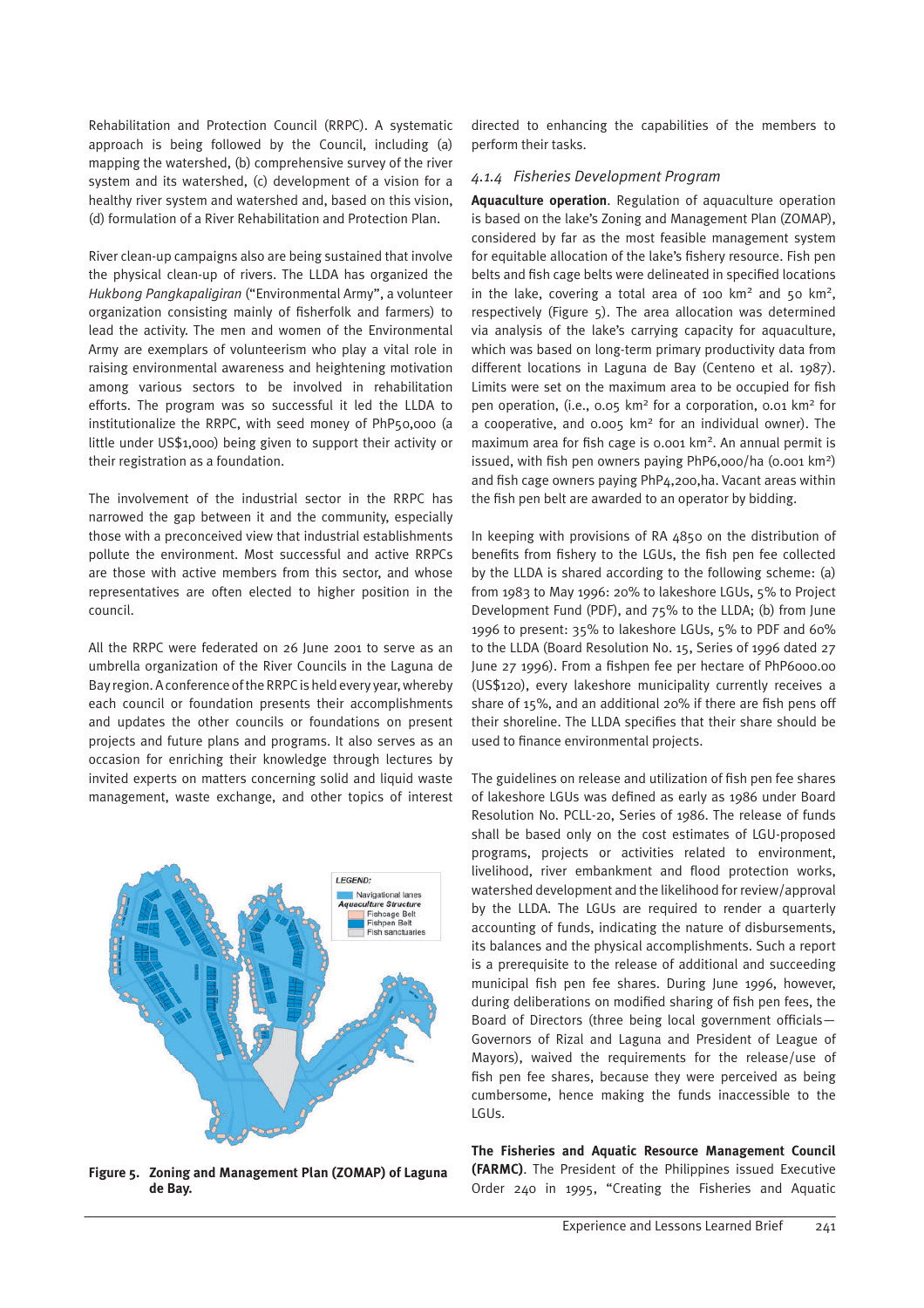Resources Management Councils in Barangays, Cities, and Municipalities and their composition and functions", in accordance with the policy of the Philippine Government to ensure that management and control over fisheries and aquatic resources shall be effected through the active, extensive participation of the people directly affected. It also called for empowerment of the subsistence fisherfolk through meaningful participation in the management, development and protection of fisheries and aquatic resources for sustainable productivity. Republic Act 8550 (known as the Fisheries Code of 1998) further strengthened the important role of the FARMC by specifying its composition, and the responsibility of concerned government agencies in ensuring that its functions are recognized and institutionalized. It is composed of representatives from the Department of Agriculture, LGUs, NGOs, and fisherfolk, including women and representative from the youth sector. LGU representation is given due importance to ensure that the plans and programs will be incorporated in the municipal or city development plan and given due priority.

Even before the passage of these laws, the LLDA has already established links with fishermen organizations, rendering financial and technical assistance in their operation. Support included financing their training as *Bantay Lawa* (Lake Guard) and deputizing qualified fishermen as Fish Warden, in coordination with the Bureau of Fisheries and Aquatic Resources. Funds from the LLDA development fund also are being given to implement lake clean-up activities, and for the surveillance of illegal fishing activities.

#### *4.1.5 Institutional Reform and Development Program*

The proposed LLDA reorganization is consistent with the Public Sector Reform Program and the Water Resources Sector Policies and Directions, as embodied in the Philippine Medium-Term Development Plan 2002-2004, which stipulates "the government shall support the strengthening of existing and efficiently operating river/lake basin authorities".

**Re-engineering the LLDA**. Since its creation in 1966, new tasks and demands have emerged for the LLDA, including confronting new challenges such as a rapidly-growing demand for lake water to serve an expanding metropolis and lakeshore towns, as well as to properly coordinate infrastructure development and regulate the multiplicity of resource uses by various sectors. It also must facilitate interaction among various stakeholders, including conflicting interests amidst alarming threats on the lake's sustainability.

The LLDA was authorized as early as 1983, through Executive Order 927, to undertake a thorough corporate reorganization. Although the Laguna de Bay Master Plan also calls for LLDA institutional and organizational reforms, the envisioned reorganization was not implemented by the LLDA because of changes in the country's political environment and accompanying administrative and financial constraints. Given the rapid increase in population, settlements, industrial establishments and other economic activities in its basin, the last 15 years witnessed growing concern for more active protection of the lake.



**Integrated Water Resources Management and Development Model** 

**Figure 6. The LLDA Institutional Re-engineering Model.**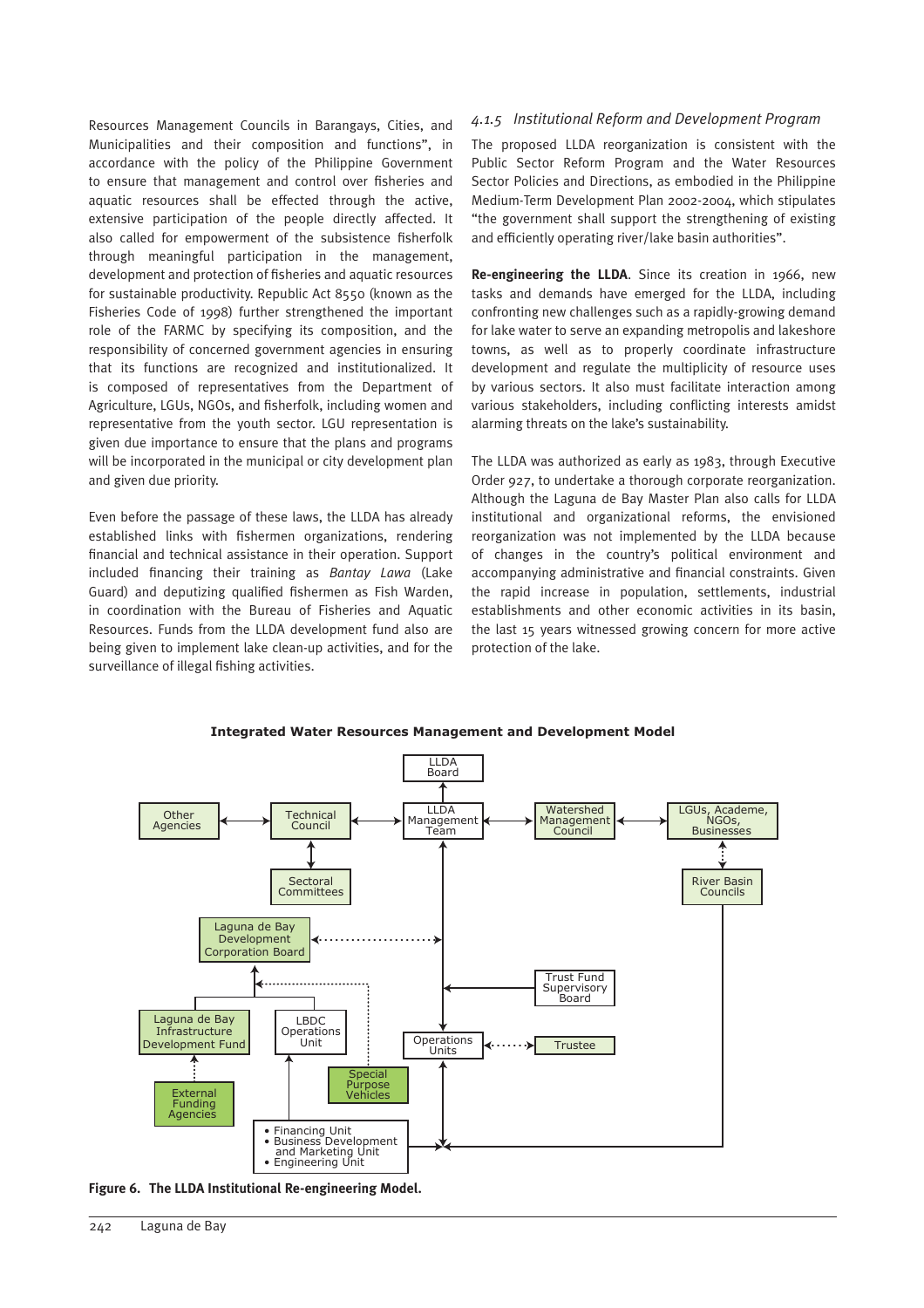The re-engineering study for the LLDA was conducted during 2000-2001 through a grant from the World Bank. It is a selfdirected effort of the Authority to transform itself into an expanded, effective organization capable of fully discharging its mandated powers and functions, with the purpose of developing the most appropriate institutional model and associated planning and policy framework to enable it to become an effective development authority, while also maintaining its regulatory mandate. An integrated water resources management and development institutional model was recommended (Figure 6), also being the most acceptable option for all Laguna de Bay region stakeholders.

The main characteristics of the institutional model are as follows:

- The primary mandate of the re-engineered LLDA will be policy making, planning and implementing an integrated water resources management, and development of the lake and its river systems, including enhancing water quality and quantity, expanding regulatory responsibilities for monitoring compliance with water standards, and expanding the EUFS;
- The scope includes overall management of Laguna de Bay and its river tributaries, shorelands and aquatic resources, expanding it to include groundwater in the future. In collaboration with LGUs, the scope also includes raw water pricing development and implementation, environmental infrastructure development and coordination of land use planning;
- The level of autonomy will expand from its current status as a Government Owned and Controlled Corporation (GOCC), relying solely on operating revenues, to an investment-oriented development organization through the proposed Laguna de Bay Development Corporation; and,
- The LLDA becomes the apex body in the Laguna de Bay region, with responsibility for coordinating integrated watershed management and development program.

The LLDA Board remains the policy-making body of the Authority in this model. To make the decision-making process more inclusive, two advisory groups support the Board: the Technical Council and the Watershed Management Council. The Technical Council serves as a permanent advisory council to the LLDA for making policy for resolving issues related to institutional arrangements in the Laguna de Bay region, including harmonization and resolution of conflicting and overlapping functions, activities, policies and plans that exist or arise between, and among, the LLDA and other regional government agencies and GOCCs.

The Watershed Management Council will be a multi-sectoral advisory council to support policy and planning activities in the lake watershed among the sectors with stakes in the region. The Council will serve as a convergence point for review of sectoral policies and programs with implications for watershed resources.

**Capacity building**. The Sustainable Development of the Laguna de Bay Environment Project, which ended August 2003, was supported by a grant from the Netherlands Government. The three-year project was undertaken to ensure sustainable development of the lake's resources, based upon a sound knowledge of the functioning of the system, its users and the institutional setting. It is specifically directed to capacity building and developing practical and realistic solutions for current problems and issues in the lake basin. Among the project achievements were establishment of an Integrated Water Resources Management Unit, and the establishment of an appropriate GIS/database and state-of-the-art modeling system to support decision-making. All are geared to the transformation of the LLDA into an Integrated Water Resources Management and Development Authority.

**Conservation of Laguna de Bay Environment and Resources (CLEAR)**. CLEAR is a tripartite partnership involving the LLDA, Unilever Philippines, and the Society for Conservation of Philippine Wetlands (SCPW), with the objective of pursuing the lake's membership in the Living Lakes Network. A Memorandum of Agreement was signed in June 2000 to ensure continuity in efforts to conserve the lake's resources, and to empower and educate the watershed communities.

As a private sector partner, Unilever provides funding support for advocacy initiatives and activities that influence and mobilize the business sector towards corporate responsibility. As a collaborating agency, the LLDA coordinates the tripartite partnership's activities, and provides funds for biodiversity studies on the lake and environmental education projects. As an NGO partner, SCPW has been tasked to design and implement advocacy activities for lake conservation, coordinate with other environmental NGOs in the lake region and be the focal point for coordination with other Living Lakes partners around the world.

The idea of joining the network began in November 1999 during Unilever's meeting on Sustainable Water and Integrated Catchment Management (SWIM) in Liverpool, England. The lake's candidacy was formalized in November 2000 at the 5th Living Lakes Conference in Lake Biwa, Japan.

Laguna de Bay was accepted as the 18th member of the Living Lakes Network in August 2001, during the 6th Living Lakes Conference. Its admission to the network was a "breakthrough for Laguna de Bay and a milestone for Philippine environmental history" (Jerry Esplanada, Philippine Daily Inquirer). More importantly, it brought conservation of the lake to the attention of the international community, which can serve as a positive pressure on the government to take serious actions in preventing deterioration of the lake environment.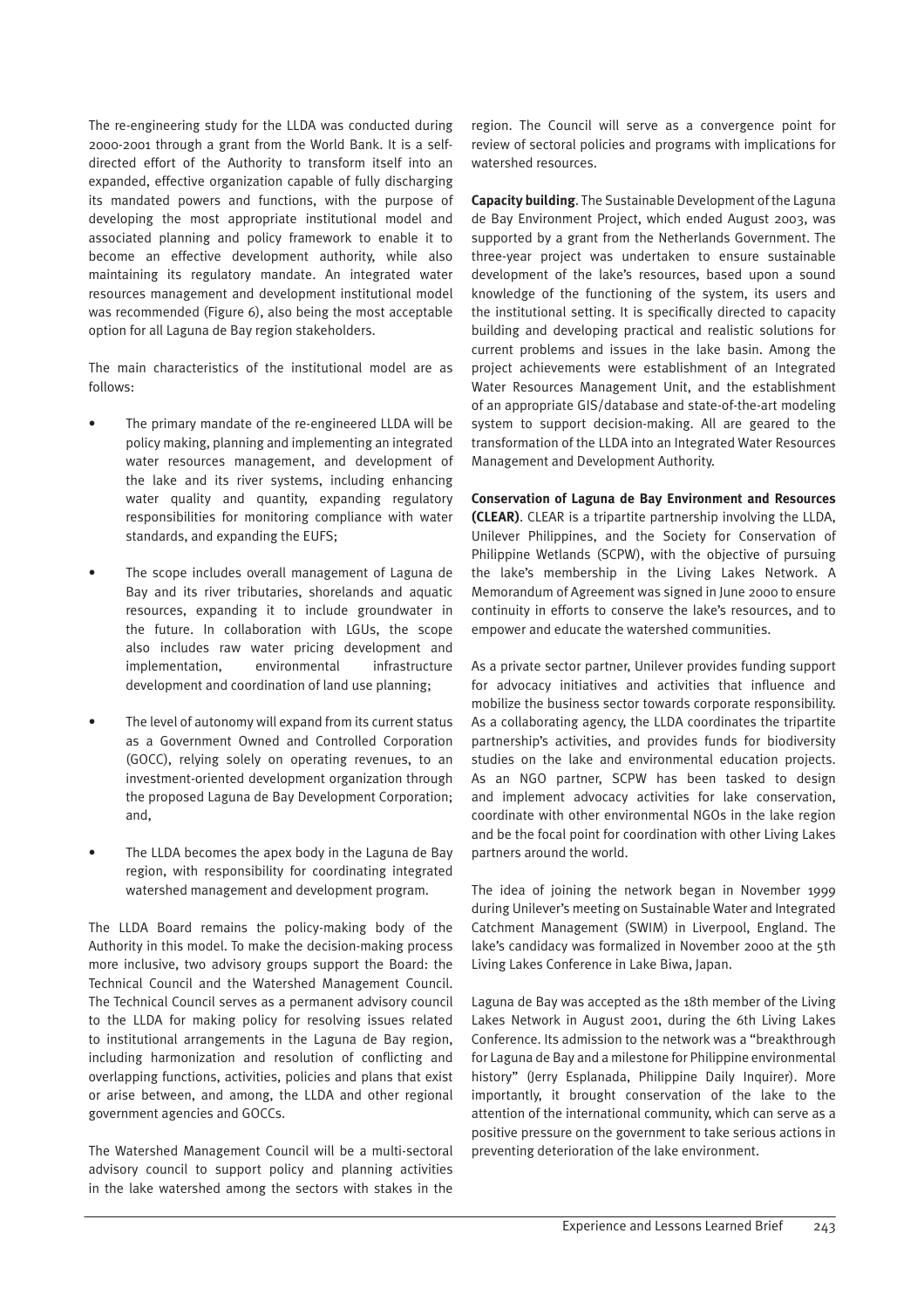The Philippine 12th Congress, through House Resolution No.140, commended and congratulated the LLDA, Unilever Philippines and the SCPW in their successful bid making Laguna de Bay the 18th member of the Living Lakes Network, thereby also making protection and conservation of the lake an international imperative.

**Partnership with U.S. Agencies, Chesapeake Bay and Tha Chin River (Thailand)**. The LLDA forged a partnership with United States agencies (US-AEP, USEPA, USAID, etc.) in August 2002 on sharing of knowledge, experiences, and best practices on community-based environmental management and resource conservation in Chesapeake Bay in the eastern United States, as well as with the Pollution Control Department of the Kingdom of Thailand on Integrated Watershed and Water Quality Management and Public Participation in the Tha Chin River Basin. The LLDA's River Rehabilitation Program, and its partnership with River Councils in the river systems in the lake region, was cited as one of the best practices on communitybased resource management scheme during the August 2002 international workshop in Manila.

#### 4.2 Reduction of Lake Stresses

A snap shot analysis of the result of concerted efforts in protecting Laguna de Bay is the maintenance of its Class C status, in spite of growing threats to the lake. The orderly arrangement of fish pens as a result of the revised Zoning and Management Plan of the lake allowed better water movement between the structures, lessening the accumulation of water hyacinth. Also noteworthy is the resolution of conflict between the fish pen operators and fishermen. Improved fish production due to the ZOMAP implementation is difficult to assess because of other environmental factors affecting production and lack of cooperation from fish pen operators to disclose their harvest per cropping season. The latter do not appreciate the importance of their information in evaluating the program and assessing the lake's productivity.

A more objective assessment is presented in terms of implementation of the Environmental User Fee System (EUFS). After the three-year EUFS introductory and implementation phase, there were 914 firms covered as of December 2002.

| Table 7. | <b>Estimated BOD Reduction in the Lake Due to EUFS</b> |
|----------|--------------------------------------------------------|
|          | Implementation.                                        |

| Year | <b>Cumulative</b><br><b>No. of Firms</b> | <b>BOD Load</b><br>(metric<br>ton/year) | <b>BOD Loading</b><br><b>Reduction</b><br>$(\%)$ |
|------|------------------------------------------|-----------------------------------------|--------------------------------------------------|
| 1997 | 222                                      | 5,403                                   |                                                  |
| 1998 | 255                                      | 4,432                                   | 24.08                                            |
| 1999 | 429                                      | 1,790                                   | 65.80                                            |
| 2000 | 628                                      | 2,309                                   | 19.08                                            |
| 2001 | 738                                      | 1,687                                   | 40.61                                            |
| 2002 | 914                                      | 791                                     | 61.30                                            |

The significant BOD load reduction to the lake during 1997- 1999 coincided with the introductory phase of the EUF, reflecting its successful implementation. The reduced BOD load was due to several factors: (a) increased efforts among the regulated sources to treat their wastewater with new or improved treatment facilities; (b) wastewater recycling activities; (c) waste minimization; and (d) voluntary closure or plant relocation.

The actual impacts on ambient lake water quality relating to the reduced BOD load from point sources as a result of EUFS implementation are still undetermined. The LLDA intends to apply its newly-developed Decision Support Systems and modeling tools to achieve full coupling of laboratory analysis database on industrial pollution loads to the waste load model and the GIS-generated information.

#### 4.3 Enabling Environment

#### *4.3.1 Regulatory Powers and Functions*

The all-encompassing powers of the LLDA are clear in their authority to pass, approve, or disapprove all plans, programs, and projects proposed by LGUs, and public and private corporations. LLDA also has exclusive jurisdiction to issue permits and collect fees for using the lake water, as well as authority to earmark revenues generated for its own activities.

The LLDA also exercises police powers. Violators of the laws, rules and regulations can be held administratively, civilly and criminally liable. Further, the LLDA can pursue a separate civil action for damages resulting from violations of the law. As specifically provided by law, any damages recovered by civil action shall be earmarked for environmental management.

The LLDA's mandate allows it to introduce a wide range of innovative policies. It was the first agency in the Philippines, for example, to apply the concepts of natural resource pricing in the form of fish pen fees and, more recently, imposition of wastewater discharge fees (EUFS). The LLDA's experience in resource pricing is setting the stage for a comprehensive national implementation of a similar policy by the Department of Environment and Natural Resources (DENR). The LLDA's venture into raw water pricing will establish another policy precedent with potentially wider national application.

The numerous laws, rules and regulations on the protection of the lake environment are presented in Table 8.

#### *4.3.2 Financial Capability*

Under the 1999-2000 LLDA Institutional Re-engineering Studies, an assessment of the financial performance, financing and investments of the LLDA was undertaken for the years 1995-1999.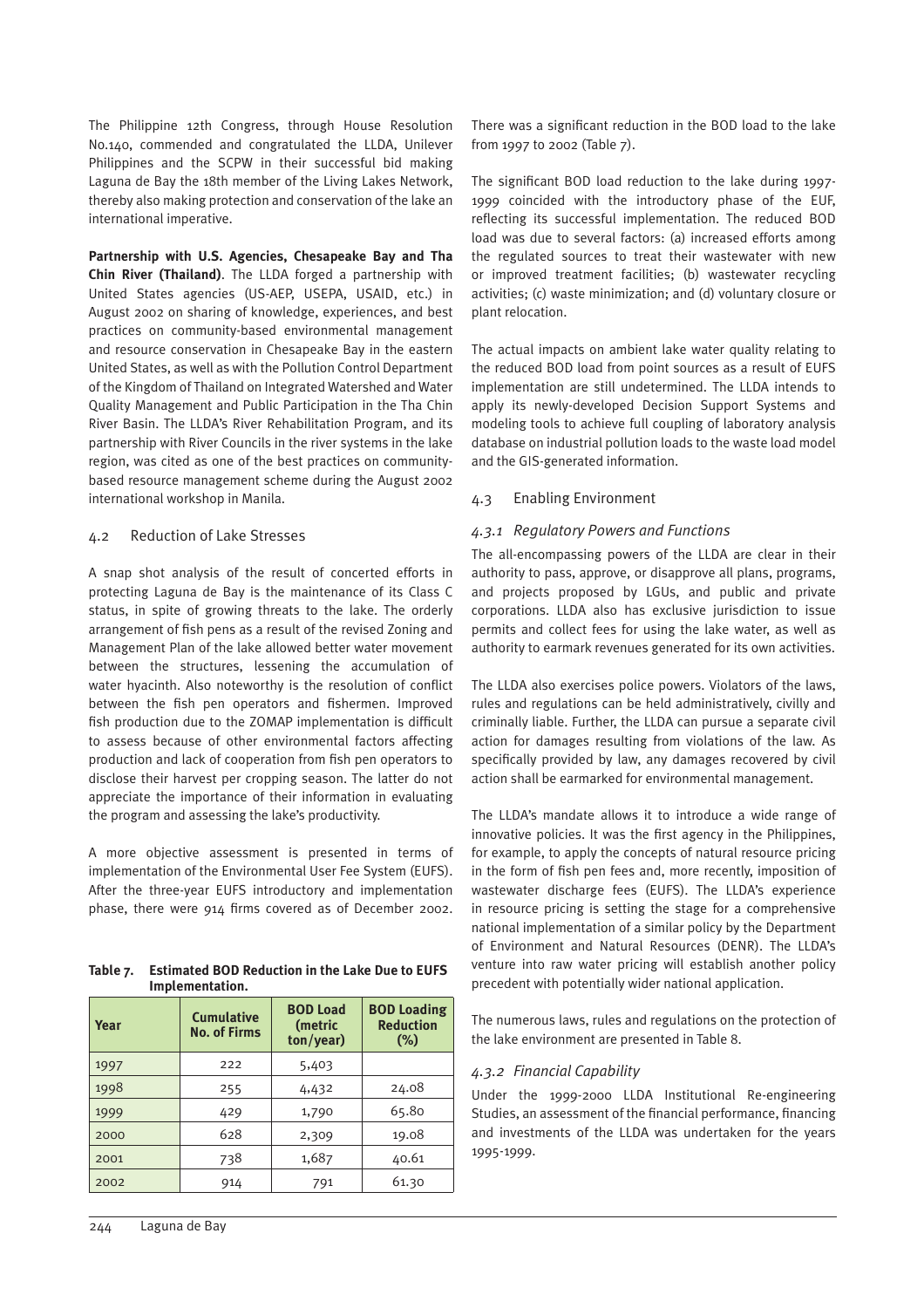**Capitalization**. The LLDA was created in 1966 under RA 4850 as a quasi-government agency with a corporate structure and management operations. Of its authorized capital stock of PhP7.0 million, the total issued and outstanding and subscribed capital stock amounted to PhP387.14 million (55.3% of the total authorized capital). Of this quantity, 92.2% is accounted for by the National Government and the remaining by the Rizal and Laguna Provinces, various municipalities and private corporations and individual stockholders. Of the total paid-in capital of PhP173.27 million, 94.12% is paid up by the National Government. The two provinces took up only 14.9% of their combined subscriptions. Calling for additional subscription is a clear option to improve the LLDA's financial position, and the Authority can easily generate PhP312.86 million from this option.

**Financing**. Under its present mandate, the LLDA is authorized to source its funds from the following:

- National Government subsidies and financial assistance to carry out its social overhead projects, upon recommendation of the NEDA Board;
- Bilateral and multilateral sources through their technical assistance grants or loan facilities;
- Contracted loans through floating of bonds and other debt instruments;
- Sale of stocks and invest in secured debt instruments:
- Public-private partnership; and,
- Build-Operate-Transfer contracts with private entities pursuant to the BOT Law (RA 6957, as amended by RA 7718)

The LLDA also can make recommendations to proper government agencies on the peso or dollar financing requirements of its mandated functions, technical support, the level of priority for certain projects and, accordingly, solicit assistance from the National Government or any of its instrumentalities. The LLDA Charter further allows the Philippine Government to guarantee the payment for principal and interest of the Authority's loans, bonds, debentures and other obligations.

Although the LLDA Charter provides for broad opportunities to expand its financial base, these are nevertheless limited and hampered by the National Government's long, tedious, multilayered approval process, thus affecting the proper timing and provision of financing for long-term sustainability of the lake and watershed resources.

**Flow of revenues through the LLDA mandate/functions**. As a GOCC with an enabling Charter, the LLDA can raise revenues and retain the same for its own disposition. The revenueraising sources of the Authority include the following:

- Processing fees for clearances and permits;
- Reasonable fees from users/beneficiaries of the lake resources (water supply, aquaculture, fish pen fees, etc.); and,
- Administrative fines and penalties for violating pollution control laws, rules and regulations.

The LLDA Board of Directors fixes the fees to be collected, and recommends to the President the approval of the sharing of the fees with LGUs and other government agencies, if necessary. This excludes the fish pen fees, which are addressed under EO 927.

The LLDA Charter also allows it to collect these revenues and earmark the collection for environmental management and development of the lake and its watershed. However, this requisite earmarking for environmental enhancement also limits the Authority's flexibility to embark on initiatives strategic to its mandate. It should engage in pioneering activities/ projects, in order not to compete with the private sector. It is prohibited from investing its funds in high-risk endeavors and debt instruments without recourse to commercial banks or investment houses and in highly speculative stocks.

The LLDA revenue performance for the years 1995-2002 is summarized below (Table 9), with the annual percentage growth rate for each revenue item to the total revenue presented in the last row.

Analysis of the above figures on relative contributions of the various revenue sources indicates the following trends.

- No perceptible trend in fishpen fee collections: Except for the windfall collection of fishpen fees in 1996, after the Supreme Court Decision in December 1995 ruling out the authority of LGUs over issuance of fishery permits, and favoring the LLDA's jurisdiction over fishery and aquaculture regulation in the Laguna de Bay area, the 1995-2002 fish pen fee collections can be considered normal levels. Further, in 1997 all registered fishpen structures were fully transferred to the approved 1996 Fish Pen Belt.
	- Steady increase in environmental regulation revenues: These revenues primarily consist of Environmental User Fees, processing fees and other environmental permit/ clearance fees, wastewater/effluent sampling and laboratory analysis fees, and development clearance fees. The share of revenues from environmental activities to total revenues since introduction of EUFS in 1997 increased from 28% to 46% in 2002, averaging 45% for the 8-year period.
- Remarkable increase in collection of administrative fines and penalties: This represents charges for failure to meet established water and effluent quality standards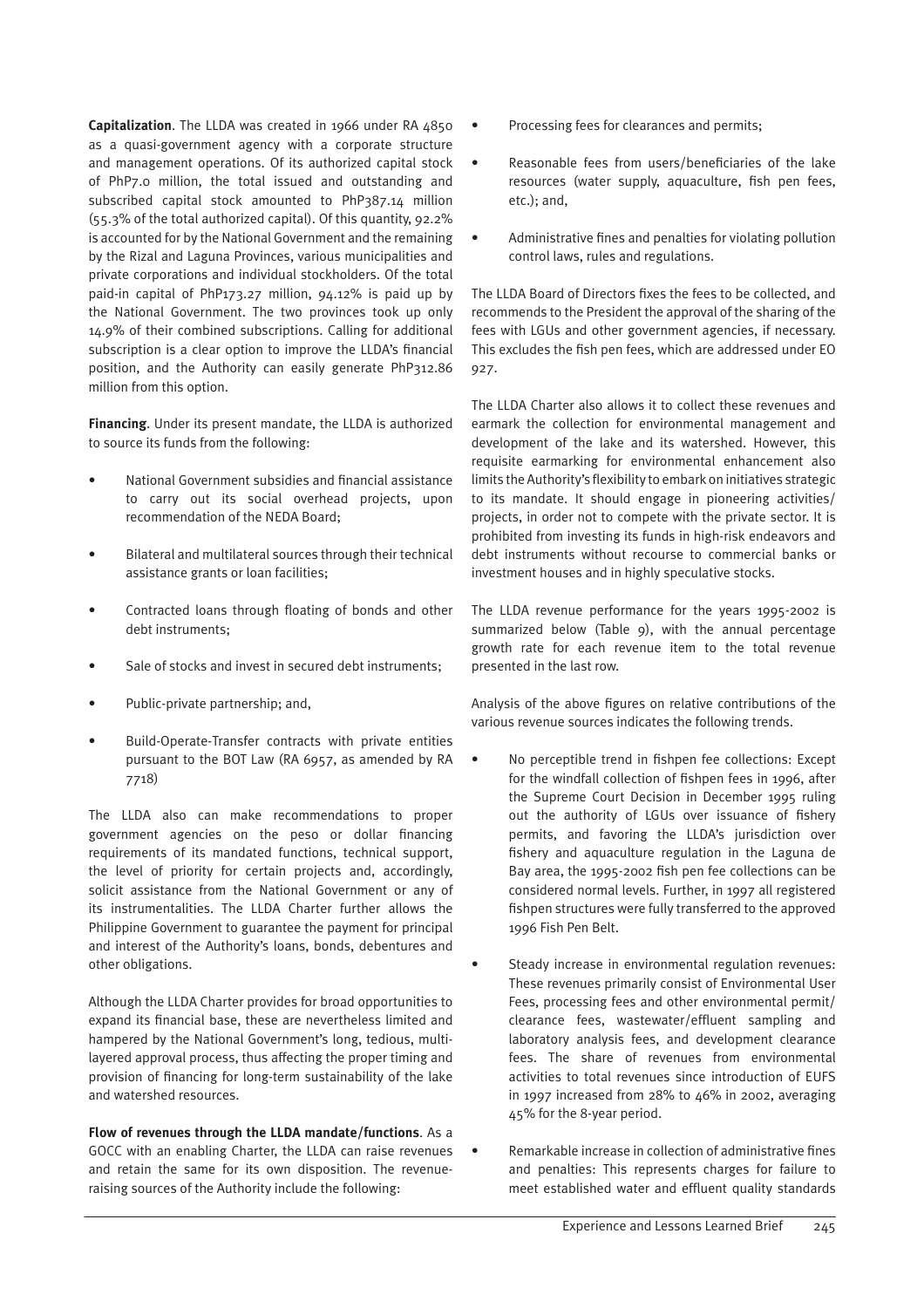#### **Table 8. Summary of Laws, Rules and Regulations for Laguna de Bay Basin Management.**

| <b>Objectives</b>                               | <b>Laws and Ordinances</b>                                                                                                                                                                                                                                                                                                                                |  |  |  |  |  |  |
|-------------------------------------------------|-----------------------------------------------------------------------------------------------------------------------------------------------------------------------------------------------------------------------------------------------------------------------------------------------------------------------------------------------------------|--|--|--|--|--|--|
| General mandates<br>on lake basin<br>management | 1. Republic Act No. 4850:<br>An act creating the Laguna Lake Development Authority, prescribing its powers, functions and duties, providing funds<br>thereof and for other purposes (July 18, 1966)                                                                                                                                                       |  |  |  |  |  |  |
|                                                 | 2. Presidential Decree No. 813:<br>Amending certain sections of Republic Act No. 4850, granting the LLDA the exclusive jurisdiction to issue permits for the<br>use of all surface waters of the lake for any project or activity within the region (October 17, 1983)                                                                                    |  |  |  |  |  |  |
|                                                 | 3. Executive Order No. 927:<br>Further amending the original charter of the LLDA, granting it the power to control and abate pollution within the Laguna<br>de Bay Region (December 16, 1983).                                                                                                                                                            |  |  |  |  |  |  |
|                                                 | 4. Executive Order No. 121:<br>Creating the Mt. Makiling Reserve Area and Laguna de Bay Commission (August 24, 1993).                                                                                                                                                                                                                                     |  |  |  |  |  |  |
|                                                 | 5. Executive Order No. 149:<br>Streamlining the Office of the President (December 28, 1993).                                                                                                                                                                                                                                                              |  |  |  |  |  |  |
|                                                 | 6. Executive Order No. 349:<br>Adopting the Mt. Makiling Reserve Area and Laguna de Bay Region Master Plan, providing for the implementation thereof<br>and for other purposes (July 18, 1996).                                                                                                                                                           |  |  |  |  |  |  |
| Pollution control                               | 1. Presidential Decree No. 984:<br>Providing for the revisions of Republic Act 3931 ("The Pollution Control Law of the Philippines") and for other purposes<br>(August 18, 1976).                                                                                                                                                                         |  |  |  |  |  |  |
|                                                 | 2. Presidential Decree No. 1586:<br>Establishing an Environmental Impact Assessment System, including Environmental Management-related measures and<br>for other purposes (June 11, 1978).                                                                                                                                                                |  |  |  |  |  |  |
|                                                 | 3. DENR Administrative Order No. 34, Series of 1990:<br>Revised water usage and classification/water quality criteria amending section Nos. 68 and 69 and Chapter III of the 1978<br>NPCC Rules and Regulations (March 20, 1990).                                                                                                                         |  |  |  |  |  |  |
|                                                 | 4. Republic Act No. 6969<br>An act to control toxic substances and hazardous nuclear wastes, providing penalties for violations thereof and for other<br>purposes (July 23, 1990).                                                                                                                                                                        |  |  |  |  |  |  |
|                                                 | 5. DENR Administrative Order No. 26-92, Series of 1992:<br>Amending Memorandum Circular No. o2 Series of 1981: Appointment/Designation of Pollution Control Officers (June 29,<br>1992).                                                                                                                                                                  |  |  |  |  |  |  |
|                                                 | 6. Resolution No. 7, Series of 1993:<br>Approving new schedule of processing fees for environmental permit/clearance (November 4, 1993).                                                                                                                                                                                                                  |  |  |  |  |  |  |
|                                                 | 7. DENR Administrative Order No. 35-91, Series of 1993:<br>Revised effluent regulations of 1990 revising and amending the effluent regulations of 1982 (December 9, 1993).                                                                                                                                                                                |  |  |  |  |  |  |
|                                                 | 8. Resolution No. 24, Series of 1996:<br>Adoption of Department Administrative Order (DAO) No.30, Section 3, Paragraph 3.3 (C) of the Department of Environment<br>and Natural Resources (DENR), as part of the policy of the Laguna Lake Development Authority (LLDA) (September 26,<br>1996).                                                           |  |  |  |  |  |  |
|                                                 | 9. Resolution No. 25, Series of 1996:<br>Implementation of the Environmental User Fee System (EUFS) in the Laguna de Bay Region and approval of its work and<br>financial plan for CY1997 (November 19, 1996).                                                                                                                                            |  |  |  |  |  |  |
|                                                 | 10. Resolution No. 33, Series of 1996:<br>Approving the rules and regulations implementing the Environmental User Fee System in the Laguna de Bay Region<br>(December 19, 1996).                                                                                                                                                                          |  |  |  |  |  |  |
|                                                 | 11. Resolution No. 41, Series of 1997:<br>Adoption of the definition of development activities per DENR Administrative Order No. 96-37, and integration of said<br>definition in the LLDA rules and regulations, thereby clarifying further the development activities required to secure LLDA<br>clearance (March 21, 1997).                             |  |  |  |  |  |  |
|                                                 | 12. Resolution No. 42, Series of 1997:<br>Approving the administrative fines for violations of the LLDA Rules and Regulations (March 21, 1997).                                                                                                                                                                                                           |  |  |  |  |  |  |
|                                                 | 13. Memorandum Circular No. 2, Series of 1997:<br>Inspection and investigation of establishments compliance to environmental quality standards and pollution control rules<br>and regulations (May 2, 1997).                                                                                                                                              |  |  |  |  |  |  |
|                                                 | 14. Resolution No. 64, Series of 1997:<br>Prescribing new schedule of processing fees and other fees for environmental permits/clearances within the Laguna de<br>Bay Region (December 23, 1997).                                                                                                                                                         |  |  |  |  |  |  |
|                                                 | 15. Memorandum Circular No. 98-8:<br>Ensuring safe navigation in specified lake areas (December 10, 1998).                                                                                                                                                                                                                                                |  |  |  |  |  |  |
|                                                 | 16. Resolution No. 104, Series of 1999:<br>Adoption of Department Administrative Order No. 51, Series of 1998, pertaining to the Industrial Ecowatch System and its<br>implementing guidelines, of the Department of Environment and Natural Resources (DENR), as part of the policy of the<br>Laguna Lake Development Authority (LLDA) (March 25, 1999). |  |  |  |  |  |  |
|                                                 | 17. Memorandum Circular No. 99-02:<br>Amendment of certain provisions of Memorandum Order No. 97-84, Series of 1997, concerning the simplified requirements<br>for Accrediting Pollution Control Officers (March 29, 1999).                                                                                                                               |  |  |  |  |  |  |
|                                                 | 18. Resolution No. 106, Series of 1999:<br>Approving the policy guidelines governing all industrial estates/parks within the Laguna de Bay Region (April 25, 1999).                                                                                                                                                                                       |  |  |  |  |  |  |
|                                                 | 19. DENR Administrative Order No. 99-17, Series of 1999:<br>Updating Department Administrative Order No. 35, Series of 1990, otherwise known as the Revised Effluent Regulations of<br>1990, revising and amending the effluent regulations of 1982 (July 8, 1999).                                                                                       |  |  |  |  |  |  |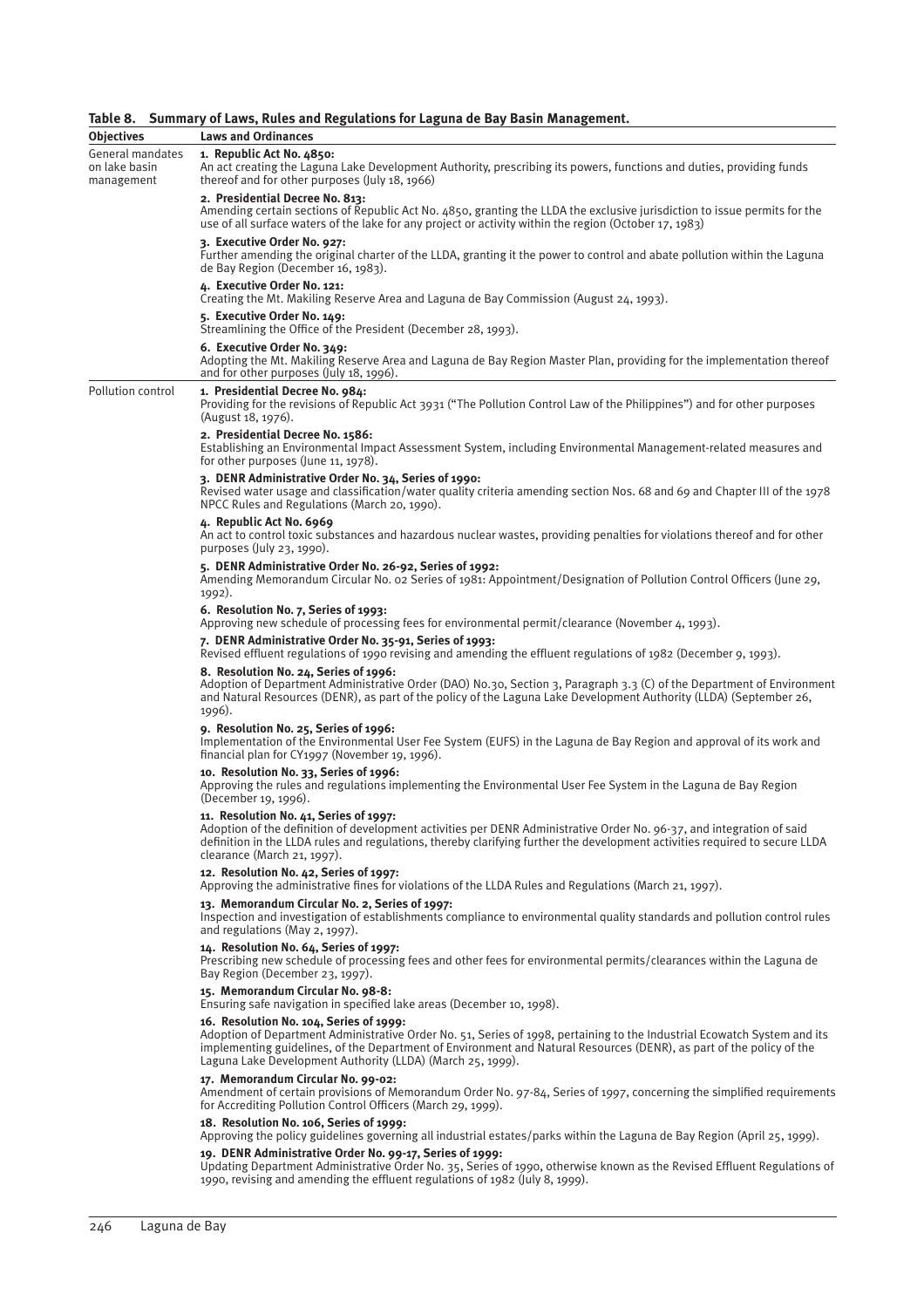#### **Table 8. Summary of Laws, Rules and Regulations for Laguna de Bay Basin Management. (cont'd.)**

| Objectives                | <b>Laws and Ordinances</b>                                                                                                                                                                                                                                               |  |  |  |  |  |
|---------------------------|--------------------------------------------------------------------------------------------------------------------------------------------------------------------------------------------------------------------------------------------------------------------------|--|--|--|--|--|
|                           | Fishery management 1. Executive Order No. 240:<br>Creating Fisheries and Aquatic Resources Management Councils (FARMC's) in barangays, cities and municipalities, their<br>composition and functions (April 28, 1995).                                                   |  |  |  |  |  |
|                           | 2. Memorandum Circular No. 96-60:<br>Policy guidelines for fish cage operation in the Laguna de Bay (April 28, 1995).                                                                                                                                                    |  |  |  |  |  |
|                           | 3. Rules and Regulations Implementing the Revised Laguna De Bay zoning and Management Plan (ZOMAP) (January<br>25, 1996):                                                                                                                                                |  |  |  |  |  |
|                           | 4. Resolution No. 9, Series of 1996:<br>Amending Section 4.3 of the Rules and Regulations implementing the Revised Laguna De Bay Fishery Zoning and<br>Management Plan (ZOMAP) of 1996 (February 29, 1996).                                                              |  |  |  |  |  |
|                           | 6. Resolution No. 15, Series of 1996:<br>Approving the implementation of modified sharing of fish pen fee per R.A. 4850, as amended (June 27, 1996).                                                                                                                     |  |  |  |  |  |
|                           | 7. Resolution No. 26, Series of 1996:<br>Approving the co-management approach to attain sustainability of the Seven-Crater Lakes of San Pablo City, by<br>deconcentrating certain administrative functions of the LLDA (November 19, 1996).                              |  |  |  |  |  |
|                           | 8. Resolution No. 27, Series of 1996:<br>Approving policy guidelines for fish cage operation in the Laguna de Bay (November 19, 1996).                                                                                                                                   |  |  |  |  |  |
|                           | 9. Resolution No. 28, Series of 1996:<br>Approving policy guidelines for public bidding of the remaining free fish pen areas in the Laguna de Bay (November 19,<br>1996).                                                                                                |  |  |  |  |  |
|                           | 10. Memorandum Circular No. 97-5:<br>Fish pen block verifications (July 15, 1997).                                                                                                                                                                                       |  |  |  |  |  |
|                           | 11. Resolution No. 70, Series of 1998:<br>Approving the policy framework on the use of Seven-Crater Lakes of San Pablo City (March 30, 1998).                                                                                                                            |  |  |  |  |  |
|                           | 12. Memorandum Circular No. 2, Series of 1998:<br>Moratorium in the construction of fish cages in Laguna de Bay (August 19, 1998).                                                                                                                                       |  |  |  |  |  |
|                           | 13. Memorandum Circular No. 98-06:<br>Policy guidelines for fish cage operation in the Laguna de Bay (October 7, 1998).                                                                                                                                                  |  |  |  |  |  |
|                           | 14. Memorandum Circular No. 7, Series of 1998:<br>Policy guidelines for collection of annual fish pen fees for Winning bidders.                                                                                                                                          |  |  |  |  |  |
|                           | 15. Memorandum Circular No. 1, Series of 1999:<br>Policy guidelines for fish pen registration in Laguna de Bay (January 25, 1999).                                                                                                                                       |  |  |  |  |  |
| Shoreland                 | 1. Section 41 (11) of Republic Act No. 4850:                                                                                                                                                                                                                             |  |  |  |  |  |
| management                | 2. Memorandum Order No. 204:<br>Creating an effective committee to oversee implementation of short and long term plans for the Mt. Makiling Reserve Area<br>and Laguna de Bay Commission (April 27, 1994).                                                               |  |  |  |  |  |
|                           | 3. Resolution No. 10, Series of 1995:<br>Asserting the LLDA's authority and exclusive jurisdiction in Laguna de Bay concerning issuance of permits for reclamation<br>projects, and disallowing any non-environmentally-feasible activities in the lake (June 29, 1995). |  |  |  |  |  |
|                           | 4. DENR Administrative Order No. 27-95:<br>Moratorium on the acceptance and processing of all public land applications covering areas immediately adjacent to the<br>Laguna Bay Basin (November 17, 1995).                                                               |  |  |  |  |  |
|                           | 5. Resolution No. 23, Series of 1996:<br>Approving the rules and regulations implementing section 41 (11) of R.A. No.4850, as amended defining and regulating the<br>use /occupancy of Laguna de Bay shoreland areas (December 14, 1996).                                |  |  |  |  |  |
|                           | 6. Resolution No. 39, Series of 1997:<br>Approving the increase of rates for the survey of shorelands within the Laguna de Bay Region and areas for aquaculture<br>operation (February 27, 1997).                                                                        |  |  |  |  |  |
|                           | 7. Resolution No. 110, Series of 1999:<br>Amending the Administrative Fine for violation of the LLDA Rules on reclamation/landfilling of any portion of the Laguna<br>de Bay and its shoreland                                                                           |  |  |  |  |  |
|                           | 8. Resolution No. 113, Series of 1999:<br>Amending Board Resolution No.23, Series of 1996, by adding implementing guidelines governing the lease of the Laguna<br>de Bay shoreland areas                                                                                 |  |  |  |  |  |
|                           | 9. Resolution No. 42, Series of 1997:<br>Approving administrative fines for violations regarding the LLDA rules and regulations.                                                                                                                                         |  |  |  |  |  |
| Ferry system<br>operation | 1. Resolution No. 66, Series of 1998:<br>Approving the navigational route for the ferry system to be introduced in Laguna de Bay (January 29, 1998).                                                                                                                     |  |  |  |  |  |
| management                | 2. Resolution No. 67, Series of 1998:<br>Approving policy framework toward operationalizing a ferry system in Laguna de Bay (February 26, 1998).                                                                                                                         |  |  |  |  |  |
|                           | 3. Resolution No. 74, Series of 1998:<br>Approving policy guidelines on the operation of a ferry system in the Laguna de Bay Region (June 19, 1998).                                                                                                                     |  |  |  |  |  |
|                           | 4. Resolution No. 75, Series of 1998:<br>Ratification of policy guidelines on the operation of a ferry system in the Laguna de Bay (July 2, 1998).                                                                                                                       |  |  |  |  |  |
|                           | 5. Resolution No. 81, Series of 1998:<br>Approving implementing rules and regulations governing the operation of a ferry system in the Laguna de Bay Region<br>(September 12, 1998).                                                                                     |  |  |  |  |  |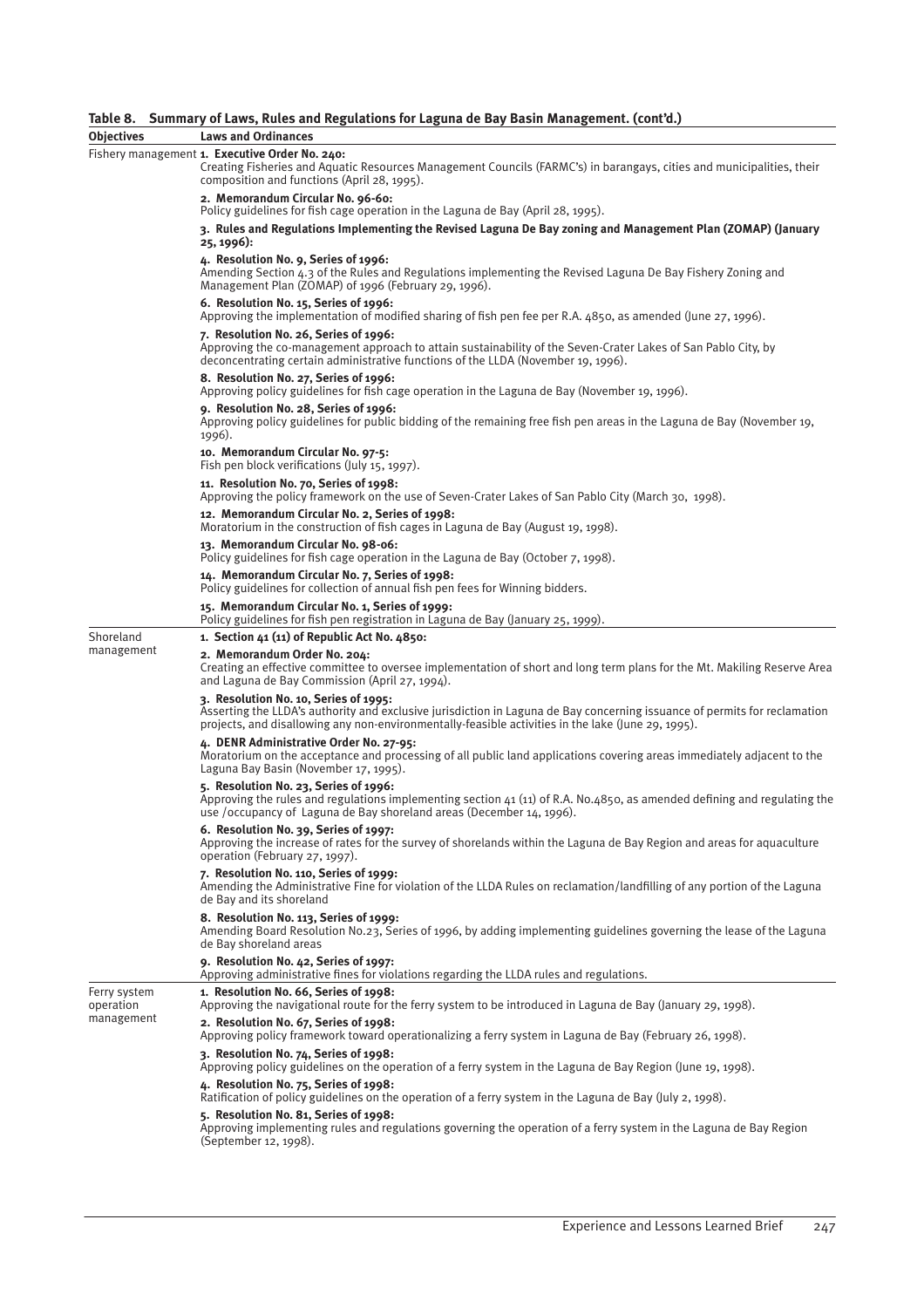|                                       | 1995           | 1996                     | 1997   | 1998                     | 1999    | 2000    | 2001   | 2002   |
|---------------------------------------|----------------|--------------------------|--------|--------------------------|---------|---------|--------|--------|
| Fish pen/fish cage fees               | 17.873         | 44.571                   | 17.054 | 28.505                   | 25.856  | 36.938  | 22.901 | 39.766 |
| Fish pen repairs/<br>processing       | 0.121          | 0.012                    |        | 0.008                    | 0.022   | 0.008   | 0.013  | 0.211  |
| Survey fee - fish pen                 | 0.039          | 0.040                    | 0.404  | 0.718                    | 0.326   | 0.816   | 0.642  | 0.926  |
| <b>Barging fees</b>                   | 0.380          | 0.437                    | 0.676  | 0.595                    | 0.352   | 0.418   | 0.470  | 0.046  |
| LLDA clearance fees/<br>air pollution | 7.175          | 9.210                    | 11.903 | 16.537                   | 19.746  | 17.844  | 17.060 | 7.192  |
| Discharge permit fees                 | $\overline{a}$ | $\overline{\phantom{0}}$ | 6.660  | 14.798                   | 12.490  | 13.334  | 11.964 | 21.376 |
| Laboratory fees                       | 0.370          | 0.398                    | 0.223  | 0.650                    | 0.225   | 0.126   | 0.341  | 0.625  |
| Admin. fines - pollution              | 1.395          | 5.914                    | 16.114 | 33.217                   | 24.649  | 20.004  | 14.080 | 13.762 |
| Shoreland<br>management fees          |                | $\overline{\phantom{a}}$ |        |                          | 0.112   | 1.225   | 2.133  | 2.194  |
| Survey fees land                      |                | $\overline{\phantom{a}}$ |        | $\overline{\phantom{a}}$ | ÷       |         | 0.055  | 0.193  |
| Water abstraction                     |                | $\overline{a}$           |        | $\overline{a}$           | 0.184   | 1.158   | 1.607  | 1.844  |
| Receipts from market                  | 0.488          | 0.421                    | 0.036  | 0.025                    | 0.064   | 0.389   |        | 0.026  |
| Interest on marketable<br>securities  | 8.388          | 11.770                   | 12.470 | 18.873                   | 15.776  | 13.940  | 13.985 | 7.484  |
| Interest on other bank<br>accounts    | 0.073          | 0.143                    | 0.121  | 0.235                    | 0.167   | 0.207   | 0.169  | 0.103  |
| <b>Miscellaneous</b>                  | 0.261          | 1.586                    | 3.482  | 2.937                    | 2.414   | 3.256   | 1.394  | 2.278  |
| Total                                 | 36.563         | 74.502                   | 69.143 | 117.098                  | 102.383 | 109.663 | 86.814 | 98.026 |

**Table 9. Revenue from Operations (million PhP).**

or other non-compliance with the LLDA rules and regulations. It ranged from a low of PhP1.395 million in 1995, to an unprecedented high of PhP33.217 million in 1998. Over the period 1995 to 2002, administrative fines and penalties contributed an average of 18% to the total revenues of the LLDA.

• Increase in average growth rate in investments in marketable securities: This revenue source contributed an average of 14% to LLDA's total revenues for the period.

#### *4.3.3 Improved Track Record and Experienced Workforce*

For about the last ten years, there was a persistent clamor for abolition of the LLDA, due to the impression that it is doing nothing to combat pollution or to address the conflicts between different lake users. This is due to the very limited financial and human resources of the Authority, compared to the enormity of its mandate. It can partly be attributed to lack of an appropriate vehicle for information dissemination and for reaching the different stakeholders. Improvements in the Authority revenue, external funding assistance through grants from international donor agencies, opportunities for further studies and training, and timely implementation of meaningful programs enhanced the LLDA's capabilities. Coupled with a more aggressive information dissemination campaign, networking and linkage with different local and international institutions, and successful implementation of projects with foreign funding, the credibility of the LLDA has improved and, in spite of fast leadership turnover in the LLDA, it was able to sustain its program due its pool of experienced, well-trained senior staffs and managers.

### *4.3.4 Cooperation of Stakeholders*

With the increased trust in the Authority, there is better and wider stakeholder participation in the LLDA's plans and programs, a concrete example being the involvement of citizens in reporting pollution violations. Consultation meetings also are well attended, compared to the past. The LLDA also has increased its capacity in public consultation and participation, using popular, widely-adopted methods such as the Pair-Wise Comparison and Multi-Criteria Analysis.

#### **5. Lessons Learned and Recommended Initiatives**

#### 5.1 Legislated Actions on Environmental Protection are Time-tested Support for Sustainable Lake Management

One of the best things that happened for the management of Laguna de Bay was the Philippine Government's creation of a management authority with specific mandates on the development and environmental protection of the lake and the Laguna de Bay region. Succeeding amendments to the LLDA Charter (RA 4850), through Presidential Decree 813 and Executive Order 927, further strengthened the LLDA mandate in environmental protection and regulation. In spite of these advances, the exclusive authority of the LLDA to issue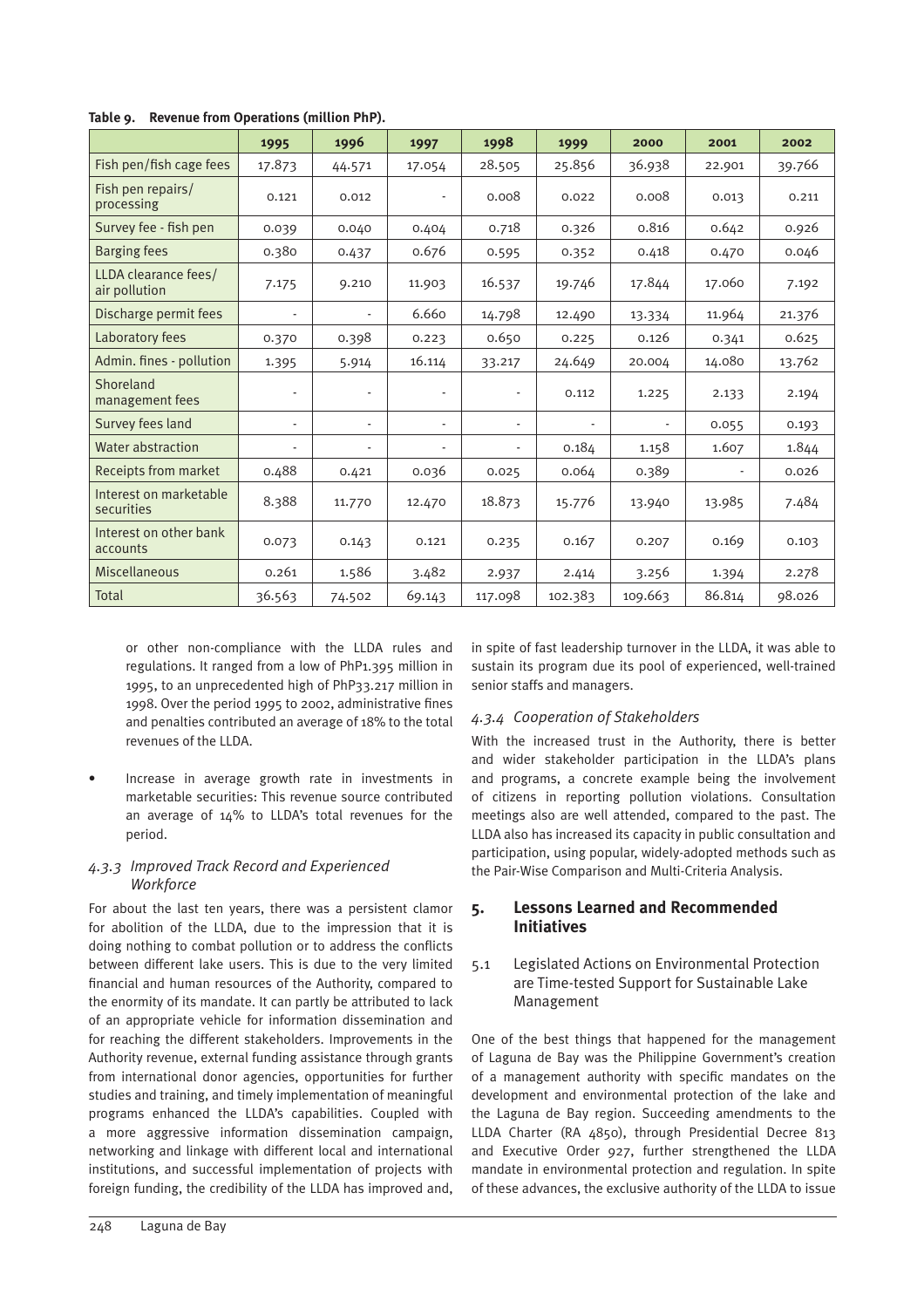permits for the enjoyment of fishery privileges, specifically the operation of fish cages and fish pens, was challenged in court by some fish pen operators and mayors of certain lakeshore municipalities, invoking the provisions of Republic Act 7160, or the Local Government Code of 1991, which granted the municipalities exclusive authority to grant fishery privileges to erect fish corrals, etc. within a definite zone of municipal waters. The case reached the Supreme Court of the Philippines, which ruled in favor of the Laguna Lake Development Authority. A specific paragraph on the decision of Justice Hermosisima Jr. reflected his appreciation of the lake environment, quoted as follows:

"Laguna de Bay therefore cannot be subjected to fragmented concepts of management policies where lakeshore local government units exercise exclusive dominion over specific portions of the lake water. The garbage thrown or sewage discharged into the lake, abstraction of water therefrom or construction of fish pens by enclosing its certain area, affect not only that specific portion but the entire 900 km2 of lake water. The implementation of a cohesive and integrated lake water resource management policy, therefore, is necessary to conserve, protect and sustainably develop Laguna de Bay."

This phrase has become a famous quotation for advocating integrated resource management and sustainable development, serving as an inspiration for the LLDA.

The LLDA also asserted its mandate on environmental regulation when it was sued by a private firm for issuing a cease-and-desist order for violation of the LLDA's rules and regulations. The court affirmed LLDA's action as a "practical matter of procedure under the circumstances of the case, and is a proper exercise of its power and authority under its charter and its amendatory laws." This case further strengthened the LLDA regulatory role in the region.

#### 5.2 Politics in Lake Governance

The policy-making powers of the LLDA are vested in its Board of Directors. Of its ten members, two are ex-officio representatives from the National Economic and Development Authority (NEDA) and the Department of Trade and Industry (DTI), four are elected officials (namely, the Governors of the Rizal and Laguna Provinces, and the Presidents of the Mayors' League of Rizal and Laguna); four are Presidential appointees, such as the LLDA General Manager, Chairman of the Metropolitan Manila Development Authority, representative of the Office of the President, and representative of Private Investors. The latter is supposed to be selected from among the LLDA private stockholders, but most often is chosen by the President of the Philippines. Furthermore, the Board Chairperson, who should be elected from among the Board members, is almost always designated by the Philippine President. Relevant sectors and lake users have no direct representation in the Board, illustrating how politics could influence policy decision-making processes at the Board level.

To cite a specific example, on  $4$  March 2002, the Office of the President issued Executive Order No. 75 to create a Board of Advisors for the LLDA, consisting of three fisherfolk representatives from Laguna de Bay, to broaden participation of various resource users in managing the lake. A proposal to amend this executive issuance was submitted to the LLDA Board of Directors, recognizing sectors other than fishery, whose concerns and interests should be represented in the policy decision-making process. Unfortunately, the LLDA Board decided to defer submission of the proposed amendment in deference to the President.

The frequent shifts in the top management of the LLDA have affected implementation of flagship programs. The LLDA General Manager is appointed by the President of the Philippines and, therefore, serves at the President's pleasure. Processing of the General Manager's appointment and his tenure at the topmost post in the agency are subject to political underpinnings. Over the last 34 years, the LLDA has been managed by twelve General Managers, an average of only three years for every appointee.

The frequent changes in the General Manager of the Authority, in addition to the presence of other political appointees in the LLDA Board who sit at the pleasure of the President, have resulted in shifting policy and program directions, posing serious implications to the sustainability of development efforts in lake resource management (Nepomuceno 1996). It is the desire of the LLDA work force, and most LLDA stakeholders, that the LLDA Manager be a career professional whose tenure is dependent only on performance.

A worthy initiative of the Department of Environment and Natural Resources is advocating Good Environmental Governance. Started this year, the program requires key officials and middle managers of the different bureaus and agencies under its supervision to undergo a facilitated two-day training workshop on Good Environmental Governance, with one component being stressed is accountability to the people and to the environment.

#### 5.3 Institutionalization of a Re-engineered LLDA

Lost opportunities to re-organize in a timely manner have prompted the LLDA to be more aggressive in pursuing its reorganization on the basis of an institutional model building on a fully integrated water resources management and development institution. One is the proposed wider representation and participation of stakeholders through the Technical Council and the Watershed Management Council, which was adopted by its Board of Directors on 25 January 2001 through Board Resolution No. 157, Series of 2001. Representations made to the Legislative Branch of the Philippine Government resulted in the filing of House Bill 4252, meant to strengthen the LLDA. In fact, President Gloria Macapagal-Arroyo expressed support to the LLDA reengineering, to make it more responsive in carrying out its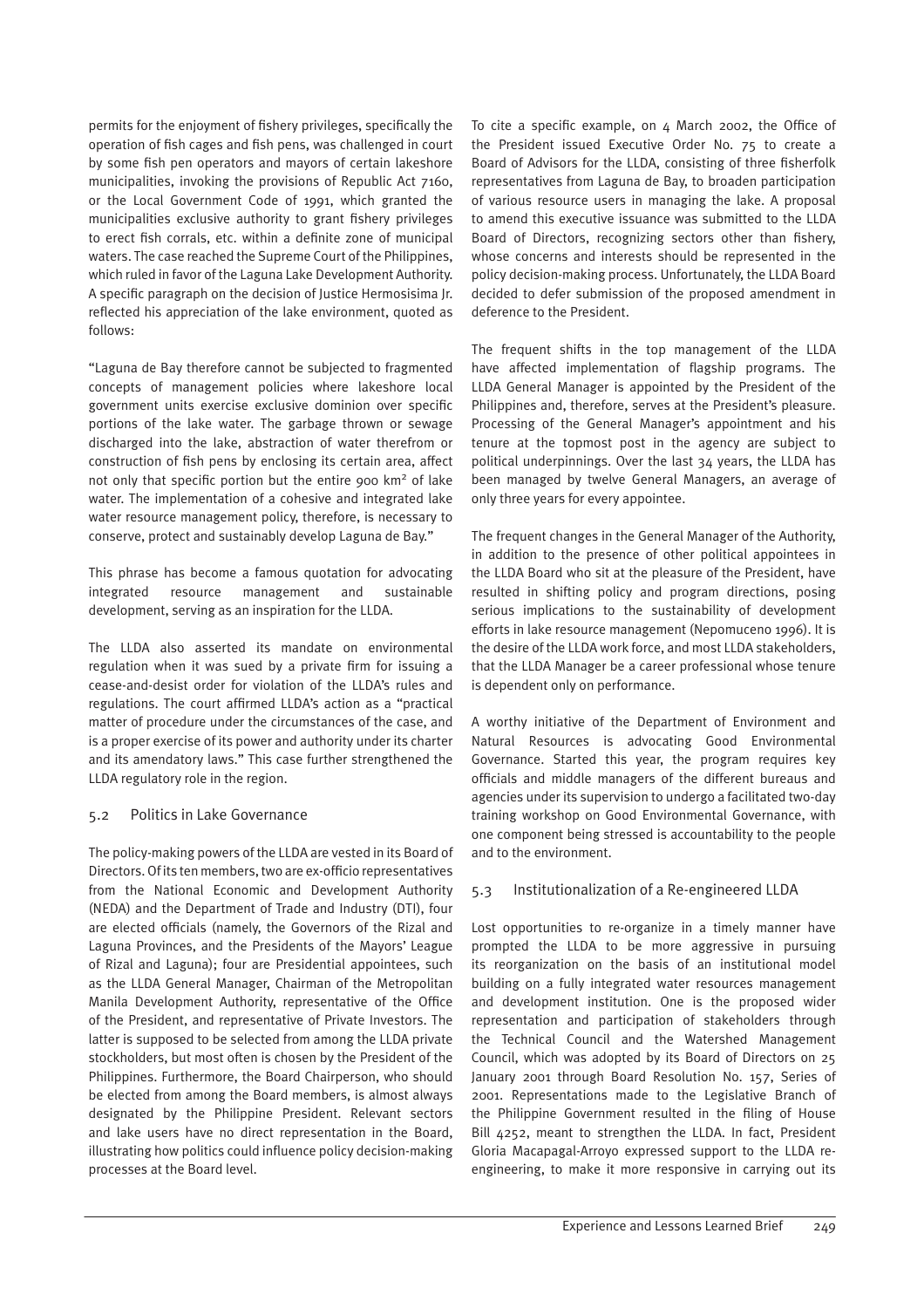mandates, considering the impacts of its operations on the lives of the people living in its watershed.

Although still facing a long path, the LLDA has already begun operating under the principle of integrated watershed management. Adoption of a framework focused on integrated water resources management has become imperative due to a number of factors, including strategic location and economicenvironmental significance of Laguna de Bay, multiple use of the lake water and watershed resources; and inefficiency of the institutional arrangements.

Although the LLDA presently is performing more of a regulatory function than its planning and development roles, its existing Charter contains the developmental function for water resources development purposes. This overarching LLDA mandate has not been realized because of the lack of capacity and mechanisms to enable the Authority to initiate and involve the private sector in capital-intensive infrastructure development projects in the region. Further, the financial flexibility of the LLDA and other governmentowned corporations has largely been constrained by the Philippine Government's multi-layered approval process for fund solicitation through the NEDA/Investment Coordinating Committee.

Performing as a regulator and, to a limited extent, as a developer has overstretched the capabilities of the LLDA, resulting in an inability to accomplish its original mandate as a development agency, as evident in its current business strategy and financial profile. Thus, there is a need to delineate and segregate its regulatory and planning-developmental functions. Further, the LLDA has realized that building institutional capacities for undertaking large-scale infrastructure projects requires that regulatory and policy-making functions must be balanced by a strong, but segregated, development function. This comprised the starting point of the institutional re-engineering program. Previous studies identified potential investments of around US\$381 million to maintain the environmental quality in the Laguna de Bay area (e.g., dredging, embankments, sanitary landfills, sewage and treatment plants). The LLDA urgently needs to develop the capability to leverage and facilitate private sector participation in large-scale environmental and water-related infrastructure projects in the lake area.



**Figure 7. Evolution of the LLDA's Development Functions.** infrastructure financing facility.

The LLDA Re-engineering Program centers on creation of a sustainable management model for the lake and its watershed. The study recommended a commercial approach for building a framework amenable to private sector participation (PSP). To build the LLDA capacity for infrastructure project development and financing, the Board approved a staged process wherein a subsidiary called Laguna de Bay Development Corporation (LBDC) will be created after the LLDA successfully completes a prototype phase (Figure 7).

During the Prototype Phase, the LLDA will create a separate Prototype Project Development Unit (PPDU). If successful, PPDU would be the core of the LBDC, when incorporated. Reasons for adopting this approach include:

- A need to establish an LLDA track record for infrastructure project development;
- Positioning the LLDA for project development for potential PSP and other investors; and,
- A need to determine initial capitalization of LBDC and LBIDF, and the LBIDF legal and tax structure, in relation to the LLDA as Fund Sponsor.

The LLDA will not be the only government-owned corporation in the Philippines with a wholly-owned subsidiary. The LBDC shall be incorporated as a public limited corporation under the Philippine Laws. If properly implemented, the benefit to the LLDA would be the ability to leverage its resources with nonbudgetary sources to implement large-scale infrastructure and other projects identified in the Master Plan of 1995, thereby also leading to greater efficiency, lower costs and higher PSP. How financing environmental infrastructure and social development projects will be accomplished through the LBDC is discussed in the succeeding section.

#### 5.4 Financing Environmental Protection and Social Development Projects

The LLDA experience shows that environmental improvements cannot take place solely through soft approaches. The competing demands for scarce water resources of the lake and its river system requires a comprehensive infrastructure development plan, which should ensure that the lake's water quality is enhanced and maintained at an optimal level, and development needs addressed in an equitable, economicallyefficient manner. A concrete example is the domestic waste problem, particularly sewage. Without such infrastructure support as establishment of sanitary sewer facilities, pollution from this source will not be abated and is likely to get increasingly serious because of the increasing water demands of a growing population.

A component of the Integrated Water Resources Management and Development Model for the re-engineering of the LLDA is the provision of a special project trust fund and an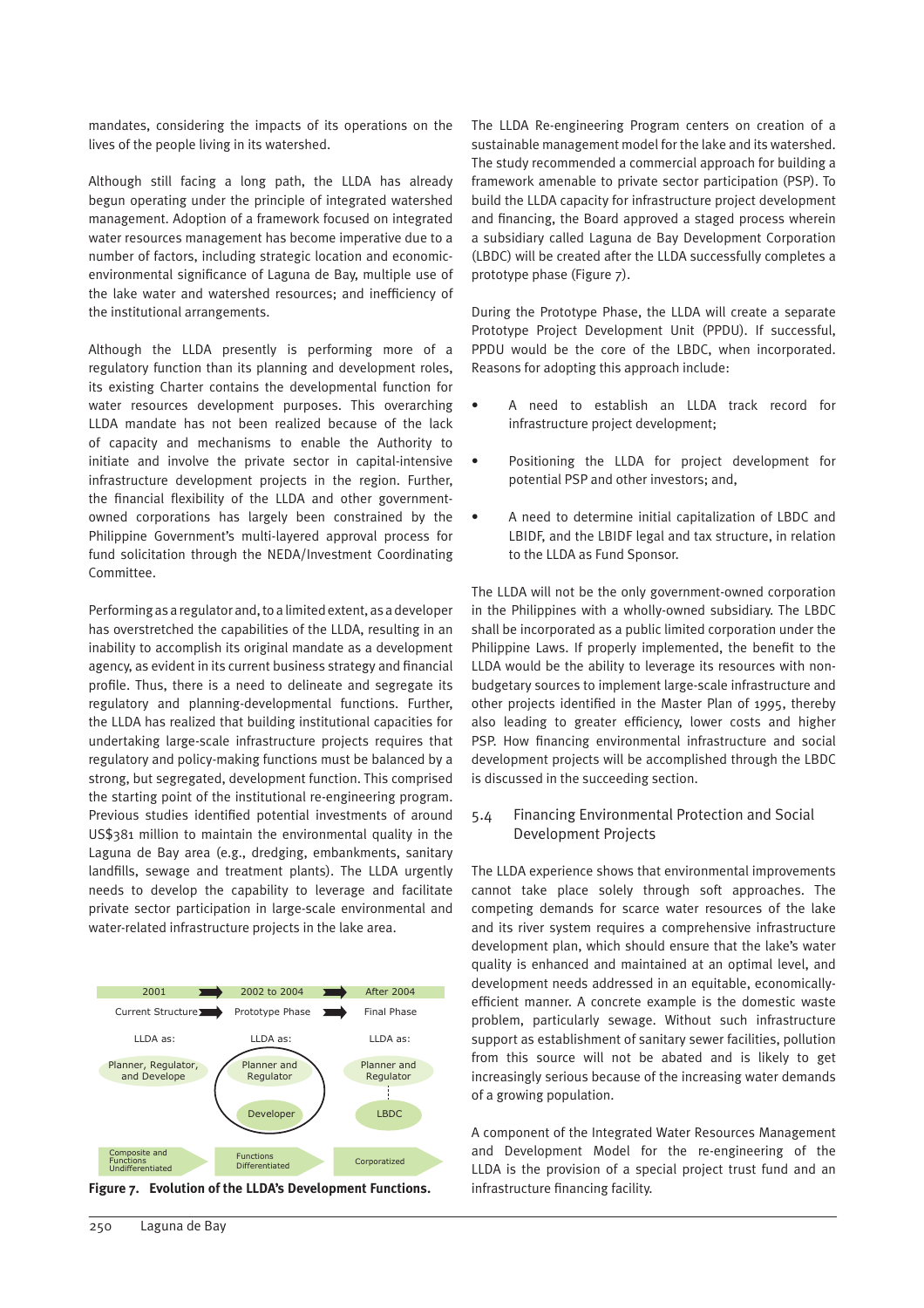- Environmental Trust Fund: A certain percentage of the LLDA operating revenue set up in trust exclusively for supporting the implementation of LLDA environmental management projects and activities at the sub-basin or LGU level, and at other environmentally concerned research and academic institutions and NGOs.
- Laguna de Bay Infrastructure Development Fund (LBIDF): A pool of resources from institutional investors, created for the purpose of funding the planning, programming, development and evaluation of recommended projects, and generating revenues by selling the projects to prospective bidders/sponsors for a project development fee.

#### *5.4.1 Operationalizing the LBIDF*

The LBIDF will be created to support the planning, development and evaluation of necessary environmental and water-related infrastructure projects. This Fund will initially receive contributions from the LLDA, multilateral agencies and local financial institutions during the initial states, and subsequently from international investors and private equity funds upon development of a specific list of projects. It will be managed by the Laguna de Bay Development Corporation  $(IBDC)$ .

As the Investment Manager, the LBDC would pose funding proposals to the LBIDF Investment Committee, the Fund's decision-making body. The LBIDF would invest in all development projects undertaken by the LBDC. This structure also will ensure the LBDC has the incentive to maximize the throughput of developed projects. Since the LBDC is positioned as a service provider to the LLDA for project development, with recourse to LBIDF, its initial capitalization will be wholly provided by the LLDA. Over time, its capitalization may be increased by selling additional stocks to other investors at a premium, thereby providing the following revenues to the LBDC:

- Appraisal fees for initial screening of projects proposed to the LLDA;
- Annual management fees for managing and evaluating projects for LBIDF funding;
- Oversight fees for all projects under implementation, including those bid out and those developed for the LLDA; and,
- Carry fees to be paid by the LBIDF at the end of its life, if the Fund earns a return beyond a stipulated threshold.

It is envisioned that LBDC would undertake both noncommercial projects financed by the LLDA and the Government at the central/national and local levels, and commercial projects through private sector financing. Examples of non-commercial projects include solid waste management (landfills, sewage collection and treatment systems, lakeshore protection works, dredging, etc.). Commercial projects would include water supply systems, central waste treatment and disposal plants, toll roads, eco-tourism, and other commercial/ recreational facilities.

To make this framework effective, the LLDA must vest to the LBDC the rights to income from developmental activities. To support the LBDC financing activities, a Laguna de Bay Infrastructure Development Fund (LBIDF) will be created. The LLDA will be the initial contributor to the Fund and, when a more specific list of projects is developed, contributions also will be forthcoming from multilateral agencies, local financial institutions, international investors and private equity funds.

#### *5.4.2 Establishing the Environmental Trust Fund*

**Historical background**. Section 3 of Executive Order 927 of 1983 provides that "fishpen fee will be shared in the following manner: 20 percent of the fees shall go to the lakeshore local governments, 5 percent for the Project Development Fund (PDF) that shall be administered by a Council and the remaining 75 percent shall constitute the share of LLDA." In 1996, through the LLDA Board Resolution No. 15, Series of 1996, the fish pen fee share collection was modified as follows: 35% to the lakeshore local governments, 5% to the PDF, and 60% to the LLDA. The 35% share of the LGUs is further differentiated into 20% shared proportionately by cities and municipalities possessing fish pen and fish cage operations in their municipal waters, and 15% shared equally with all 29 lakeshore LGUs, irrespective of existence of fishpens. The Authority collected PhP21.752 million and PnP50.736 million in fish pen fees during 2001 and 2002, respectively. Thirty-five percent of this latter revenue was disbursed to LGUs for environmental and other projects.

As demonstrated by the LLDA through its PDF, project development and implementation funds, as well as environmental funds, can be an effective mechanism for channeling corporate revenues to help address environmental problems. The Fund has allowed the LLDA to provide financial resources for implementing environmental and social development projects and activities at the LGU level. If not because some of the releases from the PDF to LGUs go to their General Fund (which can be used for maintenance and other operating expenses, rather than implementing concrete projects on the ground), the PDF could provide much-needed financial resources where government financing may be limited or unavailable.

**Legal basis**. The PDF could be the precursor of the Environmental Trust Fund (ETF), and expanded as the ETF pursuant to the legal authority vested in the LLDA by its Charter. Section  $4$  (d) of RA  $4850$  provides that reasonable fees, as determined by the LLDA Board of Directors, shall be collected for processing plans, programs and projects proposed by LGUs in the region, public corporations, and private entities where such plans, programs and/or projects are within the Authority's mandate. Section 3 of EO 927 also empowers the LLDA to collect fees for use of the lake water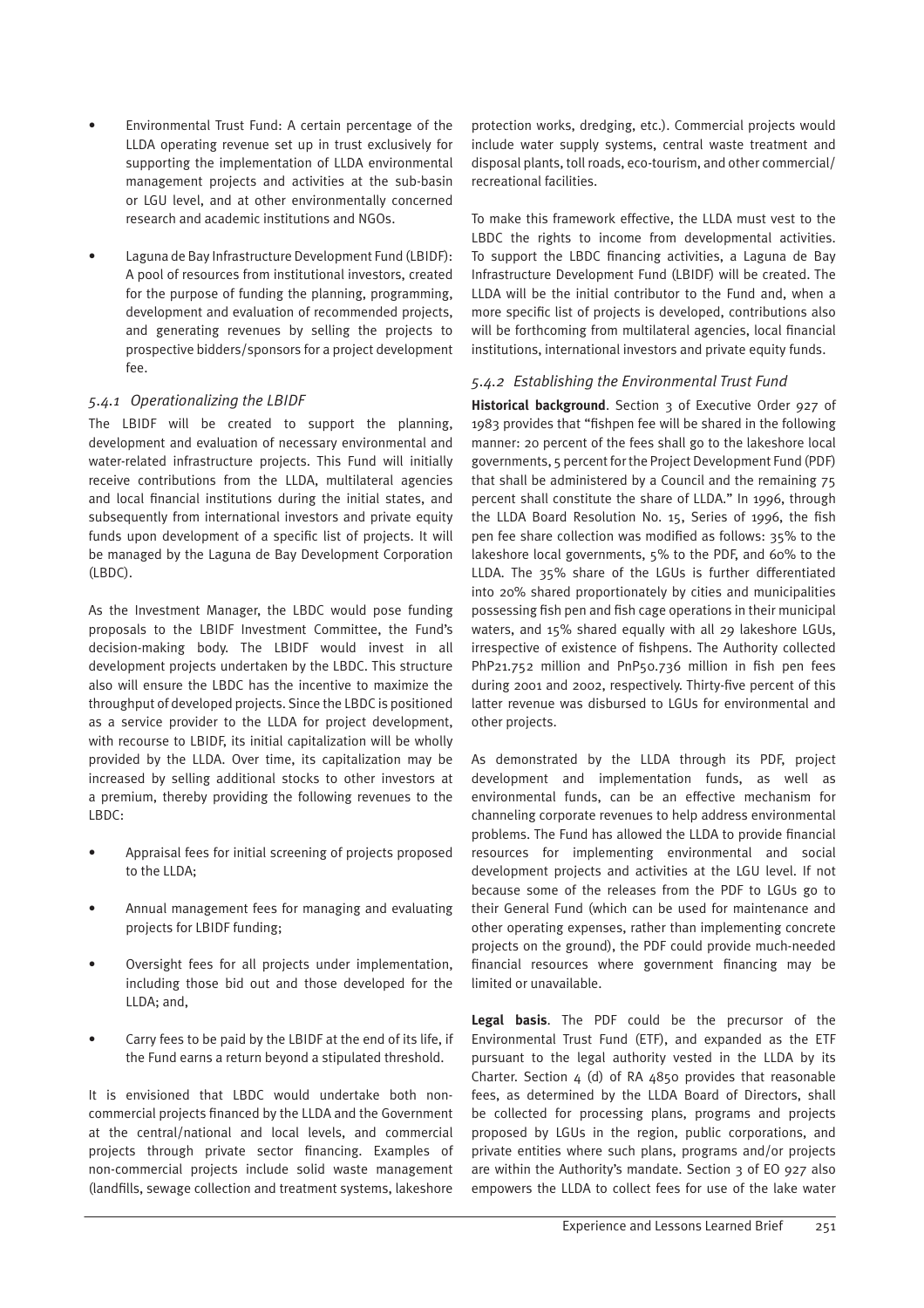and its tributaries for all beneficial purposes, including, but not limited to, fisheries, recreation, municipal, industrial, agricultural, navigation, irrigation, and waste disposal. However, it states that the fees to be collected, and sharing of the revenues with other government agencies and LGUs, if necessary, is subject to the approval of the President of the Philippines, upon recommendation of the LLDA Board (except for the sharing of fish pen fee collections).

In addition, Section 4-A of RA 4850 authorizes the LLDA to collect fees as compensation for damages to the water and aquatic resources of Laguna de Bay and its tributaries, from failure to meet established water and effluent quality standards, or from such other wrongful acts or omissions of a person, private or public, juridical or not, punishable under the law. The money collected should only be used for water quality control and management. Section 4-B empowers the LLDA to collect annual fees for the use of lake water and its tributaries for all beneficial purposes. The law specifically mandates the LLDA to earmark the fees collected for managing and developing the lake and its watershed. Finally, as a government corporation, the LLDA can generate its own revenues and use them to realize its aims and purposes, limited to managing and developing the lake and its watershed.

**Principles and objectives of the Trust Fund**. The objective of the Environmental Trust Fund is to enhance implementation of environmental management activities in the Laguna de Bay region. Establishment of the Fund shall be in accordance with the following principles:

- The broad scope of the Fund to address a wide range of environmental projects to attain environmental policy objectives inherent in the LLDA Charter and the Local Government Code, and within the priorities of the LLDA mandate;
- Flexibility to adapt to economic, social and environmental situation over time;
- A clear set of criteria for using the Fund;
- Establishment of a Fund Trustee, either a private-sector accounting firm or national development bank, to impose general rules for financial control and accounting; and,
- Publication of Annual Financial Reports and other documents to provide the public information on the fund operations.

**Funding sources of the Trust Fund**. The Fund shall be generally sourced from environmental charges, clearances and permits collected through the LLDA operational activities, thereby providing a revenue base to finance priority environmental projects in the Laguna de Bay region. Thus, the Trust Fund is a revolving fund replenished by the LLDA through a set-aside percentage of its annual operating revenues, or such other sources as determined by the LLDA. The Fund is disbursed annually to LGUs or other LDLA partners.

**Trust Fund arrangement**. The parties to the Trust Fund are: (a) Grantors to the Fund—regulated businesses and facilities required to secure permits and clearances and make payments to the LLDA in the form of environmental fees, fines and penalties, sources of international or domestic grants to enhance the regional environmental management program; (b) Trustee—a bank or other financial entity qualified to hold and invest such funds; and (c) Beneficiary—recipients of the fund, LGUs or other partners.

The LLDA shall have a two-part structure for fund management, consisting of the Management Unit and a decision-making body. The Management Unit, located within the LLDA, will monitor payments made to the trust and oversee the environmental activities undertaken by the trustee and fund recipients. Through the Supervisory Board, the Fund decision-making body, the LLDA shall assume responsibility for monitoring the flow of revenues into the trust fund and informing the trustee on fund disbursements. The Board shall undertake procedures for identifying, preparing and deciding upon projects to be financed through the Fund.

#### *5.4.3 Financing Co-managed Investments in Watershed Development*

Committed to continually espousing the sustainable development of the Laguna de Bay drainage basin, the LLDA developed the Laguna de Bay Institutional Strengthening and Community Participation (LISCOP) Project, to be implemented over a five-year period, and financed from loan proceeds from the World Bank and an equivalent grant from the Netherlands Government. With the proposed initiative, the LLDA hopes to be able to optimize the level of interactions between the environmental, economic, and institutional dimensions of resource use and management, via a combination of strategic interventions which also form the integral components of the LISCOP, including (a) co-managed investments for watershed development (component 1); and (b) strengthening institutions and instruments (component 2).

Under the LISCOP, the LLDA will be restructured and strengthened to establish it as an effective watershed management agency in planning, regulatory and enforcement activities, as well as facilitating investments in environmental infrastructure. River Councils and communities will be engaged in implementing interventions through a fund that provides finances for supporting small-scale investments to improve environmental quality at the micro-watershed level. A fullscale, follow-up investment project also is planned, that would seek to improve the environmental quality of the Laguna de Bay watershed to enable the sustainable and equitable use of its resources to different users. The ultimate goal is to secure sustainability in effectively managing the basin's water resources, institutional building, and poverty alleviation.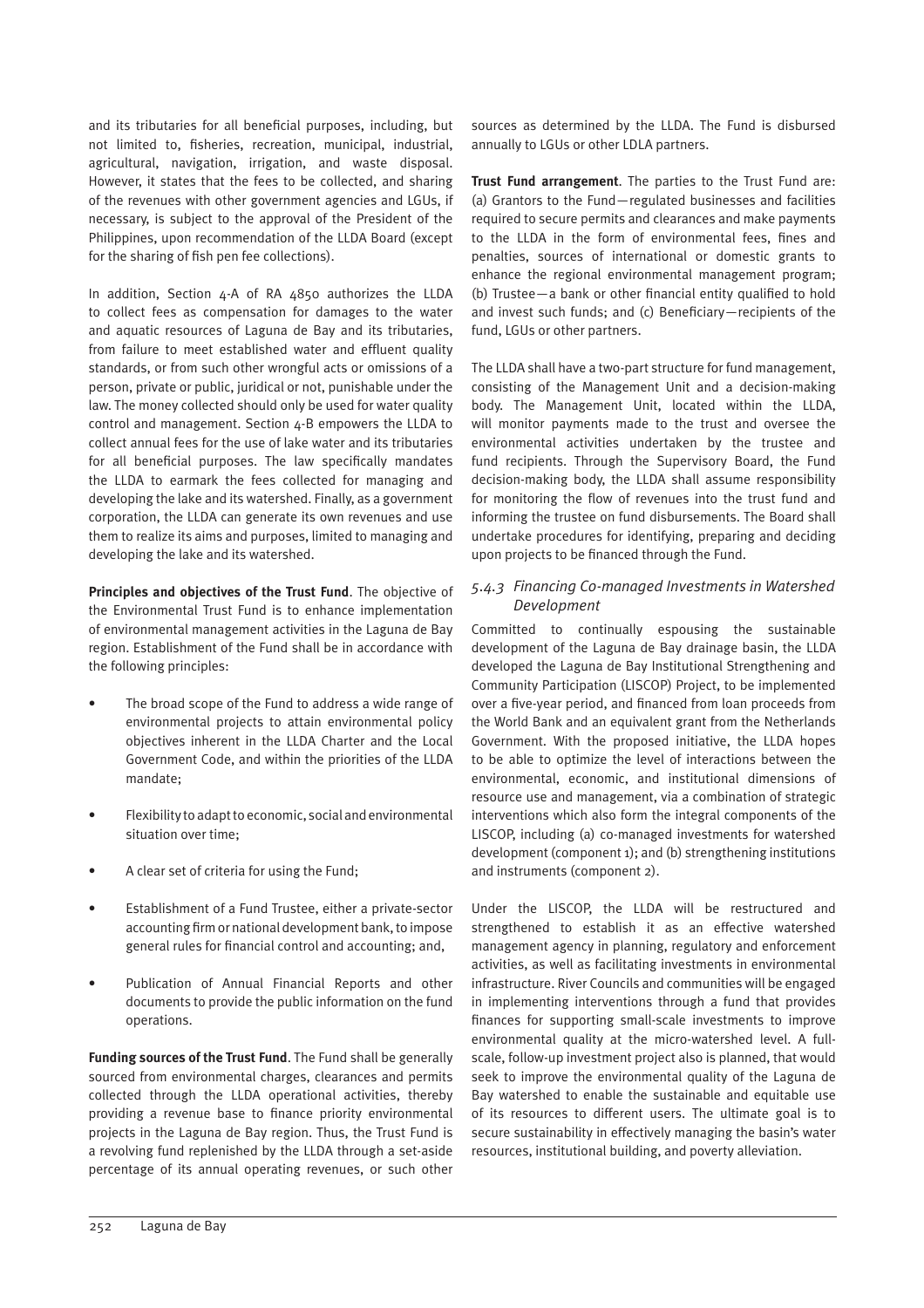The project has passed the due diligence requirement of the Philippine Government and was approved by the NEDA Board, with the loan and grant negotiations taking place on 4-5 November 2003. The LLDA is preparing the requirements for loan and grant signing in January 2004, expected to be effective in March 2004.

Financing the implementation of micro-watershed environmental improvement sub-projects by the LGUs under the LISCOP Project will be done through the Municipal Development Fund Office (MDFO) of the Department of Finance, for the following reasons: (a) the MDFO is the agency mandated to administer the MDF to finance devolved social and environmental activities to LGUs, and the only government instrumentality authorized to intercept the Internal Revenue Allotment (IRA) of the LGUs in case of loan amortization payment defaults; and (b) the LLDA (a GOCC) is no longer allowed to engage in credit lending, based on the previouslymentioned Executive Order No. 138.

The MDFO, created on 29 March 1984 pursuant to Presidential Decree 1914, administers the Municipal Development Fund (MDF), a special revolving fund aimed at establishing an effective mechanism to make funds available to LGUs from local and international assistance to implement social and environmental projects. Establishment of the MDF is consistent with the Philippine Government's strategic vision of local government autonomy and self-reliance, with the Policy Government Board of MDFO being the approving body for projects funded from the MDF.

Parallel with the LISCOP Project is development of a proposal for GEF funding through the World Bank for project implementation (PDF Block A) of the "Integrated Ecosystems Management of the Laguna de Bay Region".

The general objective of the proposed project is to sustainably manage the Laguna de Bay region for the continuous promotion of its ecological, economic and social functions and services, with specific aims being:

- To integrate management and development of the Laguna de Bay and Mt. Makiling watersheds, including appropriate policies and regulations with active community participation;
- To conserve and use the region's species and genetic diversity in a sustainable manner;
- To strengthen institutional capability and enhance participation of various stakeholders to ensure environmental health, social empowerment and economic productivity;
- To improve water quality via limiting pollution from domestic, industrial, and agricultural sources;
- To improve regional air quality by limiting carbon emission from the use of fossil fuel in power generation; and,
- To establish mitigating measures to control or reduce land degradation and lake siltation.
- 5.5 Integrated and Demand-driven Monitoring and Research

After the Water Resources Study and the Comprehensive Water Quality Management Program (1971-1978), monitoring of the lake and its tributary rivers became a routine activity. Data was compiled, with comprehensive assessment of the water quality water being limited. No additional parameters were sampled and the sampling stations did not change, in spite of the watershed's fast-paced development. This reality was the basis for the criticism that the LLDA only focused on the lake, rather than its entire drainage basin.

Fish pens and fish cages proliferated in the lake, becoming an important revenue source for the LLDA, through the collection of fish pen fees. Unfortunately, no monitoring program was developed to assess the associated impacts on the lake's ecology and water quality, and on the region's economy. Thus, when the first zoning and management plan was prepared, there was very little quantitative information to assess the impacts, thereby necessitating application of the precautionary principle.

One limitation for pursuing a more demand-driven monitoring and lake research program is the lack of additional funds and needed personnel. Although the LLDA has a pool of trained personnel, the magnitude of the task to monitor the lake and its major tributaries, while at the same time conducting water quality analyses (including those from industrial effluents and outside clients), limited the time available to do a comprehensive assessment of the state of the lake.

To address this concern, research collaboration with international and local academic and research institutions was undertaken. The LLDA also started to assume its role as a "clearinghouse" for research in the lake, to avoid duplication and to market the Authority's research needs.

With the credibility established by the LLDA through the years, local research institutions have taken cognizance of the LLDA capabilities. It presently is an active partner of the University of the Philippines-Environmental Forestry Program in the implementation of the Philippine Millennium Ecosystem Sub-Global Assessment, focusing on the Laguna de Bay ecosystem.

#### 5.6 Developing and Sharing Knowledge

The LLDA has produced a "gold mine" of data on Laguna de Bay since 1973. After the comprehensive water quality assessment reports of 1974 and 1978, the water quality of the lake and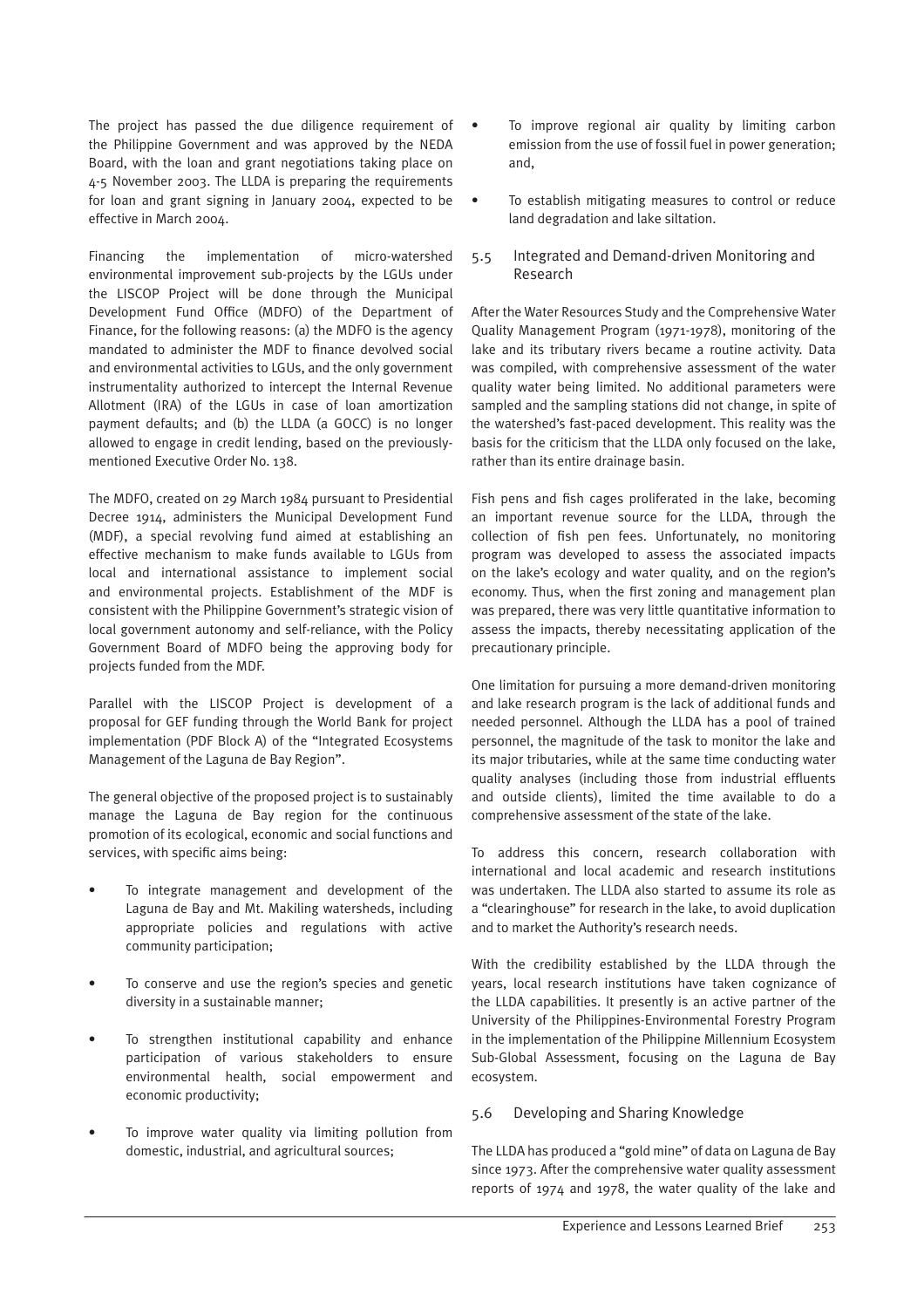its tributary rivers was reported on a monthly, quarterly and annual basis. However, little effort was made on assessment activities to guide management on planning and decisionmaking. Most of the reports also were only for office use. As more students and researchers became interested in the lake, however, demands for water quality data also increased. In 1986, the LLDA began publication of annual reports on the water quality of the lake and its tributary rivers. A few years later, the publication improved through the addition of more water quality parameters, as well as a written report on each parameter. Assessment of water quality is based on compliance with the National Criteria (DENR-DAO 34) for Class C water (suited for fishery). However, the LLDA has not yet published a comprehensive ecological assessment of the lake.

Through the Sustainable Development of the Laguna de Bay Environment Project, funded by the Royal Netherlands Government, the "mined" data for 2000-2003 was extracted and transformed into different information sets used in development of a Decision Support System for Laguna de Bay. Training personnel in the hydrology, ecological and water quality modeling and GIS was vigorously pursued, with the vision of making the LLDA a credible center of lake information. One outcome of the project is the presentation of water quality data in a simple schematic diagram that can be easily understood by non-technical people. Inspired by the work of the Dutch painter, Piet Mondriaan, simple lines and colors were adopted to present technical information in an easily-understandable format. By examining colors, people would easily comprehend the current state of the lake and its tributary rivers. The so-called Water Mondriann (Figure 8) is posted on the LLDA website to promote wide dissemination.

The above activity has somewhat addressed the criticism directed at the LLDA by the fish operators in the lake; namely, the lack of advice on the lake's condition that could help them make crucial decisions in operating their business. Indeed, a more aggressive approach in disseminating water quality information is needed (e.g., publication in newspapers or through leaflets).



#### 5.7 Community Networking and Co-Management for Lake Watershed Development

With a wide jurisdictional mandate, and limited staff to effectively carry it out, the LLDA has long acknowledged that partnership is a key element in managing the lake's resources (Santos-Borja 2002). The formation of strategic alliances with the LGUs, people's organizations and non-government organizations is needed to gain wide support in implementing its plans and programs, and its rules and regulations within the region.

The shifting of management orientation towards stakeholders, as co-managers of the lake's water resources, augurs well for value re-orientation (i.e., common values and a shared vision) and a sense of ownership, as a prerequisite to the desired lake ecosystem orientation among stakeholders. The LLDA and Laguna de Bay are already reaping the early fruits from the shift in the lake management paradigm, as indicated from the experience with the River Rehabilitation and Protection Councils, the Fisheries and Aquatic Resource Management Councils, and the tripartite partnership CLEAR.

5.8 Lessons Learned from Program Implementation

#### *5.8.1 The Environmental User Fee System (EUFS)*

The LLDA's experience in implementing the EUFS provided two important lessons: (a) start simple and build experience; and (b) the battle cry should be "Ready, Fire, Aim" rather than "Ready, Aim, Fire" (Nepomuceno 2001). In other words, it is better to start simple, and fine tune as experience is accumulated.

The appropriate ways forward in regard to pollution charges/ user fees that emerged from the LLDA experience are:

- A simple, modest approach;
- A sector-based pilot run to help understand feasibility aspects, administrative convenience, institutional arrangements, and acceptability by all stakeholders;
	- Picking one to two controllable parameters;
	- Revising charges based on monitoring results;
	- A strong, credible regulatory arm with multi-stakeholder orientation; and,
	- Pollution charges at all levels from zero discharge, and increasing when it rises above the effluent standards.

The EUFS created a strong incentive for regulated firms to reduce the biochemical **Figure 8. The Water Mondriaan. Concentration in oxygen** demand (BOD) concentration in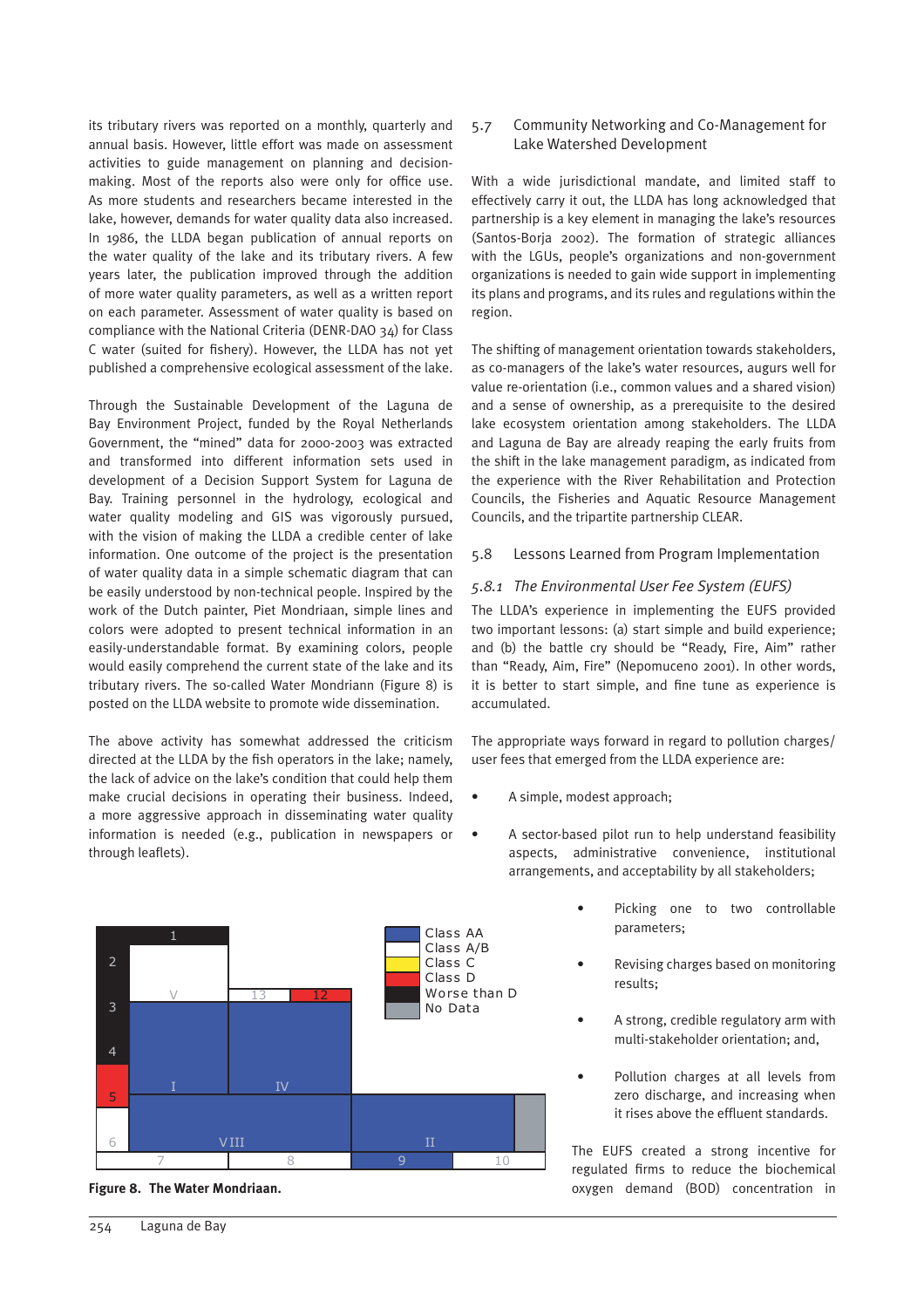wastewaters discharged to the lake. Unfortunately, it also created an incentive for firms to dilute their discharges, a potential weakness of the system that highlights the importance of properly-pricing the input water to avoid perverse responses to the EUFS.

Because the EUFS is implemented to complement the existing command-and-control approach for pollution control and abatement, administering it under the existing regulatory system was administratively complex and difficult to enforce. In response to this concern, the LLDA introduced policy refinements and clarifications into existing rules and regulations to ensure effective implementation of the EUFS and enforcement of existing policies and regulations.

It is the LLDA's policy position that Market Based Instruments (MBIs) should not replace traditional regulatory systems. Rather, they are complementary tools for promoting efficient resource use. To make use of the LLDA's unique experience in MBIs, its strategy is to expand the EUFS, using four strategies:

- Revising the existing formula for industrial EUFS, by introducing other parameters (in addition to BOD);
- Exploring arrangements to include households in the EUFS coverage;
- Exploring opportunities for introducing EUFS for raw water extracted from the lake; and,
- Public Disclosure Program.

Drawing on international and local experiences, a public disclosure program will be used to create incentives for pollution control and improve the environmental performance of industrial polluters. Focusing on introducing the concept of public disclosure to LGUs and including them in a program of monitoring and disclosure of environmental performance, the program will encourage them to invest in improving their environmental management performance.

#### *5.8.2 Shoreland Management*

In spite of the LLDA's assertiveness in the regulatory field, it was not able to exercise its critical mandate on the 140 km2 shoreland area in a timely manner. The 30-year gap from the LLDA's charter enactment to the time that it was able to take action on the shoreland became a window of opportunity for people to claim the shoreland for socio-economic benefits. By the time the necessary actions were undertaken, the LLDA was, and still is, faced with the problems of reclamation of shoreland areas, construction of illegal structures, and dumping of solid wastes and waste from construction work. Informal settlers also found it convenient to settle in the shore land, where they could conveniently put their wastes into the lake.

The delayed action also made it difficult for people, especially the LGUs, to understand why the parts of the lake within their municipality that remain dry at certain times of the year are

not under their jurisdiction. In spite of the dissemination of the Laguna de Bay Shoreland Policy, the LGUs still continue giving permits for shoreland use which, by law, is the LLDA's responsibility.

A very critical and sensitive issue is the interpretation of other governmental agencies on what constitutes the shoreland. By law, the shoreland is public land. Other government agencies in charge of land management, surveys and land titling, however, classify these shoreland areas as alienable and disposable lands, in spite of the fact that DENR Administrative Order No. 97-95 Series of 1995 was approved to prevent this situation from occurring. Resolution of this situation will require action and political will by the top executives of the involved agencies.

In 1999, the LLDA Board allowed qualified individuals or people's association to lease a portion of the shoreland areas, pursuant to their allowable use as long as the area was still untitled, and not covered by any government development plans, programs and projects.

The LLDA's shoreland regulation is a dramatic example of a situation whereby development projects/activities have overtaken regulations and control. Many people, including the LGUs have already put their stake in these areas. Thus, after delineation of the shoreland areas and inventory of their status, there is a need to review the policy on using the shorelands and revising the existing rules in a way that does not adopt the existing situation, but rather adapt the rules in a way that does not compromise the goal of protecting the shoreland and lake from further deterioration.

#### *5.8.3 The Fish Pen Controversy*

The conflicts brought about by use of the lake for aquaculture have taught the LLDA many lessons in policy-making and program implementation. The ensuing discussion is based on the analysis presented in Pacardo et al. (1988).

The introduction of fish pen technology in the lake illustrates an ill-conceived policy-making and implementation common to many public agencies. This type of aquaculture operation was introduced in the lake in the early-1970s, with the noble goal of improving the lives of fishermen. However, it ended up in the hands of businessmen because of a failure to quickly implement the necessary financial assistance program to enable fishermen to construct fish pen enclosures. The LLDA failed to set policies to protect the scheme and the lake from such speculators.

The benefits from the industry proved very impressive, gaining the approval of politicians, businessmen, and even the LLDA. Aside from the steady supply of fish in the region, it provided a source of revenue for the LLDA via collection of fish pen fees. While the policies were drawn, the policy-makers remained confident, and unsuspecting of what was actually happening in the fish pens, underestimating the complexity and difficulty of coordinating the tasks involved in implementing the program.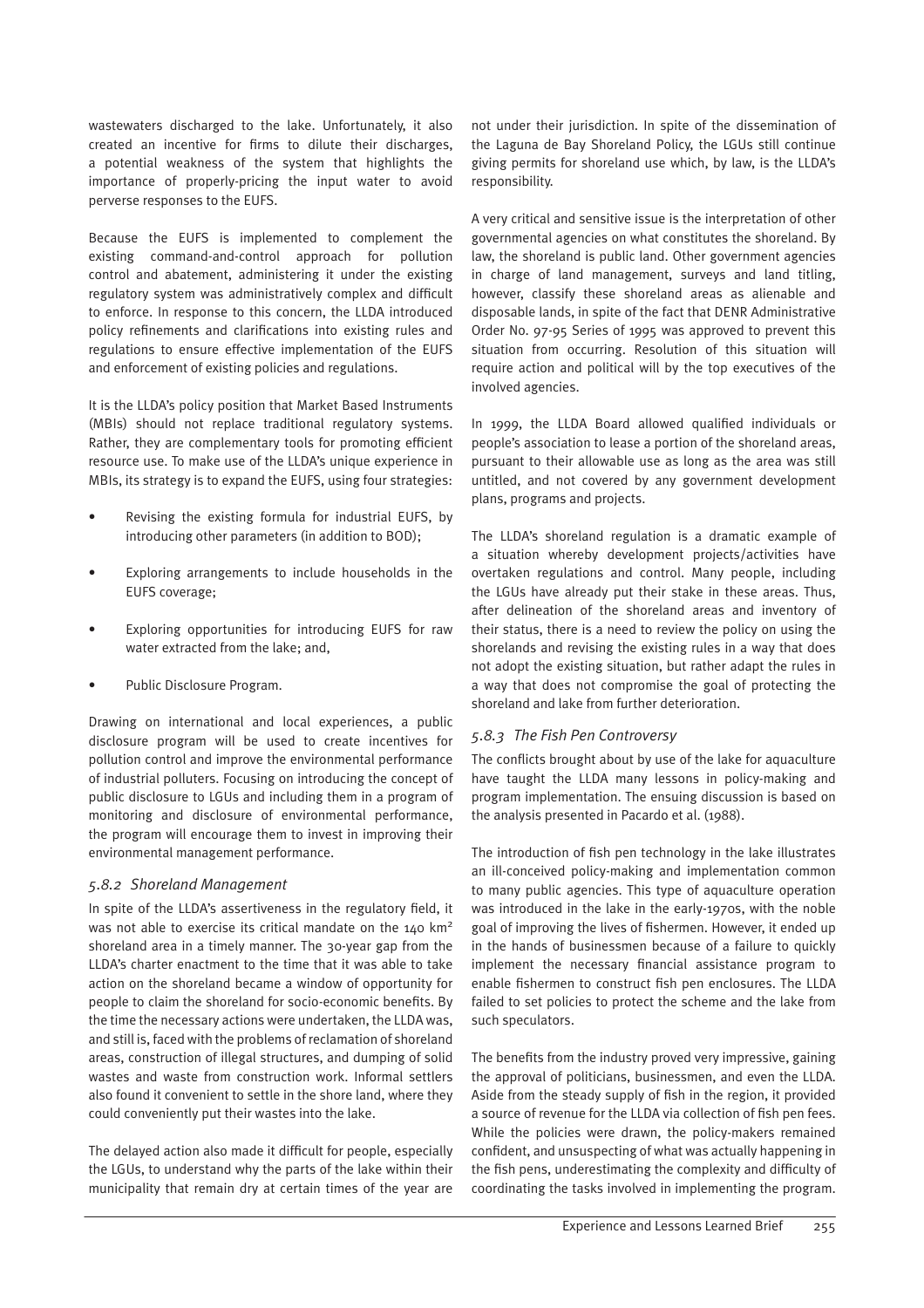Illegal operation and expansion of fish pens was not controlled, to the detriment of marginal fishermen who rely on open water fishing. In 1983, the conflict was sufficiently critical that it led to the loss of lives and properties. The fish pen controversy raised two essential issues in resource management: (a) the level of "efficiency" in developing and using the lake's resources; and (b) the issue of "equity" among those who receive the benefit, and those who pay for the consequences of environmental actions (Francisco 1985). The proliferation of fish pens also took its toll on the lake, with fish production negatively affected and the fish harvest declining, thereby severely affecting the livelihood of marginal fishermen.

The fish pen controversy raised national attention to the degree that the President of the Philippines issued instructions to demolish illegal fish pens and rationalize the use of the lake. Although the first Zoning and Management Plan of Laguna de Bay was formulated in 1983, its implementation failed because of lack of cooperation by fish pen operators and the intervention of local officials. In 1996, the ZOMAP was revised and a more organized implementation scheme developed. Unlike the previous plan, whereby fish pens can be constructed anywhere within the fish pen belt, a definite area of specified size was allotted to prevent expansion (Santos-Borja 1997). The strong political will of the LLDA General Manager and the implementing unit were instrumental in successful implementation of the revised ZOMAP. To augment the manpower needed to monitor the lake, the LLDA organized fishermen groups, deputizing them as wardens. The Fisheries and Aquatic Resource Management Councils (FARMCs) were subsequently formed, becoming a partner of the LLDA in resource management. A one-hectare area in the fish cage belt in each lakeshore municipality also was allotted to the municipal FARMCs to generate income they can use to sustain their activities in the lake. This privilege is not yet fully explored by the FARMC, however, pending finalization of the Authority's implementing guidelines. Maintaining the area for aquaculture is always challenged by requests from prospective fish pen owners to increase the in-lake area for operation so they can have a chance to do business in the lake. The vigilance of fishermen and the fish pen operators themselves should be encouraged in the long run, since they stand to lose if the lake's capacity to sustain fisheries is exceeded.

One of the areas in which the LLDA has been unsuccessful is in controlling illegal fishing, which is an enormous task, considering the size of the lake and the required manpower. The assistance of the LGUs through the maritime police, FARMC and Fish Wardens are essential, but their assistance could not be sustained because of inadequate funding. A recurring complaint is the intervention of local officials whenever illegal fishermen are apprehended, especially if the fisherman is a constituent. The lack of alternative sources of livelihood, and the responsibility to earn a living, makes it difficult to convince fishermen of the negative consequences of their illegal practices. A cosmetic approach being adopted by the local officials and the LLDA is to seed the lake with fingerlings, although an effective mechanism and institutional arrangement to adequately address this problem has not been developed.

The shares of the LGUs in the fish pen fees are not handouts, but rather are meant to support environmental projects. Although attempts were made to monitor its utilization, most LGUs did not welcome this move. This again is one issue where political will on the part of local officials, and vigilance on the part of other stakeholders, is needed.

The key lessons presented herein indicate that managing a lake and its drainage basin is always a work in progress with the different stakeholders. Understanding a lake and its environs takes time and, along the way, knowledge is gained and mistakes are made. Examining the latter, however, represents an opportunity for improvement that accrues to the benefit of the entire lake basin.

#### **6. Acknowledgements**

This brief was prepared with valuable contributions from Ceazar N. Natividad, Jose K. Cariño, Jacqueline N. Davo, Jun Paul U. Mistica, Alicia E. Bongco, Angelita C. Rivera, Elrem A. Peña and Johnson L. Yu.

#### **7. References**

Adams, G.I. 1910. "Geologic Reconnaissance of Southern Luzon in SOGREAH." In *Water Resources Development Study*, Vol. 2, 1974.

BCEOM (Bureau Central D'Etudes Pour Les Equipments D'Outre Mer). 1984. *Laguna de Bay Environmental Reassessment Study. Vol.1*. Asian Development Bank and Laguna Lake Development Authority: Pasig City, Philippines.

Centeno J.D., A.E. Santiago and A.C. Santos-Borja. 1987. "The Carrying Capacity for Aquaculture of Laguna de Bay, Philippines." Paper presented at 7th International Symposium, North American Lake Management Society, Orlando, Florida.

Delmendo, M.N. and R.H. Gedney. 1974. *Fish Farming in Pens: A New Fishery Business in Laguna de Bay*. LLDA Technical Paper No. 2, Laguna Lake Development Authority: Pasig, Metro Manila, Philippines.

Delmendo, M.N. and R.N. Bustillo. 1969. *Studies on Fish Population of Laguna de Bay*. FAO Indo-Pacific Fisheries Council.

DENR (Department of Environment and Natural Resources). 1990. *Department Administrative Order 34 1990 Revised Water Usage and Classification/Water Quality Criteria Amending Section Nos. 68 and 69, Chapter 3 of the National Pollution Control Commission's Rules and Regulations.*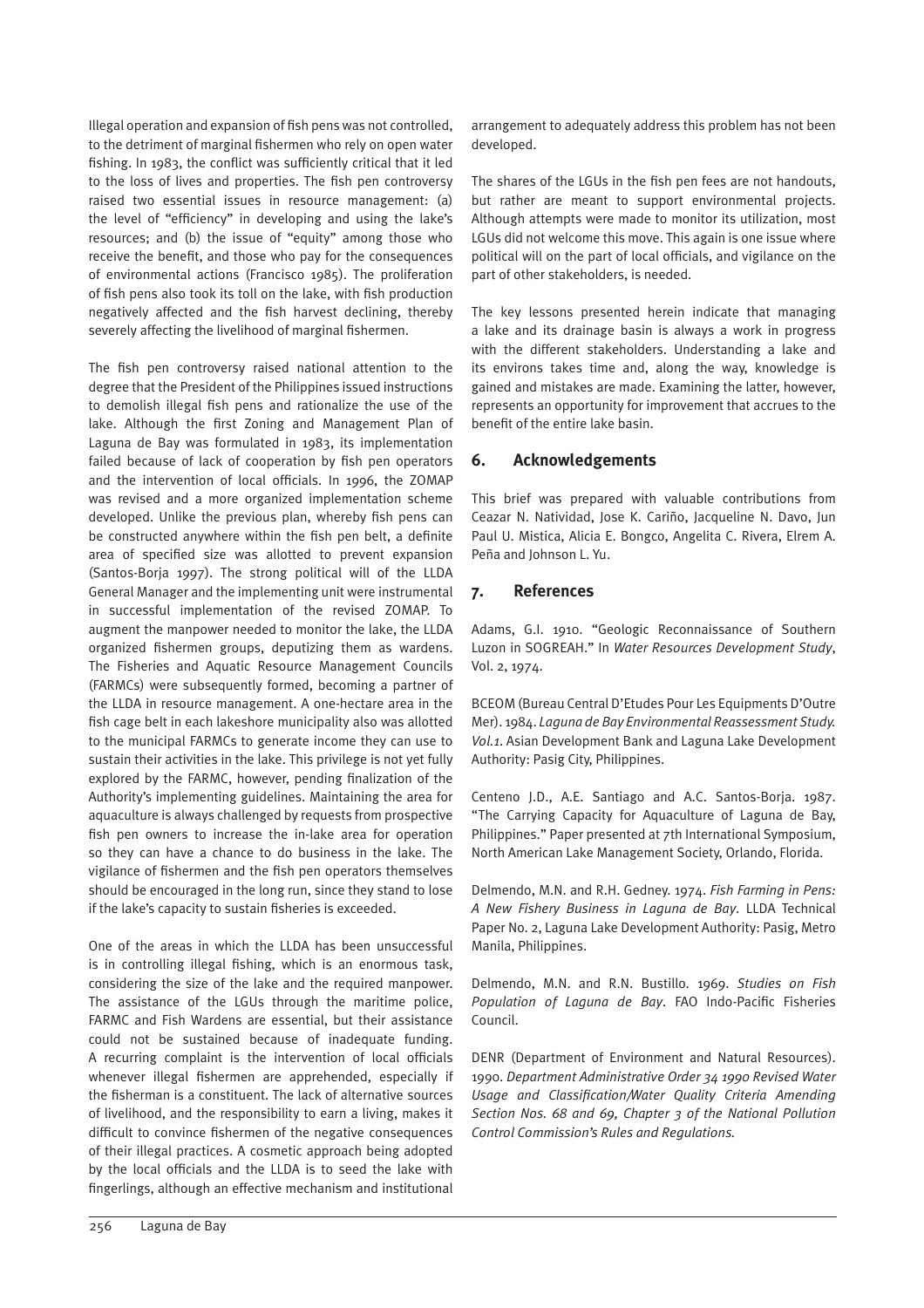DENR and UNEP (United Nations Environment Programme). 1997. *Philippine Biodiversity: An Assessment and Action Plan*. Bookmark, Inc.: Makati City.

Francisco, F.R. 1985. *Management of Lake Resources, Laguna Lake Development Authority, Philippines*. Master's Thesis, University of Otago, New Zealand.

Gervacio, F.C. 1964. The geology, structures, and landscape development of Manila and suburbs. Cited in C.M.B. Jaraula. 2001. *Changes in Salinity and Sediment Supply in Laguna de Bay During the Past 6,000 years*. Master's Thesis, College of Science, University of the Philippines.

Jaraula, C.M.B. 2001. *Changes in Salinity and Sediment Supply in Laguna de Bay During the Past 6,000 years*. Master's Thesis, College of Science, University of the Philippines.

Laguna Lake Development Authority. 1995. *The Laguna de Bay Master Plan*. Pasig City, Philippines, June 1995.

LLDA, Tetra Tech EM and PNB Capital and Investment Corp. 2001. *Institutional Re-Engineering of the Laguna Lake Development Authority*. LLDA: Pasig City, Philippines.

LLDA/EDRB (Laguna Lake Development Authority and Ecosystems Development and Research Bureau). 2000. *Inventory of Users of Surface Water and Water Resource Pricing Study. Final Report*. Unplublished.

Mane, A.M. 1929. "A preliminary study of the life history and habits of kanduli (*Arius spp*.) in Laguna de Bay." *The Philippine Agriculturist* 18(22): 81-108.

Mane, A.M. and D.K. Villaluz. 1939. "The pukot fisheries of Laguna de Bay." *Philippine Journal of Science* 69(4): 397-412.

NEDO/LLDA/JEMAI (New Energy and Industrial Technology Development Organization, Laguna Lake Development Authority and Japan Environmental Management Association for Industry). 2000. *Research Cooperation on Toxic and Hazardous Waste Management in the Laguna de Bay Region*.

Nepomuceno, D.N. 1996. *A Framework Towards Operationalizing a Stakeholders' Convergence Policy in Laguna de Bay*. Master's Thesis, Development Academy of the Philippines.

Nepomuceno, D.N. 2001. Paper presented at International Workshop on the Introduction of Market-Based Instrument for Pollution Prevention and Control. New Delhi, India

Pacardo, E.P., B. Bartolome, F.R. Francisco, D.N. Nepomuceno, M.V.O. Espaldon, J. Lamanilao and S.L. Pantindol. 1988. "Basin Approach to Water Resources Management: A Case Study of Laguna de Bay." Paper presented at the 1st Expert Group Workshop on River/Lake Basin Approach to Environmentally

Sound Management of Water Resources, Otsu and Nagoya, Japan.

Palma, A., A. Diamante and R. Pol. 1997. Stock assessment of the major fishery resources of the Laguna de Bay. Bureau of Fisheries and Aquatic Resources: Tanay, Rizal, Philippines.

Santos-Borja, A.C. 1994. "The control of saltwater intrusion into Laguna de Bay: socioeconomic and ecological significance." Lake and Reservoir Management 10(2): 213-219.

Santos-Borja, A.C. 2001. *Setting Priorities for Biodiversity Conservation in Philippine Inland Waters*. Final Report, Inland Water Technical Working Group, Conservation International: Quezon City, Philippines.

Santos-Borja, A.C. 2002. "Building Partnerships for Sustainable Lake Management: The Laguna de Bay Experience." In the Proceedings of the International Symposium on Building Partnerships Between Citizens and Local Governments for Sustainable Lake Management, IETC Freshwater Management Series No.3, UNEP International Environmental Technology Centre: Osaka/Shiga,. Japan.

Santos-Borja, A.C. 1997. "The Zoning and Management Plan of Laguna de Bay for Fisheries." Paper presented at the 7th International Conference on Lake Conservation and Management,27-31 October 1997, San Martin de los Andes, Argentina.

Shimura T. and M.N. Delmendo. 1969. *Report on the Listing Survey of Duck Farms and Fishing Families of the Fishery Survey of Laguna de Bay*. Philippine Fisheries Commission.

SOGREAH (Societe Grenebloise D'Etudes et D'Applications Hydrauliques). 1974. *Laguna de Bay Water Resources Development Study. Final Report*. UNDP and ADB: Manila, Philippines.

SOGREAH. 1991. *Environmental Assessment of Laguna de Bay. Final Report*.

Sly, G.P. (ed.). 1993. *Laguna Lake Basin, Philippines: Problems and Opportunities*. Environmental and Resource Management Project: Manila.

Villadolid, D.V. 1934. "Kanduli fisheries of Laguna de Bay Philippine Islands." *Philippine Journal of Science* 54(4): 545- 552.

Villadolid, D.V. and M.D. Sulit. 1931. "A list of plants used in connection with fishing activities in the Laguna de Bay Region and in Batangas Province, Luzon." *Philippine Agriculturist*  $21(1): 25-35.$ 

Wolfe, J.A. and S. Self. 1983. "Structural lineaments and Neogene volcanism in southwestern Luzon." In D.E. Hayes (ed.). *The Tectonic and Geologic Evolution of Southeast Asian*